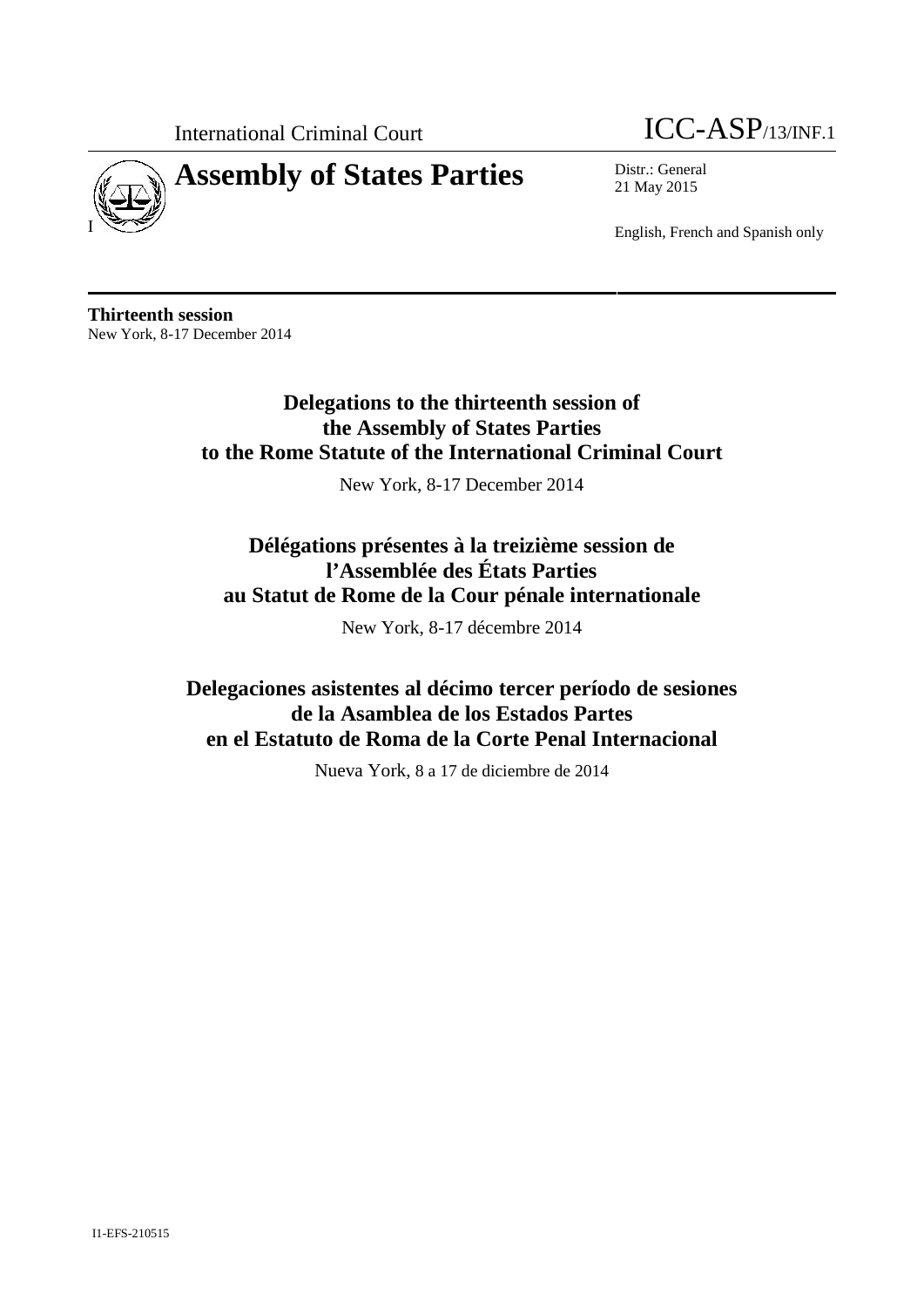# *Content/ Table des matières/ Índice*

|                |                                                                                                                                              | Page |
|----------------|----------------------------------------------------------------------------------------------------------------------------------------------|------|
| $\mathbf{I}$ . | States Parties to the Rome Statute of the International Criminal Court/<br>États Parties au Statut de Rome de la Cour pénale internationale/ |      |
| $\Pi$ .        | <b>Observer States/</b><br>Etats observateurs/                                                                                               |      |
| III.           | States invited to be present during the work of the Assembly/<br>Les États invités à se faire représenter aux travaux de l'Assemblée/        |      |
| IV.            | Entities, intergovernmental organizations and other entities/<br>Entités, organisations intergouvernementales et autres entités/             |      |
| V.             | Non-governmental organizations/<br>Organisations non gouvernementales/                                                                       |      |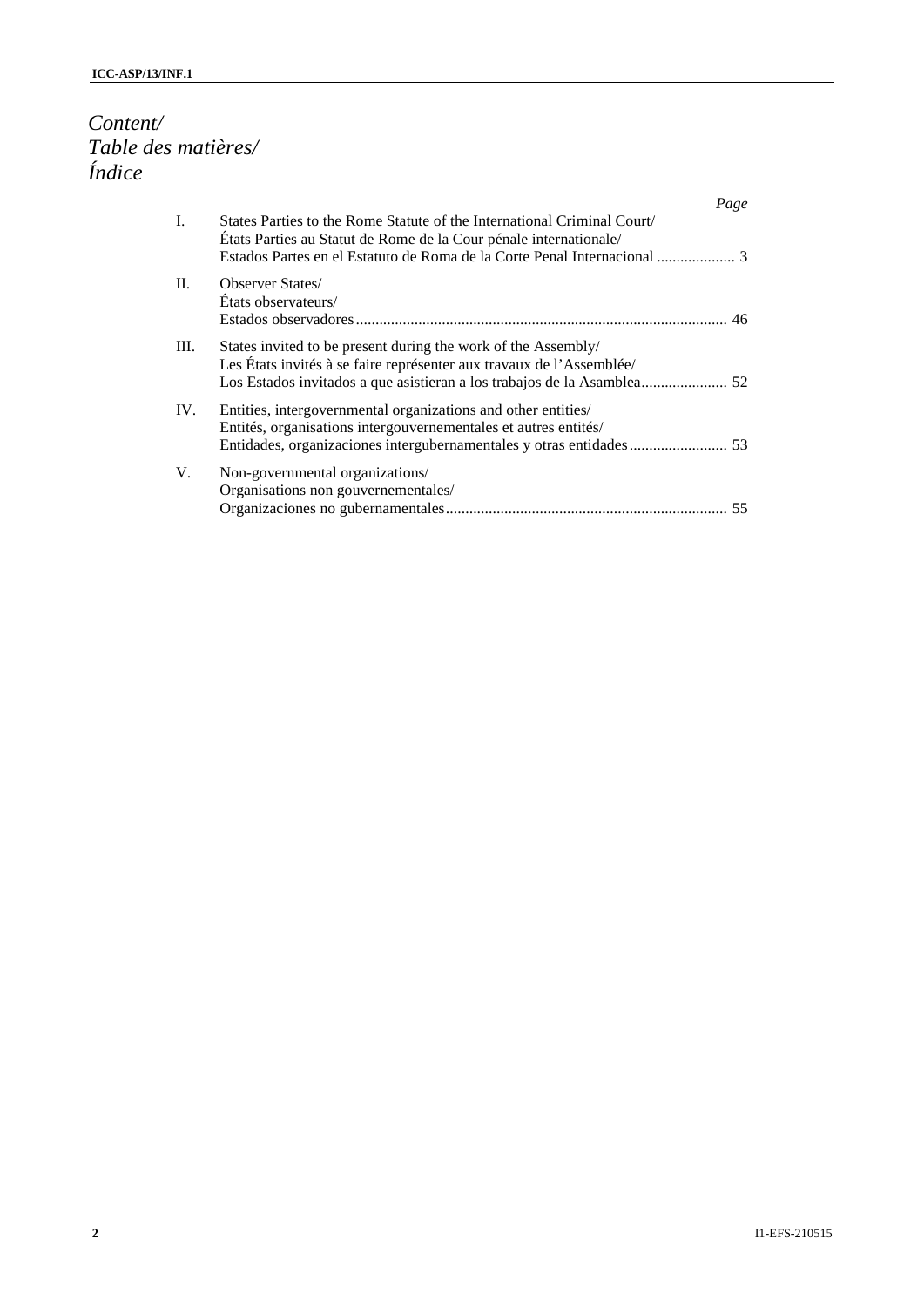# **I. States Parties to the Rome Statute of the International Criminal Court/ États Parties au Statut de Rome de la Cour pénale internationale/ Estados Partes en el Estatuto de Roma de la Corte Penal Internacional**

# **AFGHANISTAN**

Representative H.E. Mr. Zahir Tanin *Ambassador, Permanent Representative to the United Nations, New York*

Adviser Ms. Asila Wardak *Minister Counsellor, Permanent Mission to the United Nations, New York*

Mr. Naseer Ahmad Faig *Counsellor, Permanent Mission to the United Nations, New York*

Mr. Mohd Hassan Faizee *First Secretary, Permanent Mission to the United Nations, New York*

#### **ALBANIA**

Representative H.E. Mr. Ferit Hoxha *Ambassador, Permanent Mission to the United Nations, New York*

Adviser Mr. Ervin Nina *Counsellor, Permanent Mission to the United Nations, New York*

Mrs. Olisa Çifliku *Second Secretary, Permanent Mission to the United Nations, New York*

#### **ANDORRA**

Représentant S.E. M. Narcís Casal de Fonsdeviela *Ambassadeur, Représentant Permanent, Nations Unies, Ambassade, New York*

Suppléants Mme. Gemma Raduan Corrius *Représentant Permanent adjointe, Nations Unies, New York*

M. Niki Francesca Downham *Stagiaire, Mission Permanente aux Nations Unies, New York*

Mme. Marion Lambert *Stagiaire, Mission Permanente aux Nations Unies, New York*

#### **ANTIGUA AND BARBUDA**

Representative H.E. Mr. Walton A. Webson *Permanent Representative, Permanent Mission to the United Nations, New York*

Alternate Mr. Glentis T. Thomas *Second Secretary, Permanent Mission to the United Nations, New York*

Mr. Tumasie Blair *Third Secretary, Permanent Mission to the United Nations, New York*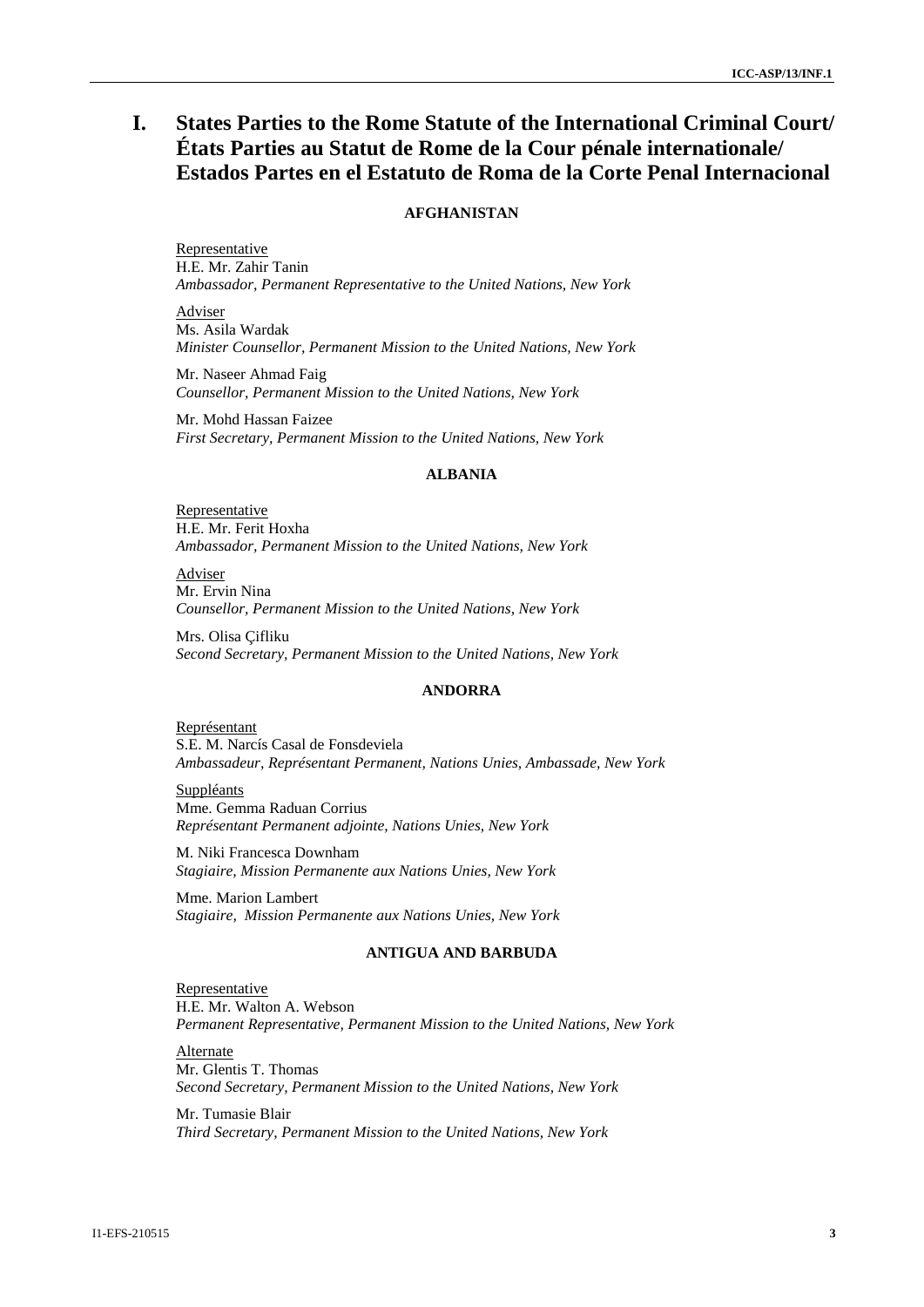#### **ARGENTINA**

Representante S.E. Sra. María Cristina Perceval *Embajadora, Representante Permanente ante las Naciones Unidas, Nueva York*

Suplente Sr. Mateo Estreme

*Ministro, Representante Permanente Alterno ante las Naciones Unidas, Nueva York*

Sra. Estela Fernanda Millicay Resquin *Ministro, Misión Permanente ante las Naciones Unidas, Nueva York*

Sr. Héctor Rafael Dalo *Consejero, Misión Permanente ante las Naciones Unidas, Nueva York*

Sr. Raúl Eugenio Comelli *Consejero, Dirección General de Consejería Legal, Ministerio de Relaciones Exteriores y Culto*

### **AUSTRALIA**

Representative Mr. Gregory Alan French *Assistant Secretary, International Legal Branch, Department of Foreign Affairs & Trade*

Alternate Mr. Gary Francis Quinlan *Permanent Representative to the United Nations, New York*

Ms. Philippa Jane King *Deputy Head, Permanent Mission to the United Nations*, *New York*

Adviser Ms. Anastania Carayanides *Adviser, Permanent Mission to the United Nations*, *New York*

Ms. Carrie Fahey McDougall *Assitant Director, International Law Section, Department of Foreign Affairs & Trade*

Ms. Julia Catherine O'Brien *First Secretary (Legal), Permanent Mission to the United Nations*, *New York*

Mr. Peter James Stone *Adviser, Permanent Mission to the United Nations*, *New York*

Mr. William Peter George Underwood *Third Secretary, Embassy, The Hague*

# **AUSTRIA**

Representative H.E. Mr. Werner Druml *Ambassador, Embassy, The Hague*

Alternate Mr. Konrad Bühler *Minister, Federal Ministry for Europe, Integration & International Affairs*

Mr. Andreas Riecken *Minister, Permanent Mission to the United Nations, New York*

Adviser Mrs. Nadia Kalb *Secretary, Permanent Mission to the United Nations, New York*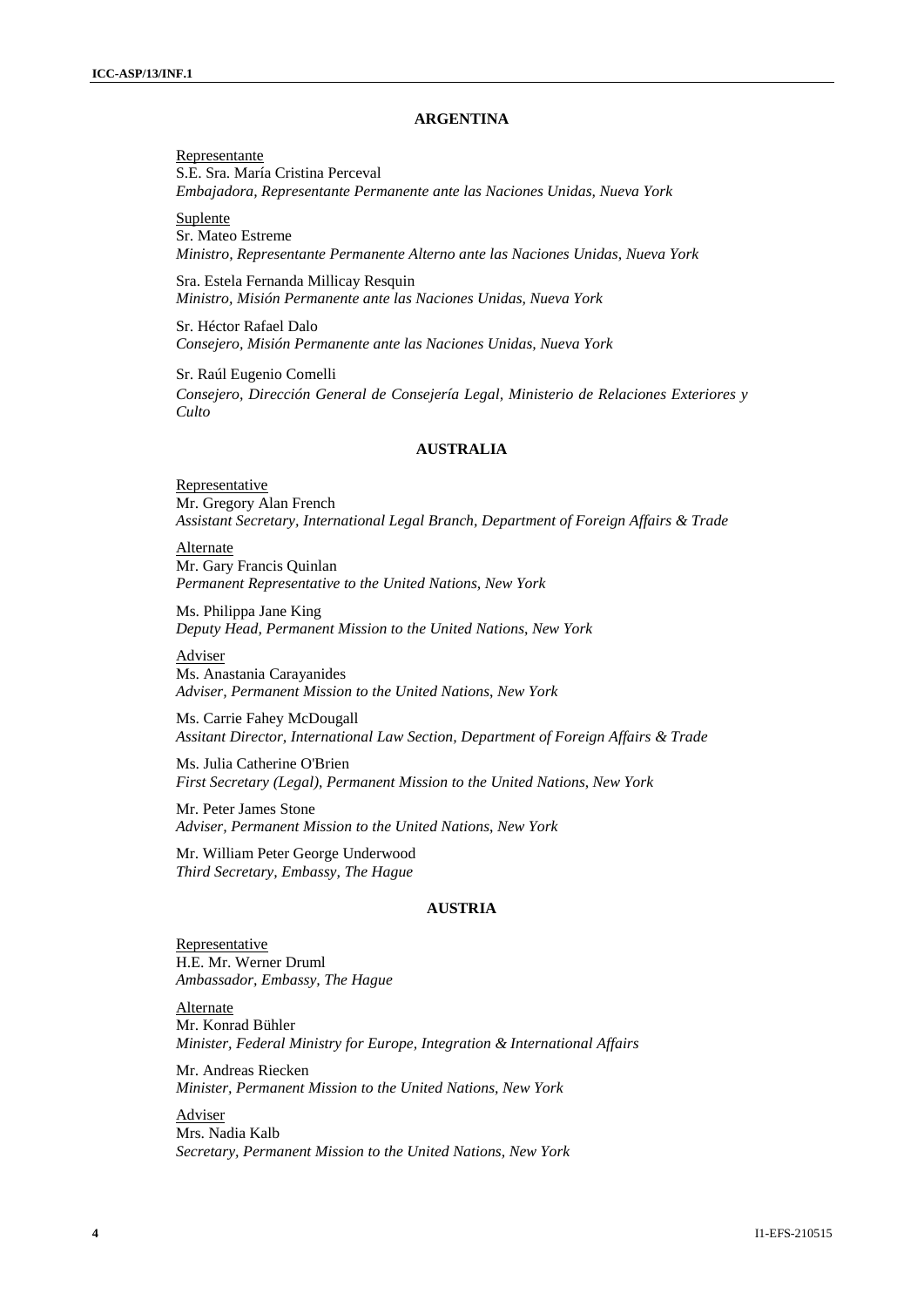Mr. Joško Emrich *Secretary, Permanent Mission to the United Nations, New York*

Mr. Stephan Koppányi *Attaché, Permanent Mission to the United Nations, New York*

#### **BANGLADESH**

Representative H.E. Mr. Sheikh Mohammad Belal *Ambassador, Permanent Representative to ICC, Embassy, The Hague*

Adviser Mr. Shahidul Alam Zinuk *Deputy Secretary, Ministry of Law, Justice and Parliamentary Affairs*

Mr. Jamal Uddin Ahmed *Counsellor, Permanent Mission to the United Nations, New York*

# **BARBADOS**

**Representative** H.E. Mr. Joseph Goddard *Ambassador, Permanent Representative, Permanent Mission to the United Nations*

Alternate Mrs. Juliette Babb-Riley *Deputy Permanent Representative, Permanent Mission to the United Nations, New York*

Adviser Ms. Kereeta Whyte *First Secretary, Permanent Mission to the United Nations, New York*

Ms. Rosalind Gail Riley *First Secretary, Permanent Mission to the United Nations, New York*

#### **BELGIUM**

Représentant S.E. M. Willy Debuck *Ambassadeur, Représentation permanente auprés des institutions internationales, La Haye*

Suppléant M. Gérard Dive *Conseiller, Service public fédéral Justice, Coordinateur de la Belgian Task Force*

Mme. Valérie Delcroix *Attaché, Service public fédéral Affaires étrangères, Commerce extérieur et Coopération au Développement*

M. Antoine Misonne *Représentation permanente auprès de l'Organisation des Nations Unies, New York*

M. Geoffrey Eekhout *Attaché, Représentation permanente auprés des institutions internationales, La Haye*

#### **BELIZE**

Representative H.E. Ms. Lois M. Young *Ambassador, Permanent Representative*

Alternate H.E. Mrs. Janine Coye-Felson *Ambassador, Deputy Permanent Representative*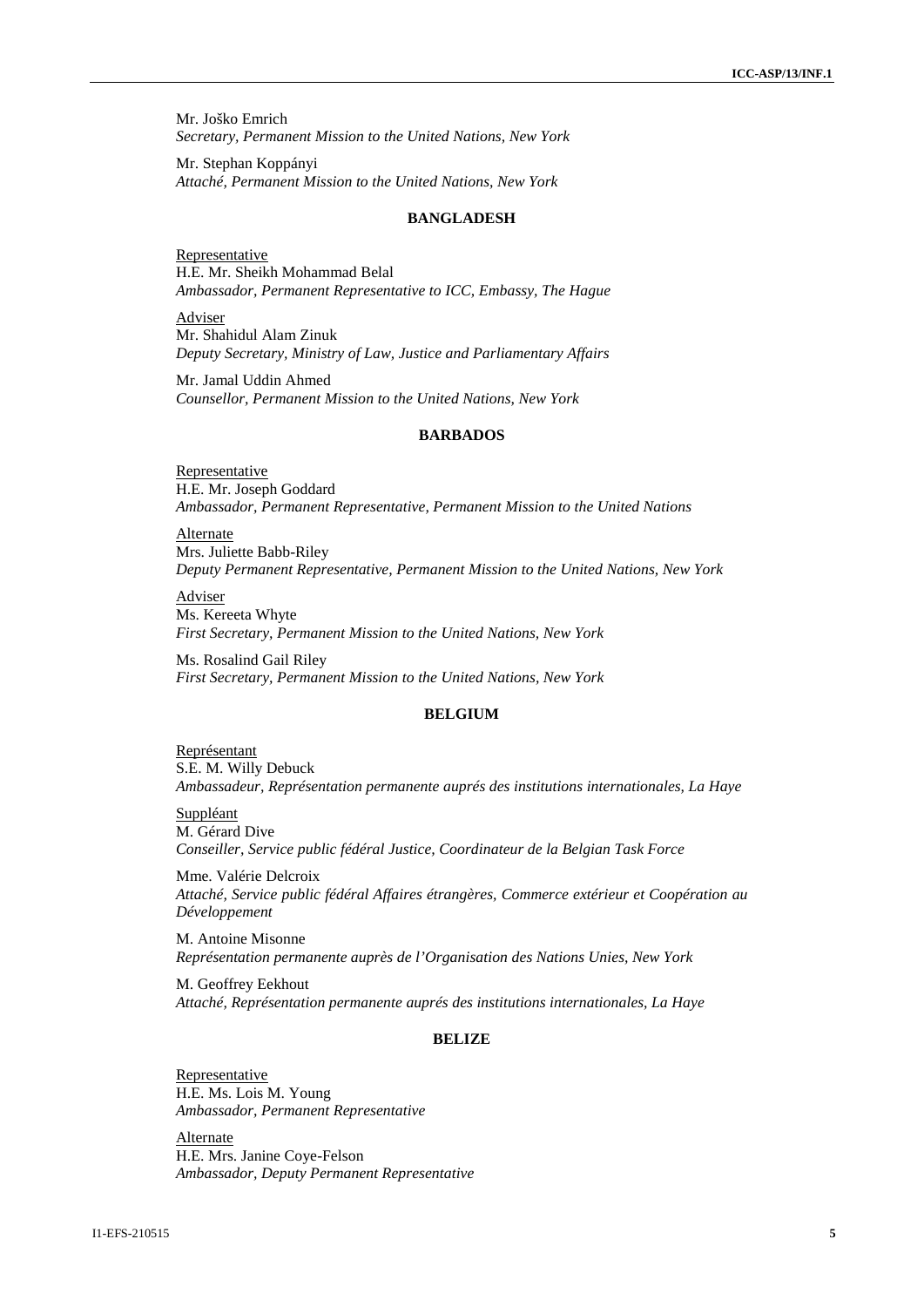Adviser Ms. Paulette Elrington *Counsellor*

Ms. Tasha Young *First Secretary*

#### **BENIN**

Représentant M. Nassirou Bakoarifari *Ministre des Affaires étrangères, de l'Intégration Africaine, de la Francophonie et des Béninois de l'Extérieur*

Conseillere M. Valentin Djenontin-Agossou *Garde des Sceaux, Ministre de la Justice, de la Législation et des Droits de l'Homme*

S.E. M. Jean-Francis R. Zinsou *Ambassadeur, Représentant Permanent auprès de l'Organisation des Nations Unies, New York*

M. Lino Hadonou *Directeur Adjoint, Cabinet du Garde des Sceaux, Ministre de la Justice, de la Législation et des Droits de l'Homme*

S.E. M. Eric Franck Saizonou *Ambassadeur, Directeur des Affaires Juridiques, Ministre des Affaires étrangères, de l'Intégration Africane, de la Francophonie et de l'Extérieur*

S.E. M. Anatole Francisco-Martin *Ambassadeur, Directeur de l'Analyse et de la Prospective Internationale, Ministre des Affaires étrangères, de l'Intégration Africane, de la Francophonie et de l'Extérieur*

S.E. M. Charles Borromée Todjinou *Ambassadeur, Embassy, Bruxelles*

S.E. M. Thomas Adoumasse *Ambassadeur, Représentant Permanent Adjoint auprès de l'Organisation des Nations Unies, New York*

Mme. Régina Anagonou-loko *Directrice des Affaires Civiles et Penales, Ministère de la Justice, de la Législation et des Droits de l'Homme*

M. Thierry Alia *Ministre Conseiller, Mission Permanente auprès les Nations Unies, New York*

Mme. Reine Adélaïde Sophie Alapini-Gansou *Candidate à la Cour Pénale Internationale*

M. Yves Eric Ahoussougbemey *Deuxième Conseiller, Mission Permanente auprès les Nations Unies, New York*

M. Hervé Djokpe *Conseiller, Mission Permanente auprès les Nations Unies, New York*

# **BOLIVIA (PLURINATIONAL STATE OF)**

Representante S.E. Sr. Sacha Llorentty Soliz *Embajador, Representante Permanente, Nueva York*

Consejero Sr. Marcelo Zambrana Torrelio *Ministro Consejero*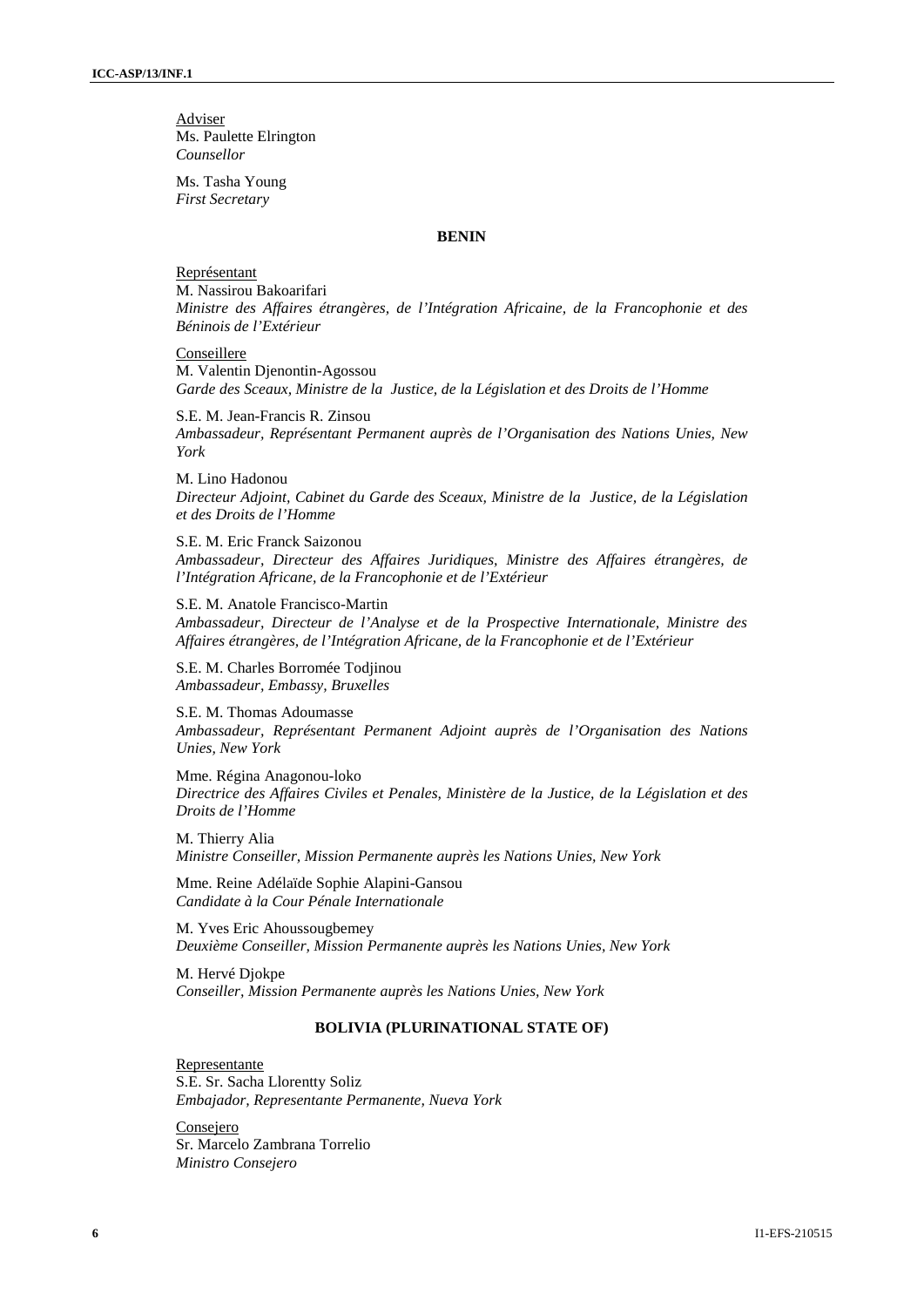Sra. Ingrid Sabja Daza *Primer Secretario*

Sr. Luis Arancibia Fernández *Segundo Secretario*

#### **BOSNIA AND HERZEGOVINA**

Representative H.E. Ms. Mirsada olakovi *Ambassador, Permanent Representative to the United Nations, New York*

Alternate

Ms. Dragana An eli *Minister Counsellor, Deputy Permanent Representative, Permanent Mission to the United Nations, New York*

Mr. Mirza Paši *Counsellor, Permanent Mission to the United Nations, New York*

Ms. Aida Hodži *First Secretary, Permanent Mission to the United Nations, New York*

Ms. Ljilja Grgi Stojanovi *First Secretary, Permanent Mission to the United Nations, New York*

Ms. Dina Fejzi Izmirlija *Second Secretary, Permanent Mission to the United Nations, New York*

### **BOTSWANA**

# **BRAZIL**

Representative H.E. Mr. Antonio de Aguiar Patriota *Ambassador, Permanent Representative to the United Nations, New York*

Alternate

H.E. Mr. Guilherme de Aguiar Patriota *Ambassador, Deputy Permanent Representative to the United Nations, New York*

#### Adviser

Ms. Fátima Keiko Ishitani *Minister-Counsellor, Permanent Mission to the United Nations, New York*

Mr. Sérgio Rodrigues dos Santos *Minister-Counsellor, Permanent Mission to the United Nations, New York*

Mr. Gustavo dos Santos Pereira *Second Secretary, Permanent Mission to the United Nations, New York*

Mr. Aloísio Barbosa de Sousa Neto *Second Secretary, Permanent Mission to the United Nations, New York*

Mr. Vicente Amaral Bezerra *Second Secretary, Permanent Mission to the United Nations, New York*

Mr. Vicente de Azevedo Araújo Filho *Second Secretary, Permanent Mission to the United Nations, New York*

Mr. Patrick Luna *Third Secretary, Permanent Mission to the United Nations, New York*

Mr. Luis Gustavo Castro Ribeiro Marques *Permanent Mission to the United Nations, New York*

Mr. Leonardo Nemer Caldeira Brant *Professor*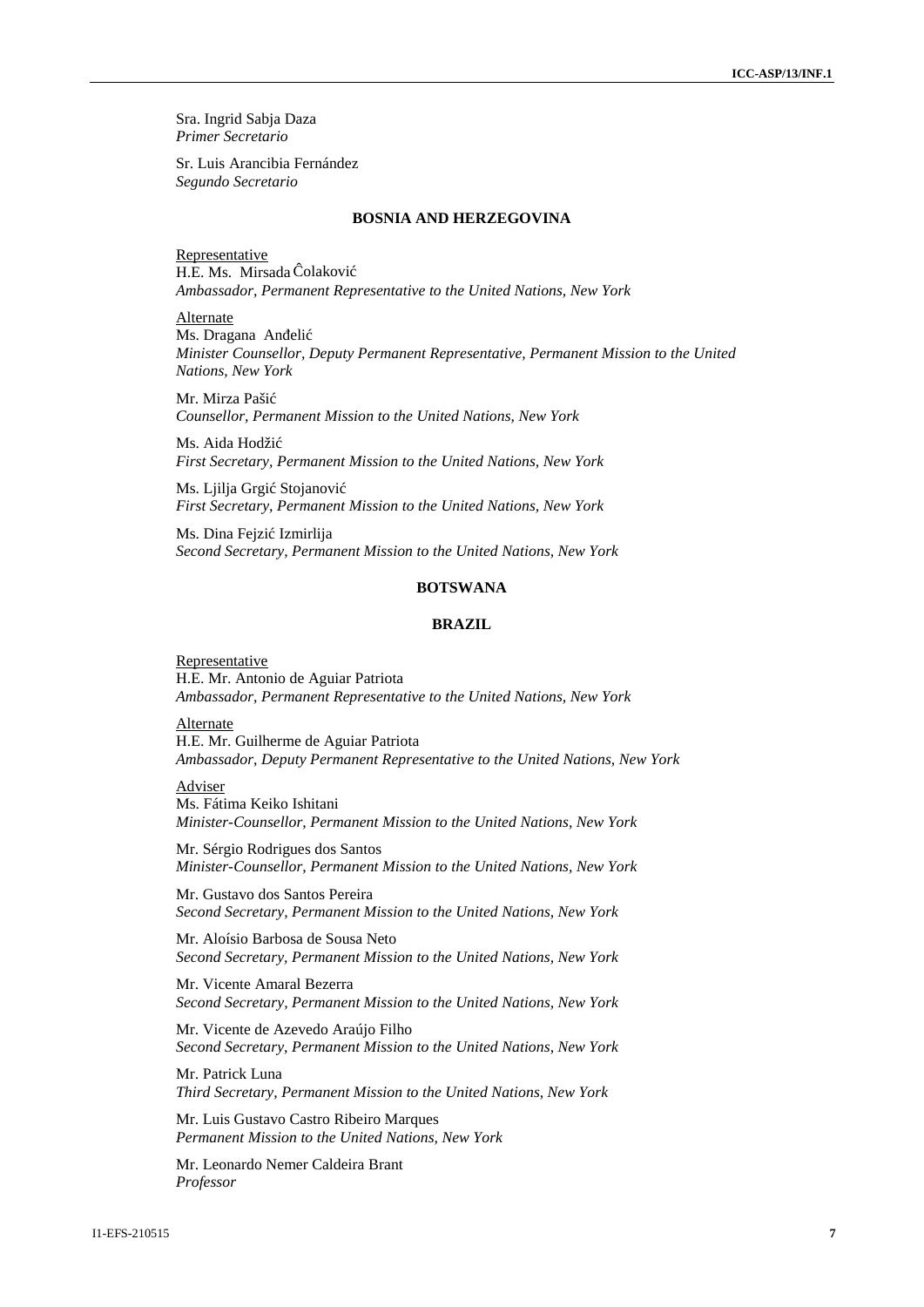# **BULGARIA**

Representative H.E. Mr. Stephan Tafrov *Ambassador, Permanent Representative to the United Nations, New York*

Alternate Mrs. Tzvety Romanska *First Secretary, International & EU Law Directorate, Ministry of Foreign Affairs*

Adviser Mrs. Lachezara Stoeva *Counsellor, Permanent Mission to the United Nations, New York*

Mr. Nikolay Vanchev *First Secretary, Permanent Mission to the United Nations, New York*

# **BURKINA FASO**

Représentant

S.E. M. Der Kogda *Ambassadeur, Représentant Permanent auprès de l'Organisation des Nations Unies, New York*

Suppléant

S.E. M. Simplice Honoré Guibila *Ambassadeur, Représentant Permanent adjoint auprès de l'Organisation des Nations Unies, New York*

S.E. M. Dieudonné Désiré W. Sougouri *Ambassadeur, Directeur Général, Affaires juridiques et Consulaires, Ministère des Affaires étrangères et de la Coopération Régionale*

Mme. Myriam Aman Soulama *Deuxième Conseiller, Mission Permanete, auprés de l'Organisation des Nations Unies, New York*

M. Passida Pascal Gouba *Directeur du Suivi, Accords Internationaux, Ministère de la Justice, des Droits Humains et de la Promotion Civique*

# **BURUNDI**

Représentant M. Valentin Bagorikunda *Procureur Général*

Suppléant S.E. M. Joseph Gahungu *Ambassadeur, Directeur Général, Protocole de Affaires Consulaires et Juridiques, Ministère de Relations Extérieures et de la Coopération Internationale*

**Conseiller** Mme. Claudine Nijimbere *Chef de Service des Litiges à la Direction des Affaires Juridiques, Ministère des Relations Extérieures et de la Coopération Internationale*

# **CABO VERDE**

Representative H.E. Mr. Fernando Wahnon Ferreira *Ambassador, Permanent Representative to the United Nations, New York*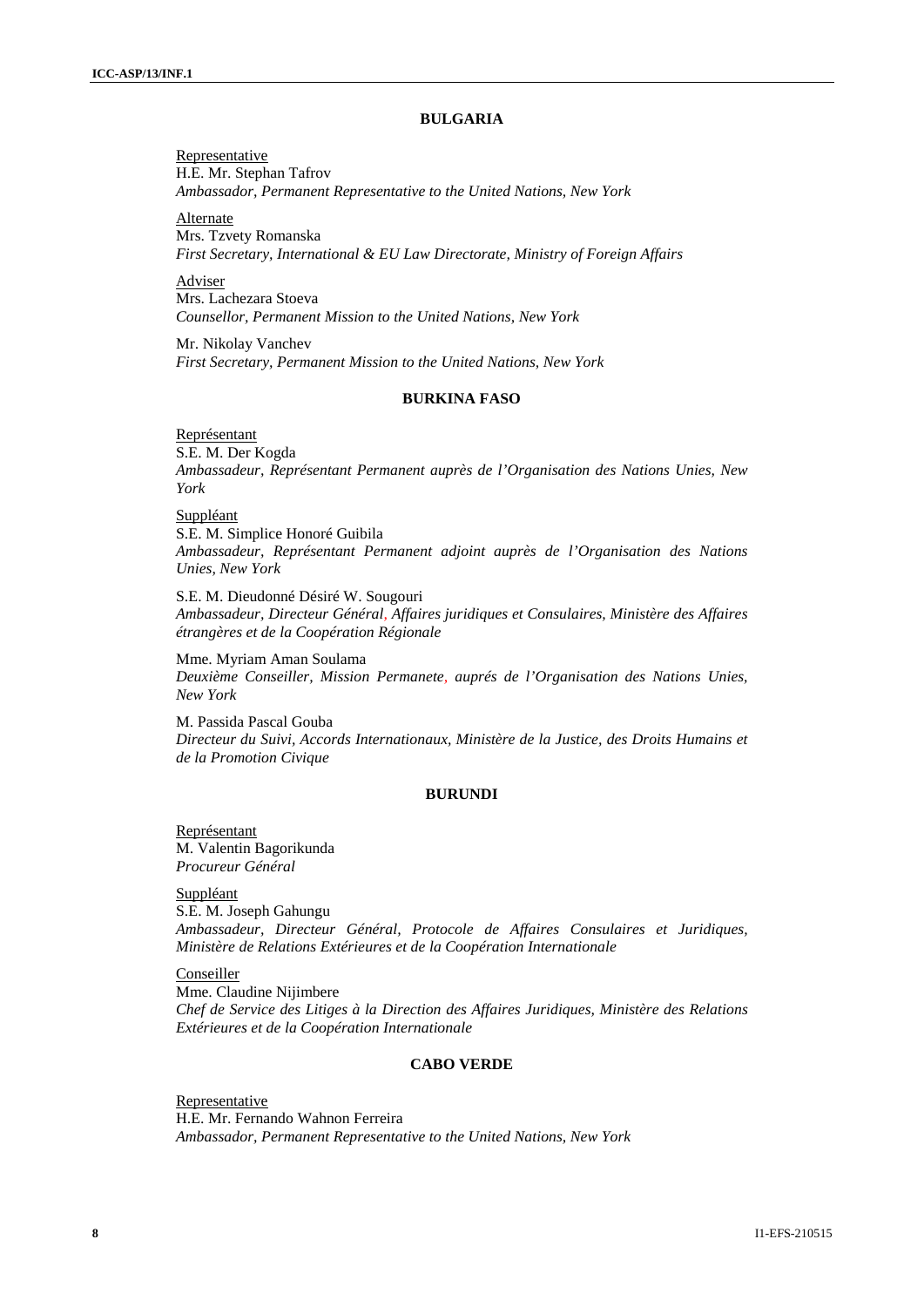**Alternate** Mrs. Edna Alves Barreto *Minister Plenipotentiary, Permanent Mission, New York*

Mr. José Carlos Mendoça *First Secretary, Permanent Mission, New York*

#### **CAMBODIA**

Representative H.E. Mr. Ry Tuy *Ambassador, Permanent Representative to the United Nations, New York*

#### **CANADA**

Representative Mr. William Crosbie *Assistant Deputy Minister and Legal Adviser, Foreign Affairs, Trade and Development*

Alternate

Mr. Keith Morrill *Director United Nations, Human Rights and Economic Law Division, Foreign Affairs, Trade and Development*

Adviser

Ms. Jessica Dawson *Legal Officer, United Nations, Human Rights and Humanitarian Law Section, Department of Foreign Affairs, Trade and Development*

Mr. Jamie Pennell *Second Secretary, Embassy, The Hague*

### **CENTRAL AFRICAN REPUBLIC**

Représentant H.E. Mme. Catherine Samba-Panza *Présidente de la République, Chef de l'Etat de Transition*

M. Malick Coulibaly *Ministre de la Justice, Garde Sceaux et du Procureur Général*

# **CHAD**

Représentant M. Tchingonbé Patchanné Papouri *Premier Conseiller*

Conseiller M. Miangar Eric *Deuxième Conseiller*

M. Ali Adoum Ahamat *Conseiller Juridique*

# **CHILE**

Representante S.E. Sr. Cristián Barros Melet *Embajador, Representante Permanente ante las Naciones Unidas, Nueva York*

Suplente Sr. Carlos Olguín Cigarroa *Representante Permanente Alterno ante las Naciones Unidas, Nueva York*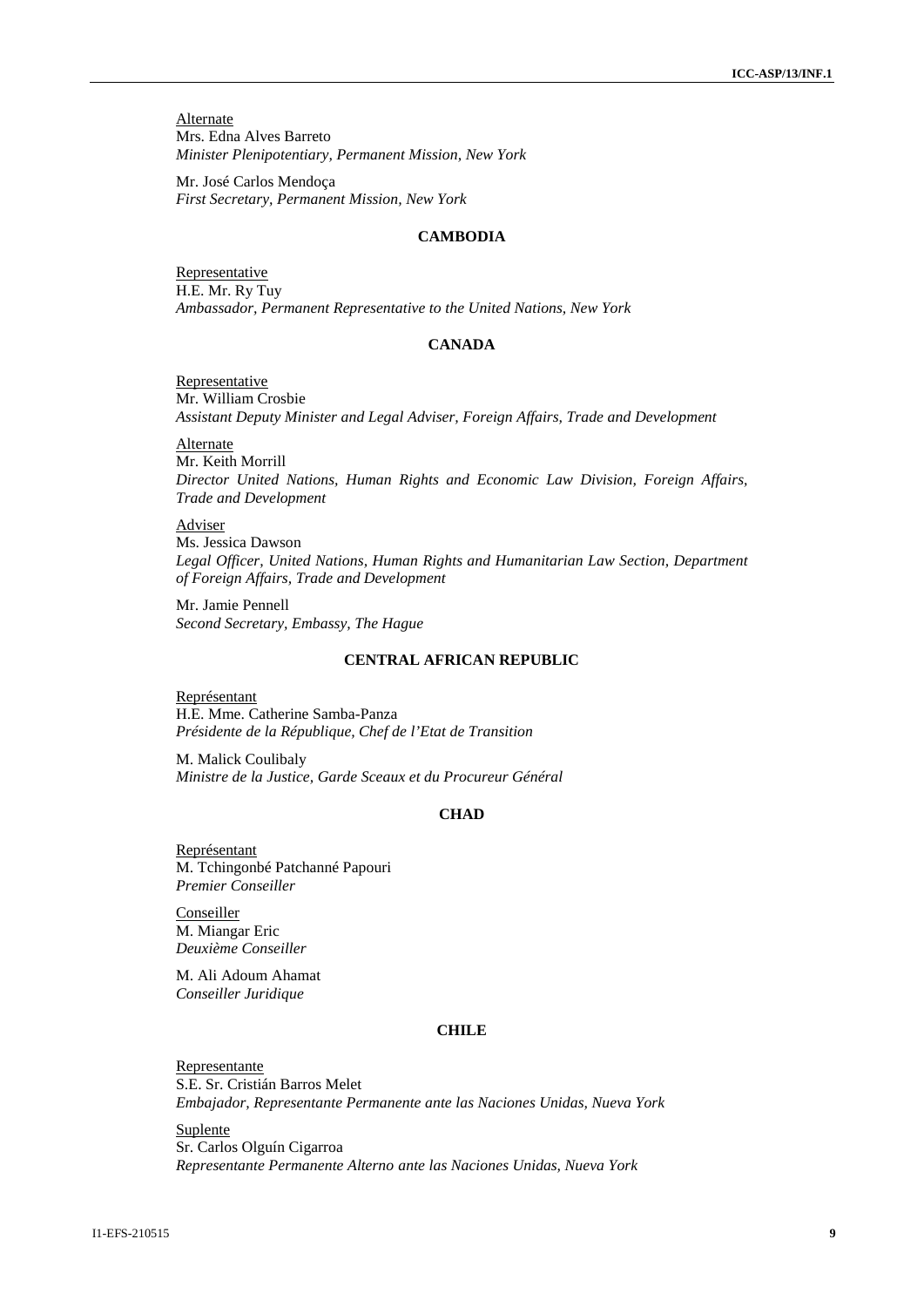Sr. Claudio Troncoso Repetto *Director de Asuntos Jurídicos, Ministerio de Relaciones Exteriores*

Sr. Álvaro Arévalo Cunich *Subdirector de Asuntos Jurídicos, Ministerio de Relaciones Exteriores*

Consejero Sr. Claudio Garrido Melo *Primer Secretario, Misión Permanente ante las Naciones Unidas, Nueva York*

Sr. Javier Gorostegui Obanoz *Segundo Secretario, Misión Permanente ante las Naciones Unidas, Nueva York*

Sra. Valentina Monasterio Gálvez *Abogada, Dirección de Asuntos Jurídicos, Ministerio de Relaciones Exteriores*

# **COLOMBIA**

Representante S.E. Sra. María Emma Mejía Vélez *Embajadora, Representante Permanente, Naciones Unidas, Nueva York*

**Suplente** S.E. Sr. Miguel Camilo Ruíz Blanco *Embajador, Representante Permanente Alterno, Naciones Unidas, Nueva York*

Sra. Mónica Fonseca Jaramillo *Directora de Derechos Humanos y Derecho Internacional Humanitario, Ministerio de Relaciones Exteriores*

Sr. Miguel Ángel González Ocampo *Segundo Secretario, Embajada, La Haya*

Sr. Ricardo Garzón Torres *Segundo Secretario, Misión Permanente ante las Naciones Unidas, Nueva York*

Sr. Juan Camilo Díaz Reina *Segundo Secretario, Misión Permanente ante las Naciones Unidas, Nueva York*

# **COMOROS**

Représentant M. Soilihi Mohamed Soilihi *Représentant Permanent auprès de l'Organisation des Nations Unies, New York*

Suppléant M. Ahmed Abdallah *Représentant Permanent auprès de l'Organisation des Nations Unies, New York*

Conseiller Mme. Fatima Alfeine *Conseillère, Mission Permanent auprès de l'Organisation des Nations Unies, New York*

M. Kadim Oussein *Secrétaire, Mission Permanent auprès de l'Organisation des Nations Unies, New York*

### **CONGO**

Représentant M. Paul Maloukou *Ministre-conseiller, Mission Permanente auprès de l'Organisation des Nations Unies, New York*

Conseiller M. Maurice Gatien Makiza *Conseiller, Mission Permanente auprès de l'Organisation des Nations Unies, New York*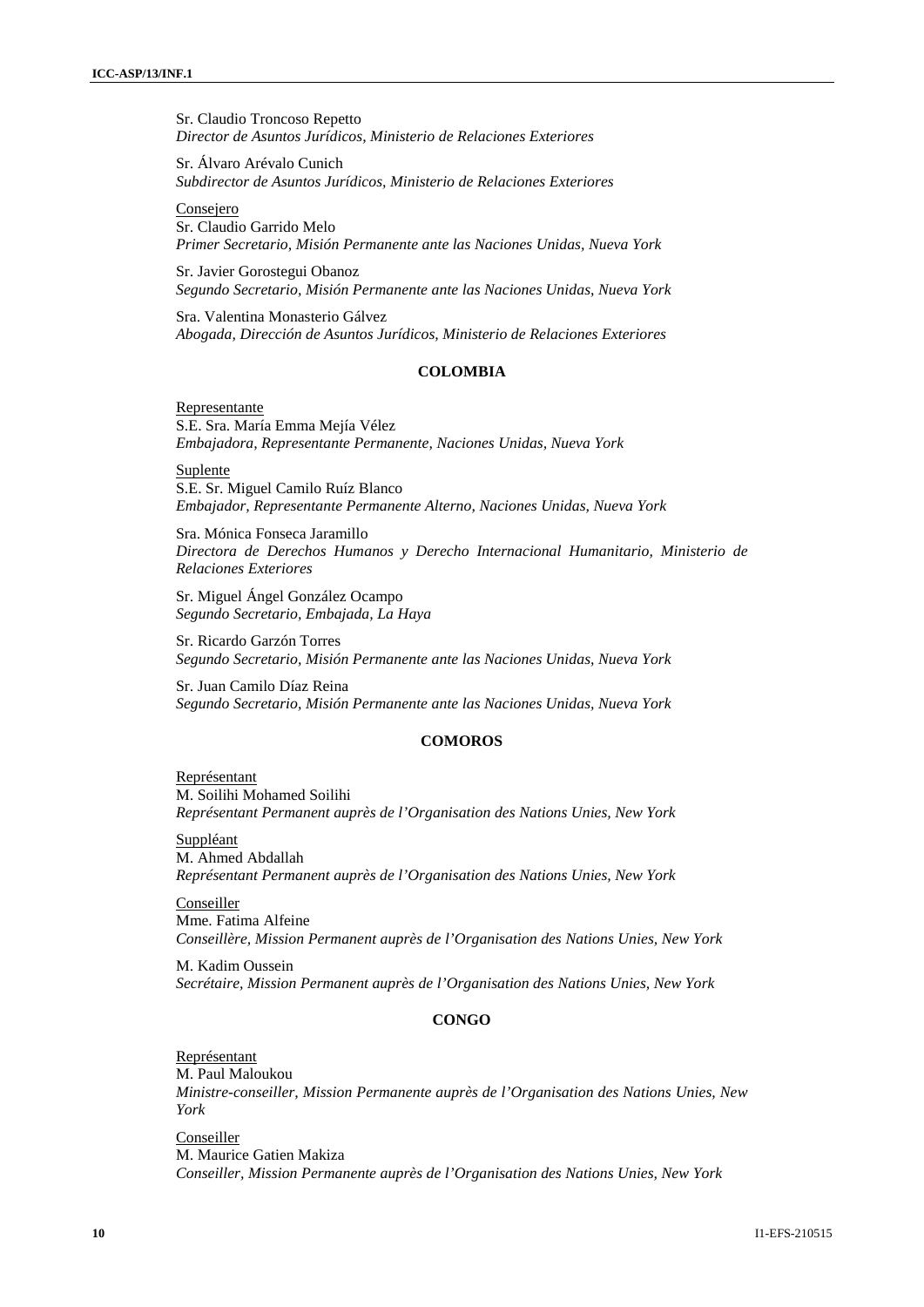M. Didier Clovis Ngoulou *Conseiller, Mission Permanente auprès de l'Organisation des Nations Unies, New York*

Mme. Lauria Nguele Makouelet *Deuxième Secrétaire, Mission Permanente auprès de l'Organisation des Nations Unies, New York*

#### **COOK ISLANDS**

#### **COSTA RICA**

Representante S.E. Sr. Juan Carlos Mendoza García *Embajador, Representante Permanente ante las Naciones Unidas, Nueva York*

Suplente

S.E. Sr. Sergio Ugalde Godínez *Embajador, Embajada, La Haya*

Consejero

Sra. Mabel Segura Fernández *Coordinadora de Asuntos Multilaterales, Dirección General de Política Exterior, Ministerio de Relaciones Exteriores y Culto*

Sra. Maritza Chan Valverde *Ministro Consejero, Misión Permanente ante las Naciones Unidas, Nueva York*

Sra. Gina Guillén Grillo *Ministro Consejero, Misión Permanente ante las Naciones Unidas, Nueva York*

Sra. Adriana Murillo Ruin *Ministro Consejero, Misión Permanente ante las Naciones Unidas, Nueva York*

Sra. Carol Arce Echeverría *Ministro Consejero, Misión Permanente ante las Naciones Unidas, Nueva York*

# **C TE D'IVOIRE**

#### Représentant M. Gnénéma Mamadou Coulibaly *Garde des Sceaux, Ministre de la Justice, des Droits de l'Homme et des Libertés Publiques*

#### Suppléant

S.E. M. Eric Yapo Bogui *Ambassadeur, Directeur des Affaires Juridiques et Consulaires, Ministère d'Etat, Ministère des Affaires étrangères*

Conseiller

M. Moussa Sefon *Conseiller Technique du Garde des Sceaux, Ministre de la Justice, des Droits de l'Homme et des Libertés Publiques*

Mme. Félicia Kouassi née Guei *Sous-Directeur des Affaires juridiques et Consulaires, Ministère d'Etat, Ministère des Affaires étrangères*

# **CROATIA**

**Representative** H.E. Mr. Vladimir Drobnjak *Ambassador, Permanent Representative to the United Nations, New York*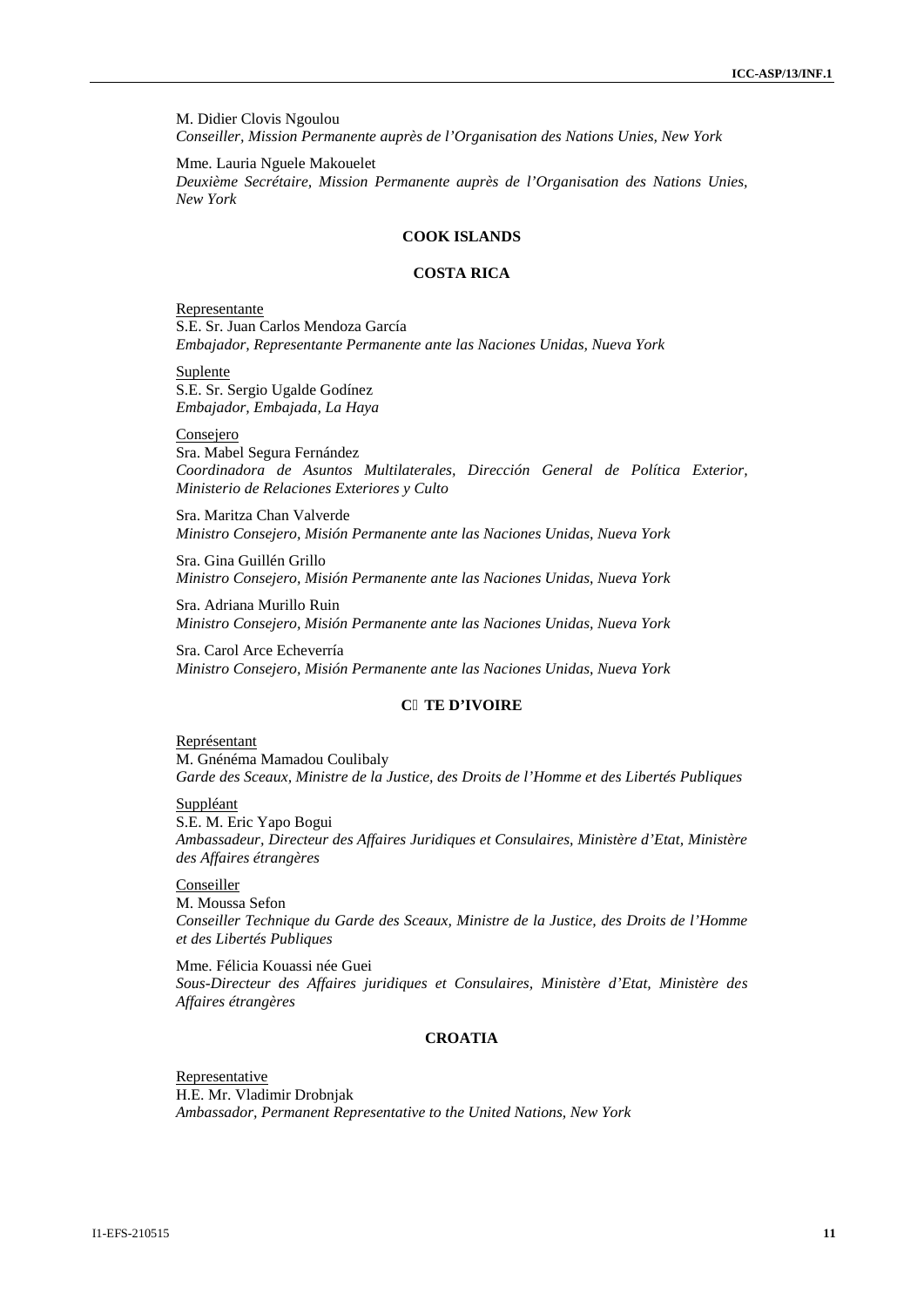**Alternate** 

Mr. Danijel Me an *Minister Counsellor, Deputy Permanent Representative, Permanent Mission to the United Nations, New York*

Ms. Vesna Baus *Minister Counsellor, Deputy Permanent Representative, Permanent Mission to the United Nations, New York*

Mr. Sebastian Roga *First Secretary, Permanent Mission to the United Nations, New York*

Ms. Maja Šimunić *Attaché, Permanent Mission to the United Nations, New York*

Adviser Ms. Sonja Borić *Associate, Permanent Mission to the United Nations, New York*

### **CYPRUS**

Representative H.E. Mr. Nicholas Emiliou *Ambassador, Permanent Representative to the United Nations, New York*

Alternate Mr. Menelaos Menelaou *Deputy Permanent Representative to the United Nations, New York*

Adviser Ms. Vasiliki Krasa *Attaché, Permanent Mission to the United Nations, New York*

Ms. Valentina Dimitriou *Adviser, Permanent Mission to the United Nations, New York*

### **CZECH REPUBLIC**

Representative H.E. Ms. Edita Hrdá *Ambassador, Permanent Representative to the United Nations, New York*

**Alternate** Mr. Ji í Ellinger *Deputy Permanent Representative to the United Nations, New York*

Adviser Ms. Petra Benešová *Third Secretary, Permanent Mission to the United Nations, New York*

Ms. Kristina Horá ková *International Law Department, Ministry of Foreign Affairs*

# **DEMOCRATIC REPUBLIC OF THE CONGO**

Représentant Mme. Wivine Mumba Matipa *Ministre de la Justice et des Droits Humains*

**Suppléant** M. Dismas Magbengu Swa Na Emina Monzia *Vice-Ministre de la Coopération Internationale et Régionale*

S.E. M. Ignace Gata Mavita *Ambassadeur, Représentant Permanent auprès de l'Organisation des Nations Unies, New York*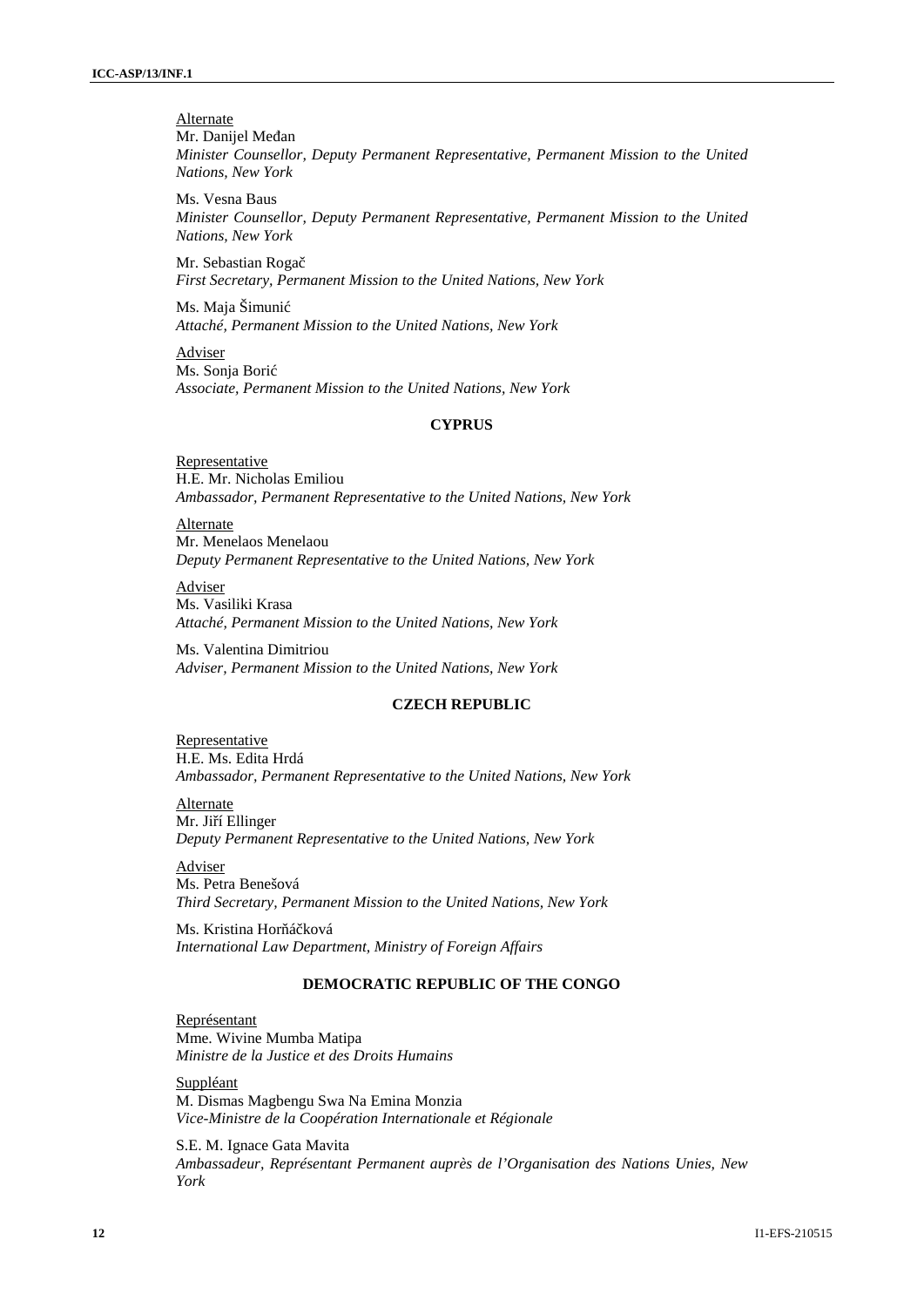S.E. M. Henri Mova Sakanyi *Ambassadeur, Ambassade auprès du Benelux, Bruxelles*

Mme. Charlotte Malenga Omoy *Ministre Conseillère, Mission Permanente auprès de l'Organisation des Nations Unies, New York*

M. Zénon Mukongo Ngay *Ministre Conseiller Juridique, Mission Permanente auprès de l'Organisation des Nations Unies, New York*

M. Julien Lontange Bongima *Ministre Conseiller, Ambassade, Addis-Abeba*

Conseiller M. Jean Gaston Suako Ngama *Conseiller du Ministre*

M. Ntendayi Nshimba *Conseiller du Ministre*

M. Paul Empole Efambe Losoko *Premier Conseiller, Mission Permanente auprès de l'Organisation des Nations Unies, New York*

M. Antoine Kesia-Mbe Mindua *Judge*

Mme. Pierrette Mwenze Kisonga *Responsable du Service Juridique et Contentieux, Ambassade, Belgique*

M. Dody Kibikonda Muthil *Chargé d'Etudes, Ministère de la Justice et des Droits Humains*

Mme. Fidélie Kalala Kasanji *Chef de Burea, Organes subsidiaires de Nations Unies, Direction des Organisations Internationales*

M. Jean Remy Kalonda Likpala *Assistant du Ministre, Ministère des Affaires étrangères*

M. Trésor Djuma Kasongo *Assistant du Ministre, Ministère des Affaires étrangères*

Mme. Nariman Benchaa *Assistante du Juge*

#### **DENMARK**

Representative H.E. Mr. Ib Petersen *Ambassador, Permanent Representative, Permanent Mission to the United Nations, New York*

Alternate H.E. Mr. Ole E. Moesby *Ambassador, Embassy, The Hague*

Mr. Tobias Elling Rehfeld *Head of Department, Ministry of Foreign Affairs*

Mr. David Michael Kendal *Senior Advisor, Department of International Law, Ministry of Foreign Affairs*

Mr. Christian Karstensen *Counsellor, Permanent Mission to the United Nations, New York*

Mr. Christian Nygård Nissen *Adviser, Embassy, The Hague*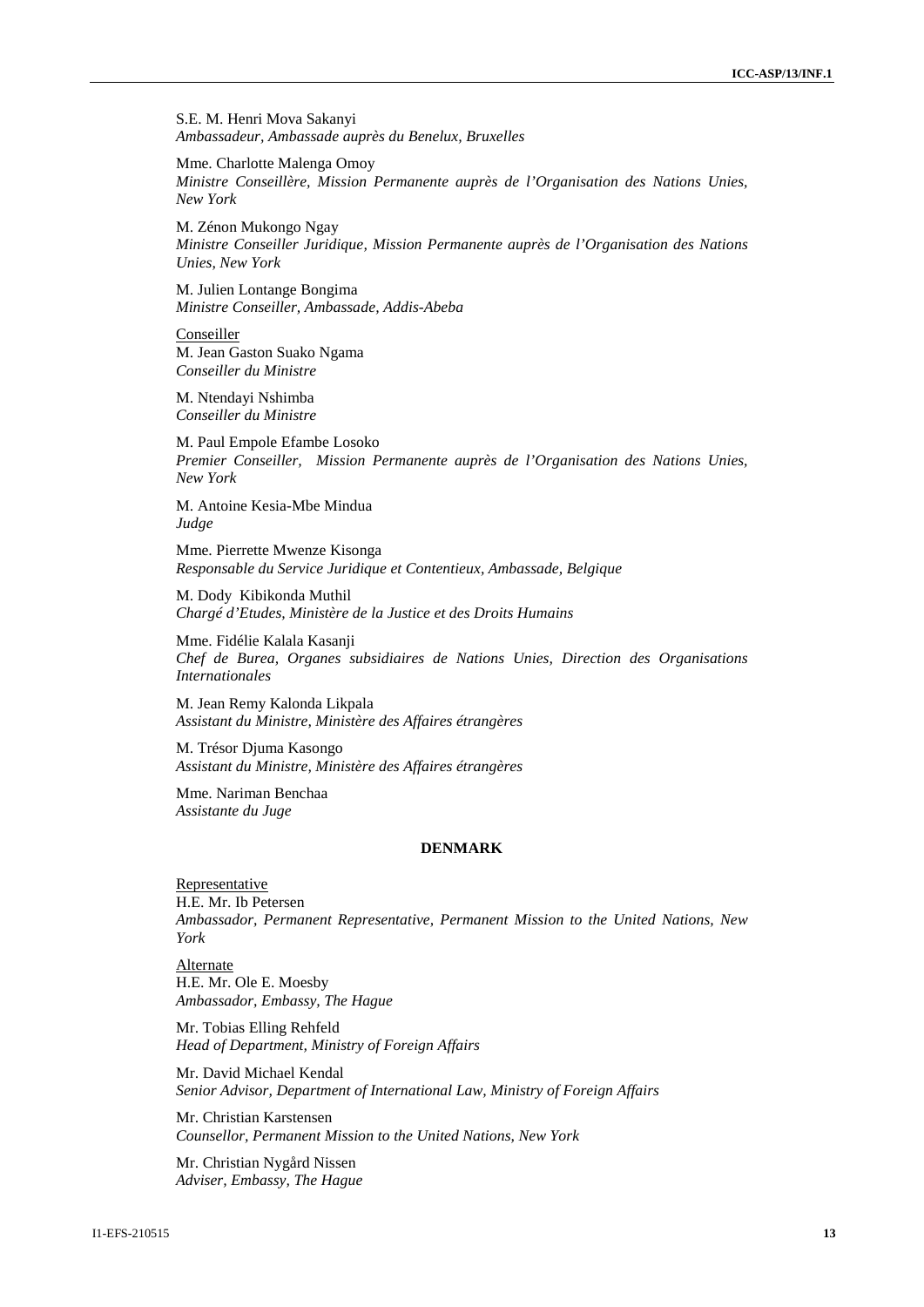Adviser Mr. Martin Mennecke *Academic Adviser, University of Southern Denmark*

Ms. Katrine Vedel Thisted *Trainee, Permanent Mission to the United Nations, New York*

# **DJIBOUTI**

Représentant S.E. M. Robleh Olhaye *Ambassadeur, Représentant Permanent auprès de l'Organisation des Nations Unies, New York*

Conseiller Mlle. Kadra Ahmed Hassan *Première Conseillère*

Mme. Saada Daher Hassan *Conseillère*

M. Youssouf Aden Moussa *Première Secrétaire*

#### **DOMINICA**

### **DOMINICAN REPUBLIC**

Representate S.E. Sr. Francisco A. Cortorreal *Embajador, Representante Permanente ante las Naciones Unidas, Nueva York*

Suplente S.E. Sr. Juan Ávila *Embajador Alterno*

Consejero Sra. María de Jesús Díaz *Ministra Consejera*

Sr. Napoleón Beras *Consejero*

Sra. Madiusca Batista *Primera Secretaria*

# **ECUADOR**

Representante Sr. Julio Xavier Lasso Mendoza *Representante Permanente ante las Naciones Unidas, Nueva York*

Suplente S.E. Sr. Miguel Calahorrano Camino *Embajador, Embajada, España*

Sr. Agustín Fornell

Consejero Sr. Patricio Troya

Sra. María Belén Barberis *Asuntos Multilaterales, Embajada, La Haya*

Sr. Luis Xavier Oña Garcés *Tercer Secretario, Mision Permanente ante las Naciones Unidas, Nueva York*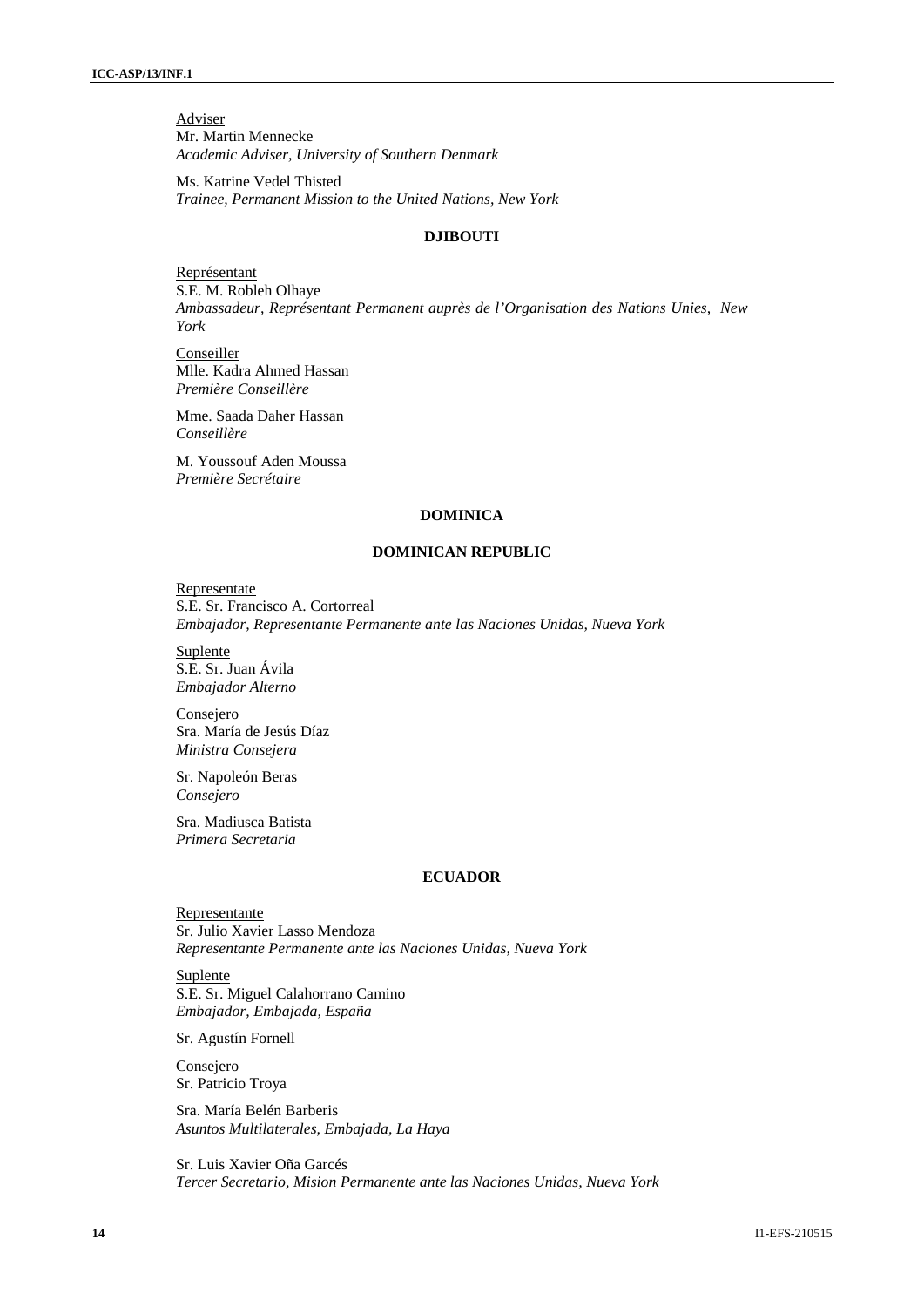#### **ESTONIA**

Representative Mr. Norman Aas *Secretary-General, Ministry of Justice*

Alternate H.E. Ms. Tiina Intelmann *Ambassador at Large for the ICC, President of the Assembly of States Parties to the ICC*

H.E. Mr. Margus Kolga *Ambassador, Permanent Representative to the United Nations, New York*

Adviser Mr. Pavel Gontšarov *Judge, Criminal Chamber of Tallin Circuit Court*

Ms. Victoria Martinez *Adviser to the President of the Assembly of States Parties to the ICC*

Mr. Gert Auväärt *First Secretary, Permanent Representation to the United Nations, New York*

Mr. Leemet Paulson *Consellor, Legal Department, Ministry of Foreign Affairs*

### **FIJI**

Representative H.E. Mr. Peter Thomson *Ambassador, Permanent Representative*

Adviser Mr. Gene Bai *First Secretary*

Mr. Peni Suveinakama *Second Secretary*

Ms. Ilona Rayan *Research Officer*

# **FINLAND**

Representative Ms. Päivi Kaukoranta *Director General, Legal Affairs, Ministry for Foreign Affaires*

Alternate H.E. Mr. Kai Sauer *Ambassador, Permanent Representative to the United Nations, New York*

H.E. Ms. Liisa Talonpoika *Ambassador, Embassy, The Hague*

Ms. Maria Lehto *Ambassador, Ministry of Foreign Affairs*

Ms. Satu Suikkari-Kleven *Director, Ministry of Foreign Affairs*

Adviser Ms. Sari Mäkelä *Counsellor, Legal Adviser, Permanent Mission to the United Nations, New York*

Ms. Sole Abrahamsen *Attaché, Election Officer, Permanent Mission to the United Nations, New York*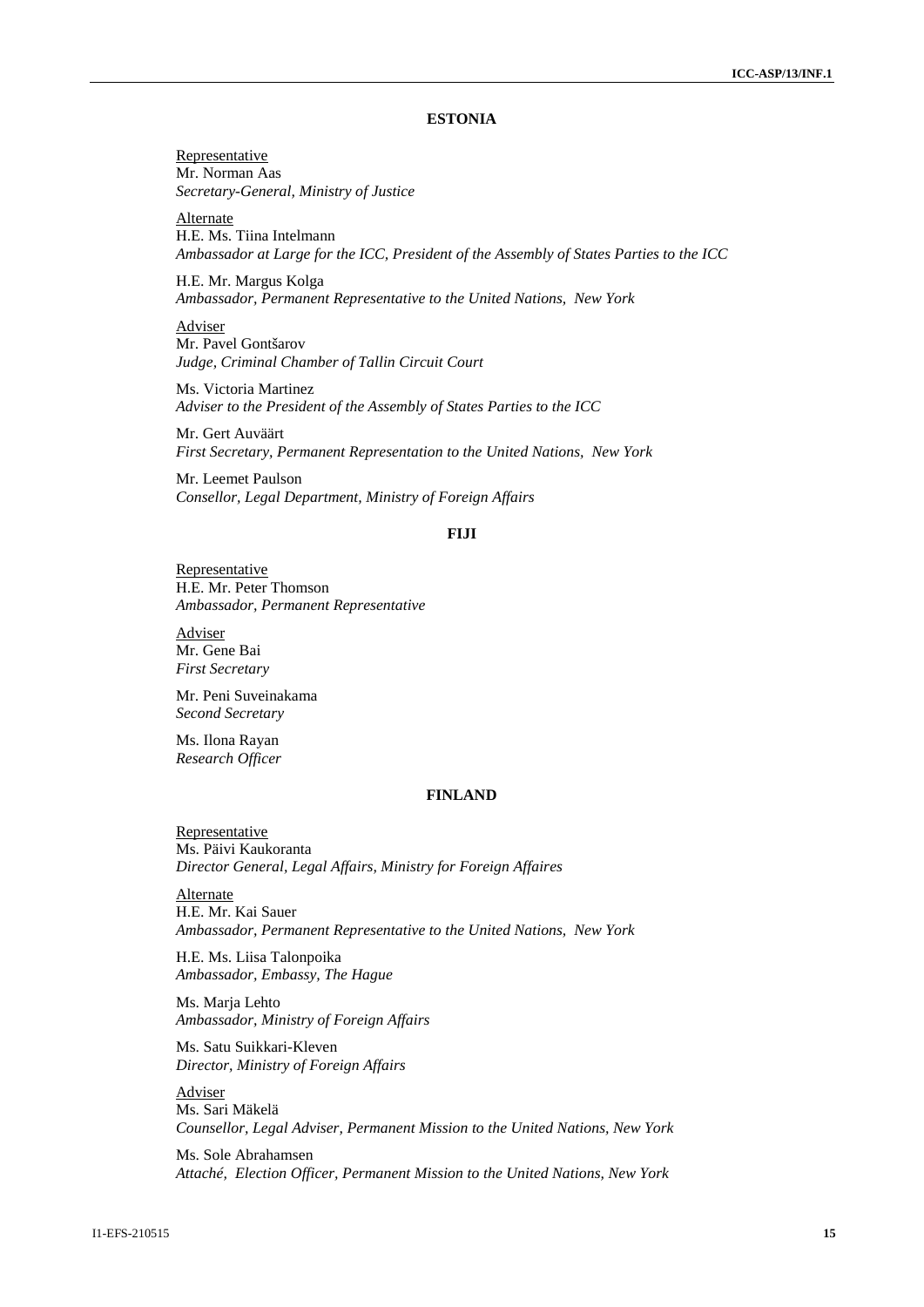Ms. Virpi Kankare *Counsellor, Embassy, The Hague*

Ms. Virpi Laukkanen *Legal Officer, Ministry of Foreign Affairs*

Ms. Elisabeth Rehn *Minister*

Ms. Raisa Voutilainen *Junior Adviser, Permanent Mission to the United Nations, New York*

#### **FRANCE**

#### Représentant

S.E. M. François Delattre

*Ambassadeur, Représentant Permanent auprès de l'Organisation des Nations Unies, New York*

Suppléante M. Alexis Lamek *Représentant Permanent adjoint auprès de l'Organisation des Nations Unies, New York*

M. François Alabrune *Directeur des affaires juridiques, Ministère des Affaires étrangères et du développement international*

Conseiller M. Marc Perrin de Brichambaut *Conseiller d'Etat*

Mme. Béatrice Le Fraper *Conseillère juridique, Représentation Permanente auprès de l'Organisation des Nations Unies, New York*

M. Tanguy Stehelin *Conseiller juridique, Représentation Permanente auprès de l'Organisation des Nations Unies, New York*

Mme. Céline Jurgensen *Sous-directrice des droits de l'Homme et des affaires humanitaires, direction des Nations- Unies, des organisations internationales, des droits de l'Homme et de la Francophonie, Ministère des Affaires étrangères et du développement international*

Mme. Ahlem Gharbi *Conseillère politique, Représentation Permanente auprès de l'Organisation des Nations Unies, New York*

Mme. Diarra Dime-Labille *Conseillère juridique, Ambassade, La Haye*

Mme. Camille Faure *Chargée de mission auprès du directeur de affaires juridiques, Ministère des Affaires étrangères et du développement international*

Mme. Stéphanie Carpentier

*Rédactrice à la sous-direction des Droits de l'Homme et des affaires humanitaires, direction des Nations-Unies, des organisations internationales, des Droits de l'Homme et de la Francophonie, Ministère des Affaires étrangères et du développement international*

### **GABON**

Représentant S.E. Mme. Marianne Bibalou *Ambassadeur, Chargé d'Affaires*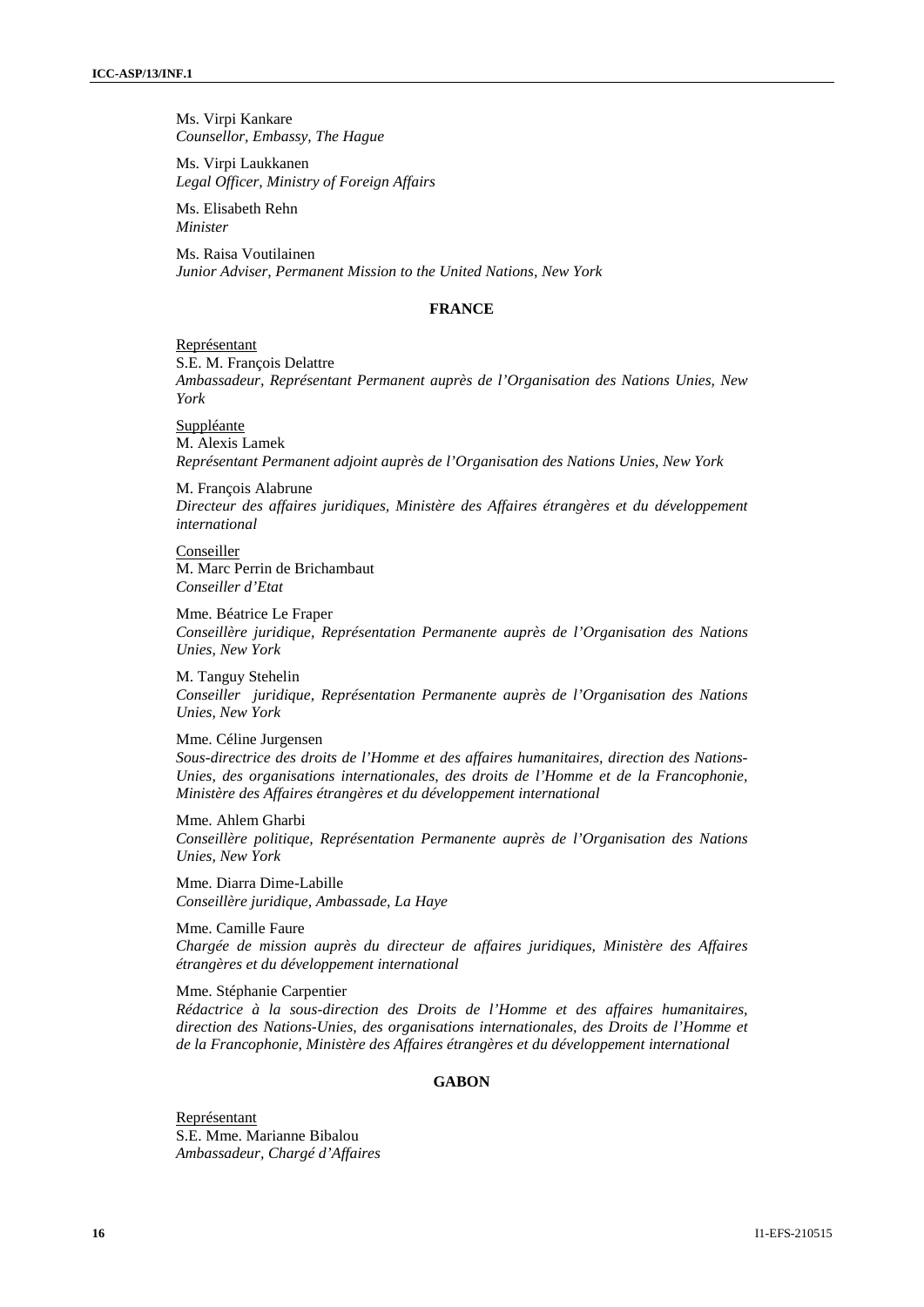**Suppléante** S.E. M. Joachim Franklin Makanga *Ambassadeur, Représentant Permanent adjoint*

Conseiller Mme. Lilly Stella Ngyema Ndong *Premier Conseiller*

Mme. Annette Onanga *Conseiller Juridique*

### **GAMBIA**

Representative Mr. Basiru V. P. Mahoney *Attorney General and Minister of Justice, Ministry of Justice*

# **GEORGIA**

Representative Mr. Teimuraz Antelava *Director, Department of Public International Law, Ministry of Justice*

Alternate Mr. Kakha Imnadze *Permanent Representative, Permanent Mission to the United Nations, New York*

Adviser Mr. Givi Baghdavadze *Head, International Relations Division, Office of the Chief Prosecutor, Ministry of Justice*

Mr. Vakhtang Makharoblishvili *Deputy Permanent Representative, Permanent Mission to the United Nations, New York*

Mr. Giorgi Gagua *Legal Adviser, Deparment of Public International Law, Ministry of Justice*

Mr. Giorgi Kvelashvili *Senior Counsellor, Permanent Mission to the United Nations, New York*

Mrs. Inga Kanchaveli *Counsellor, Permanent Mission to the United Nations, New York*

Mr. Merab Manjgaladze *Counsellor, Permanent Mission to the United Nations, New York*

#### **GERMANY**

**Representative** H.E. Mr. Martin Ney *Ambassador, Legal Adviser, Director General for Legal Affairs, Federal Foreign Office*

Alternate H.E. Mr. Pascal Hector *Ambassador, Deputy Director General for Legal Affairs, Federal Foreign Office*

Adviser H.E. Mr. Harald Braun *Ambassador, Permanent Representative to the United Nations, New York*

H.E. Mr. Heiko Thoms *Ambassador, Deputy Permanent Representative to the United Nations, New York*

Mr. Eberhard Desch *Head, Public International Law Division, Federal Ministry of Justice*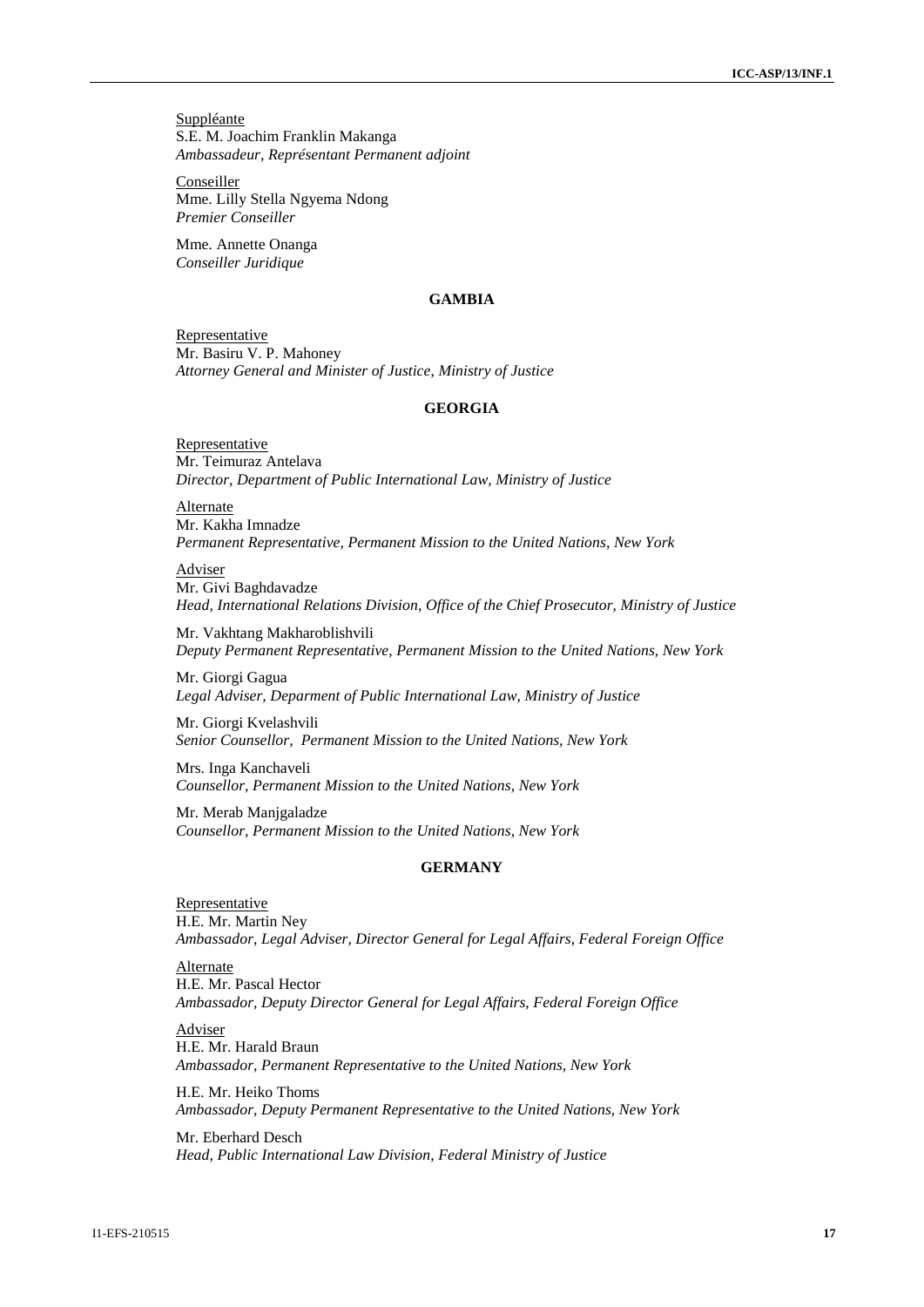Mr. Till Knorn *Counsellor, Permanent Mission to the United Nations, New York*

Mr. Lars Leymann *Head, ICC Unit, Federal Foreign Office*

Mr. Klaus Keller *First Secretary, Legal Affairs, Embassy, The Hague*

Ms. Carolin Pohlmann *Permanent Mission to the United Nations, New York*

Mr. Jan-Philipp Sommer *Attaché, Embassy, The Hague*

Mr. Bertram Schmitt *Judge, Federal Court of Justice*

Mr. Claus Kreß *Chair, German, European and International Criminal Law as well as International Security Law of Armed Conflict, University of Cologne*

Ms. Anne Ruebesame *Legal Expert, Federal Foreign Office*

### **GHANA**

Representative Mr. Dominic Akuritinga Ayine *Deputy Attorney General & Minister of Justice*

Alternate H.E. Mr. Ken Kanda *Ambassador, Permanent Representative to the United Nations, New York*

Adviser H.E. Mr. Tony Aidoo *Ambassador, Embassy, The Hague*

Ms. Helen A. A. Ziwu *Solicitor General, Ministry of Justice & Attorney General Department*

Ms. Cynthia Lamptey *Director of Public Prosecution, Ministry of Justice & Attorney General Department*

Ms. Audrey Naana Abayena *Minister Counsellor & Advisor, Permanent Mission to the United Nations, New York*

Mr. Marcel Domayele *Deputy Director, Ministry of Foreign Affairs and Regional Integration*

Ms. Nana Brenya Otchere *State Attorney, Ministry of Justice & Attorney General Department*

#### **GREECE**

Representative H.E. Mr. Michel Spinellis *Permanent Representative, Permanent Mission to the United Nations, New York*

Alternate Ms. Nafsika Nancy Eva Vraila *Minister Plenipotentiary, Deputy Permanent Representative, Permanent Mission to the United Nations, New York*

Ms. Ekaterini Fountoulaki *First Counsellor, Permanent Mission to the United Nations*, *New York*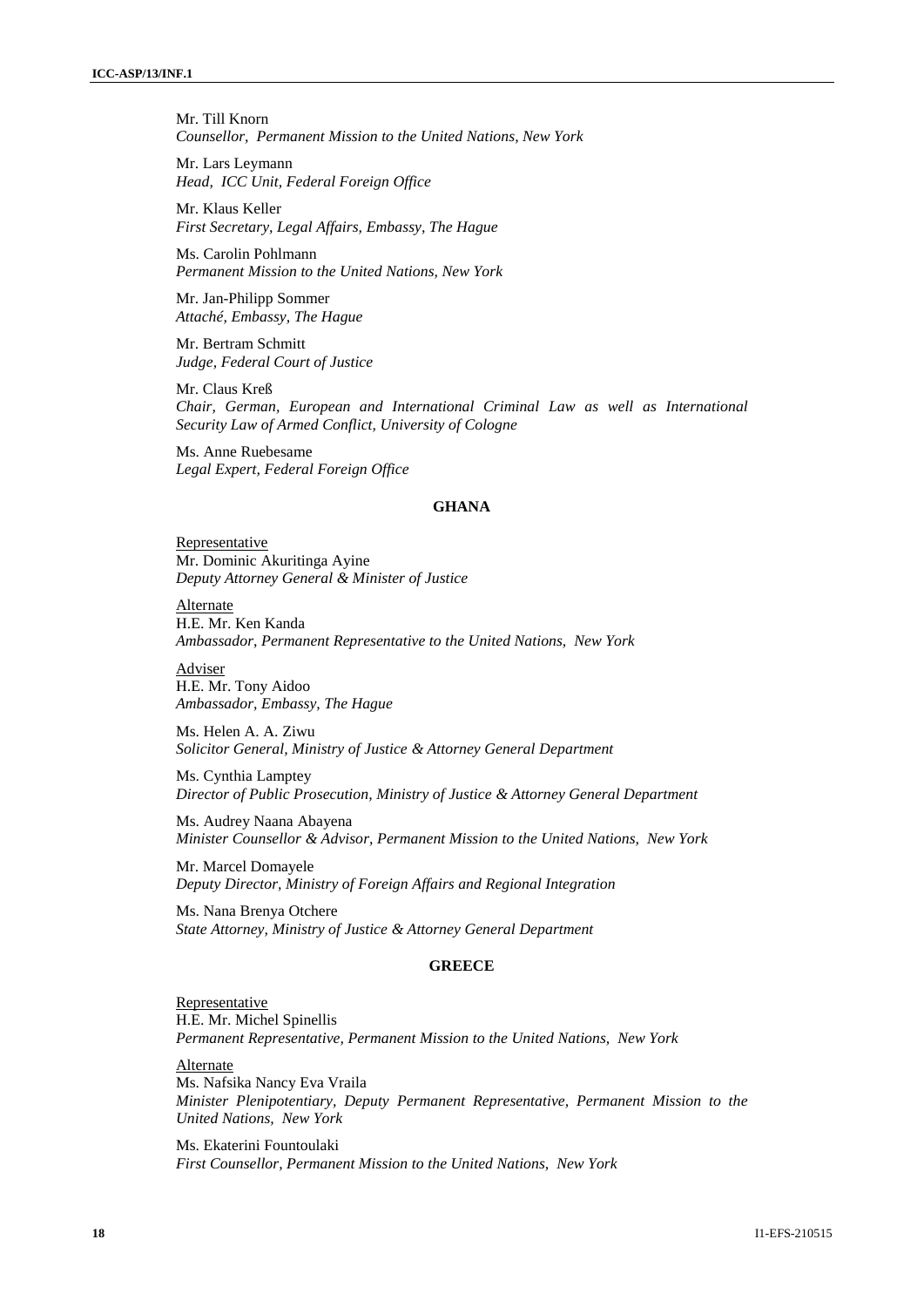Mr. Konstantinos Kodellas *Second Secretary, Permanent Mission to the United Nations, New York*

Mr. Alexandros Kolliopoulos *Deputy Legal Adviser, Legal Department, Ministry of Foreign Affairs*

### **GRENADA**

**Representative** H.E. Mr. Denis Antoine *Ambassador, Permanent Representative*

Ms. Celia Thomas *Alternate*

# **GUATEMALA**

Representante S.E. Sr. Luis Fernando Carrera *Embajador, Representante Permanente ante las Naciones Unidas, Nueva York*

Suplente Sra. Mónica Bolaños Pérez *Representante Permanente Alterna ante las Naciones Unidas, Nueva York*

Sr. Carlos Alberto García Reyes *Ministro Consejero, Embajada, La Haya*

Sra. Ana Cristina Rodríguez Pineda *Ministro Consejero, Misión Permanente ante las Naciones Unidas, Nueva York*

Sra. María Eugenia Solís García *Asesora Jurídica, Procuraduría de los Derechos Humanos*

Sr. Gabriel Orellana Zabalza *Primer Secretario, Misión Permanente ante las Naciones Unidas, Nueva York*

Sra. María José del Águila Castillo *Primer Secretario, Misión Permanente ante las Naciones Unidas, Nueva York*

# **GUINEA**

# **GUYANA**

Representative H.E. Mr. George Talbot *Permanent Representative*

**Alternate** Ms. Bibi Ally *Counsellor*

#### **HONDURAS**

Representante S.E. Sra. Mary E. Flores *Embajadora, Representante Permanente*

Consejero S.E. Sr. Marco A. Suazo *Embajador Adjunto*

Srta. Dessy Reyes *Consejero*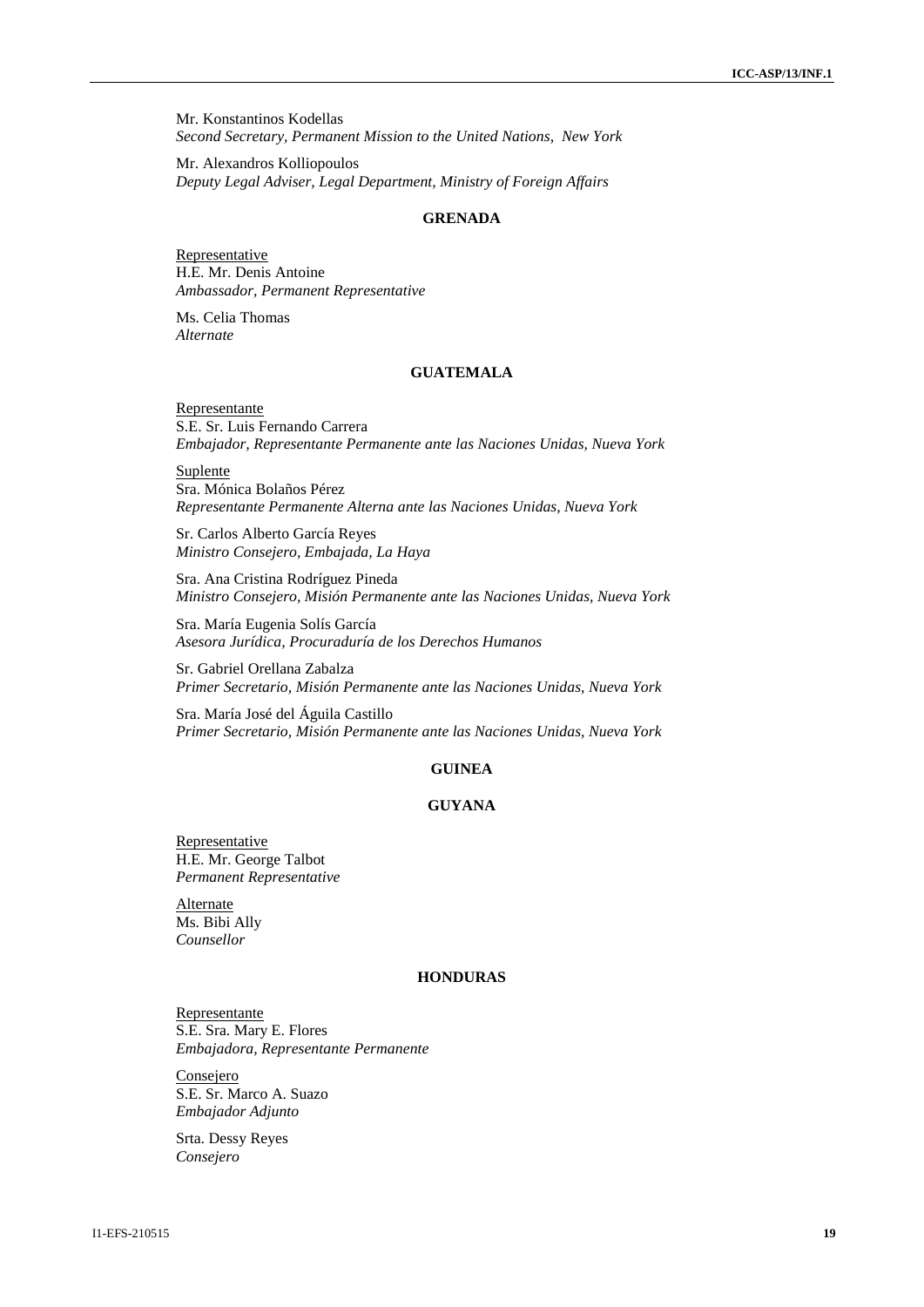#### **HUNGARY**

Representative H.E. Mr. Csaba Körösi *Ambassador, Permanent Representative to the United Nations, New York*

Alternate

H.E. Mr. Zsolt Hetesy *Ambassador, Deputy Permanent Representative to the United Nations, New York*

Ms. Rita Silek *Deputy Director of International Law*, *Ministry of Foreign Affairs and Trade*

Ms. Anna Reich *Second Secretary, Permanent Mission to the United Nations, New York*

Ms. Éva Schäfer *Third Secretary, Permanent Mission to the United Nations, New York*

Mr. Dániel Csonka *Third Secretary, Embassy, The Hague*

Mr. Péter Kovács *Professor, Head of International Law Department Peter Pazmany Catholic University*

# **ICELAND**

Representative H.E. Ms. Gréta Gunnarsdóttir *Ambassador, Permanent Representative to the United Nations, New York*

Alternate Mr. Matthías Geir Pálsson *Counsellor, Ministry of Foreign Affairs*

Ms. María Mjöll Jónsdóttir *First Secretary, Permanent Mission to the United Nations, New York*

#### **IRELAND**

Representative Mr. James Kingston *Legal adviser, Department of Foreign Affairs and Trade*

Alternate Mr. Tim Mawe *Deputy Permanent Representative, Permanent Mission to the United Nations, New York*

Ms. Bridín O'Donoghue *Assistant Legal Adviser, Department of Foreign Affairs and Trade*

Mr. Colm Ó Conaill *First Secretary, Permanent Mission to the United Nations, New York*

Ms. Jillian O'Keeffe *Third Secretary, Permanent Mission to the United Nations, New York*

Adviser Mr. Evgeniy Efimov *Adviser, Permanent Mission to the United Nations, New York*

### **ITALY**

Representative H.E. Mr. Sebastiano Cardi *Ambassador, Permanent Representative to the United Nations, New York*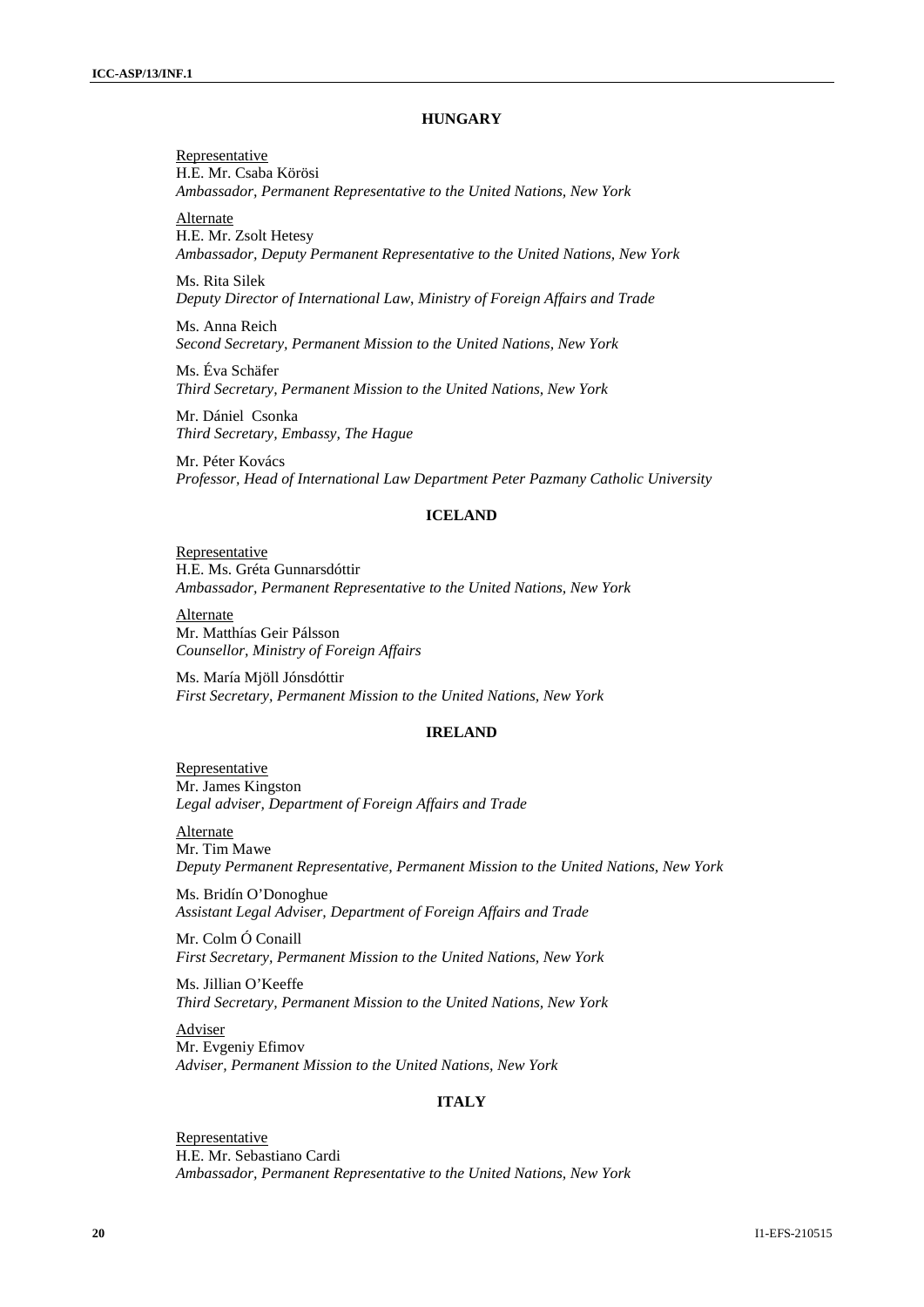**Alternate** H.E. Mr. Inigo Labertini *Ambassador, Deputy Permanent Representative to the United Nations, New York*

Mr. Mauro Politi *Chair European Union group Cojur ICC*

Adviser Mr. Pierluigi Zamporlini *Counselor, Permanent Mission to the United Nations, New York*

Mr. Roberto Bellelli *Expert Legal Adviser, Embassy, The Hague*

Mr. Salvatore Zappala *Expert Legal Adviser, Permanent Mission to the United Nations, New York*

## **JAPAN**

Representative H.E. Mr. Motohide Yoshikawa *Ambassador, Permanent Representative to the United Nations, New York*

Alternate H.E. Mr. Yoshifumi Okamura *Ambassador, Deputy Permanent Representative to the United Nations, New York*

H.E. Mr. Hiroshi Minami *Ambassador, Permanent Mission to the United Nations, New York*

Mr. Hiroshi Ishikawa *Minister, Permanent Mission to the United Nations, New York*

Mr. Kaitaro Nonomura *Counsellor/Legal Adviser, Permanent Mission to the United Nations, New York*

Mr. Takero Aoyama *Counsel, International Legal Affairs, International Legal Affairs Division, International Legal Affairs Bureau, Ministry of Foreign Affairs*

Mr. Sadaharu Kodama *First Secretary/Legal Adviser, Embassy, The Hague*

Mr. Motoyasu Yamada *Official, International Legal Affairs Division, International Legal Affairs Bureau, Ministry of Foreign Affairs*

Adviser Mr. Motoo Noguchi *Attorney, International Legal Affairs Division, International Legal Affairs Bureau, Ministry of Foreign Affairs*

Mr. Haruka Sawada *Adviser, Permanent Mission to the United Nations, New York*

# **JORDAN**

Representative H.E. Mrs. Dina Kawar *Ambassador, Permanent Representative, Mission to the United Nations, New York*

Alternate H.E. Mr. Mahmoud Hmoud *Ambassador, Senior Deputy Permanent Representative, Mission to the United Nations, New York*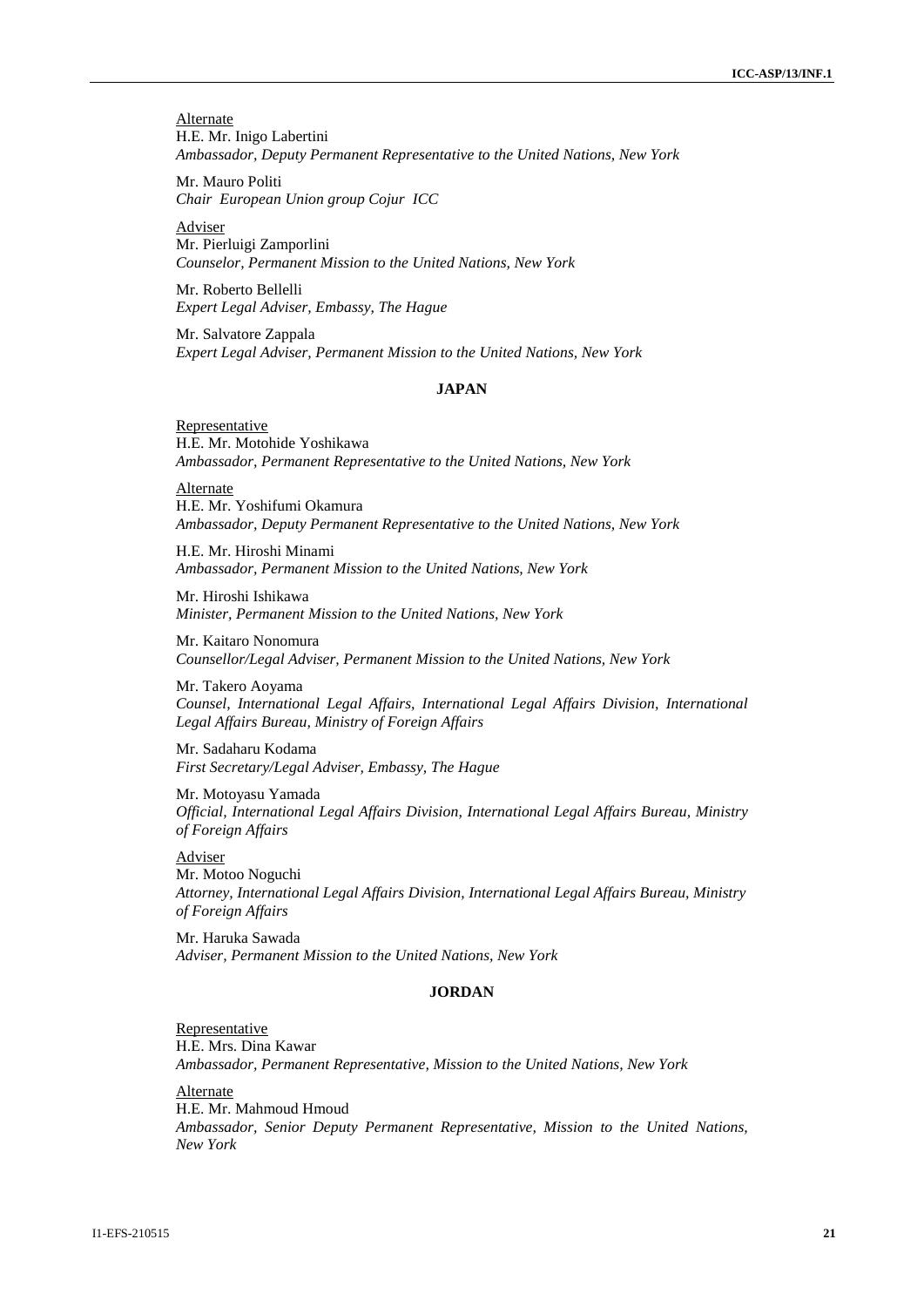Mr. Eihab Omaish *Minister, Deputy Permanent Representative, Mission to the United Nations, New York*

Mr. Amjad Al-Moumani *Counselor, Permanent Mission, New York*

### **KENYA**

#### Representative H.E. Ms. Monica K. Juma *Ambassador, Principal Secretary, Ministry of Interior and Coordination of National Government*

Alternate

H.E. Mr. Macharia Kamau *Ambassador, Permanent Representative, Permanent Mission to the United Nations, New York*

Adviser Mr. Njee Muturi *Solicitor General*

Mr. Keriako Tobiko *Director, Public Prosecutions*

H.E. Ms. Rose Makena Muchiri *Ambassador, Embassy, The Hague*

H.E. Mr. Martin Kimani *Ambassador, Permanent Representative to the United Nations, Nairobi*

Mrs. Alice Osebe Ondieki *Director/Chief Executive, Witness Protection Agency*

Mrs. Dorcas Agik Abuya Oduor *Director, Public Prosecutions*

Mr. Jasper Mbiuki *Legal Advisor, Executive Office of the President*

Mr. Abraham Korir Sing'oie *Legal Advisor, Office Deputy President*

Mr. Richard Barno *Legal Consultant*

Mr. Charles F.K. Kimani *Legal Officer, Office of the President*

Mr. Dan Mwangi *Assistant Director, Political Affairs, Executive Office of the President*

Ms. Susan W. Mwangi *Senior Principal State Counsel, Permanent Mission to the United Nations, New York*

Mr. Joseph Vungo *Counsellor I/Legal, Embassy Addis Ababa, Ethiopia*

Mr. James Waweru *Second Counsellor, Permanent Mission to the United Nations, New York*

Mr. Paul Ndemo Maina *Senior Assistant Director, Public Prosecutions*

Mrs. Lilian Akinyi Okumu *Assistant Director, Public Prosecutions*

Ms. Wanjiku Wakogi *Governance Advisor, Office of the Attorney General & Department of Justice*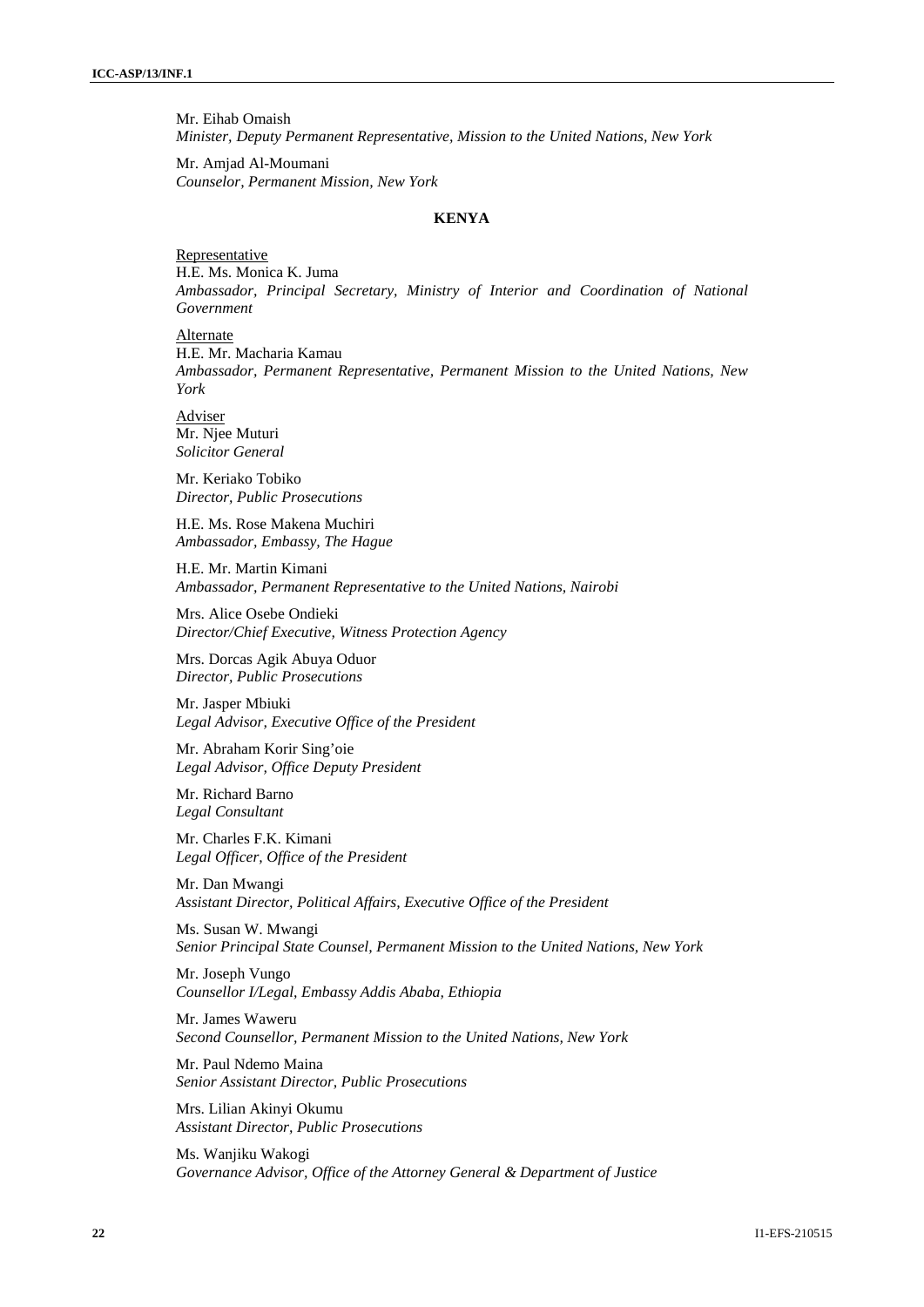Mr. Peter Kariuki *Governance Advisor, Executive Office of the President*

Mr. Alex Mbuvi *Principal State Counsel, Office of the Attorney General & Department of Justice*

Ms. Belinda Kiilu *Senior State Counsel, Office of the Attorney General & Department of Justice*

Mr. David Kinuthia Mburu *Counsellor, Foreign Service Officer, The Hague*

Ms. Julie Wahonya *Legal Officer, Witness Protection Agency*

Mr. Nilly H. Kanana *Principal State Counsel, Ministry of Foreign Affairs & International Trade*

Mr. Dan E.O. Ochieng *Second Secretary, Embassy, The Hague*

Ms. Caroline Wamaitha *State Counsel, Office of the Attorney General & Department of Justice*

Mrs. Fatuma Dullo *Senator, Member of Parliament*

Mr. Mike Sonko Mbuvi *Senator, Member of Parliament*

Mr. Stephen Sang *Senator, Member of Parliament*

Mr. Kipchumba Murkomen *Senator, Member of Parliament*

Ms. Florence Kajuju *Member of Parliament*

Mr. William Kamoti Mwamkale *Member of Parliament*

Mr. Irungu Kang'ata *Member of Parliament*

Mr. Paul Bii *Member of Parliament*

Mr. John Njoroge *Member of Parliament*

Mr. Marcus Mutua Muluvi *Member of Parliament*

Mr. Agostino Neto *Member of Parliament*

Mr. John Waiganjo Muriithi *Member of Parliament*

Mr. Bernard Masaki Shinali *Member of Parliament*

Ms. Carol Kirorei *Secretary, State Delegation*

Mr. Joseph Mwangi *Clerk, State Delegation*

Mr. Abenayo Wasike *Committee Clerk, Delegation Secretary*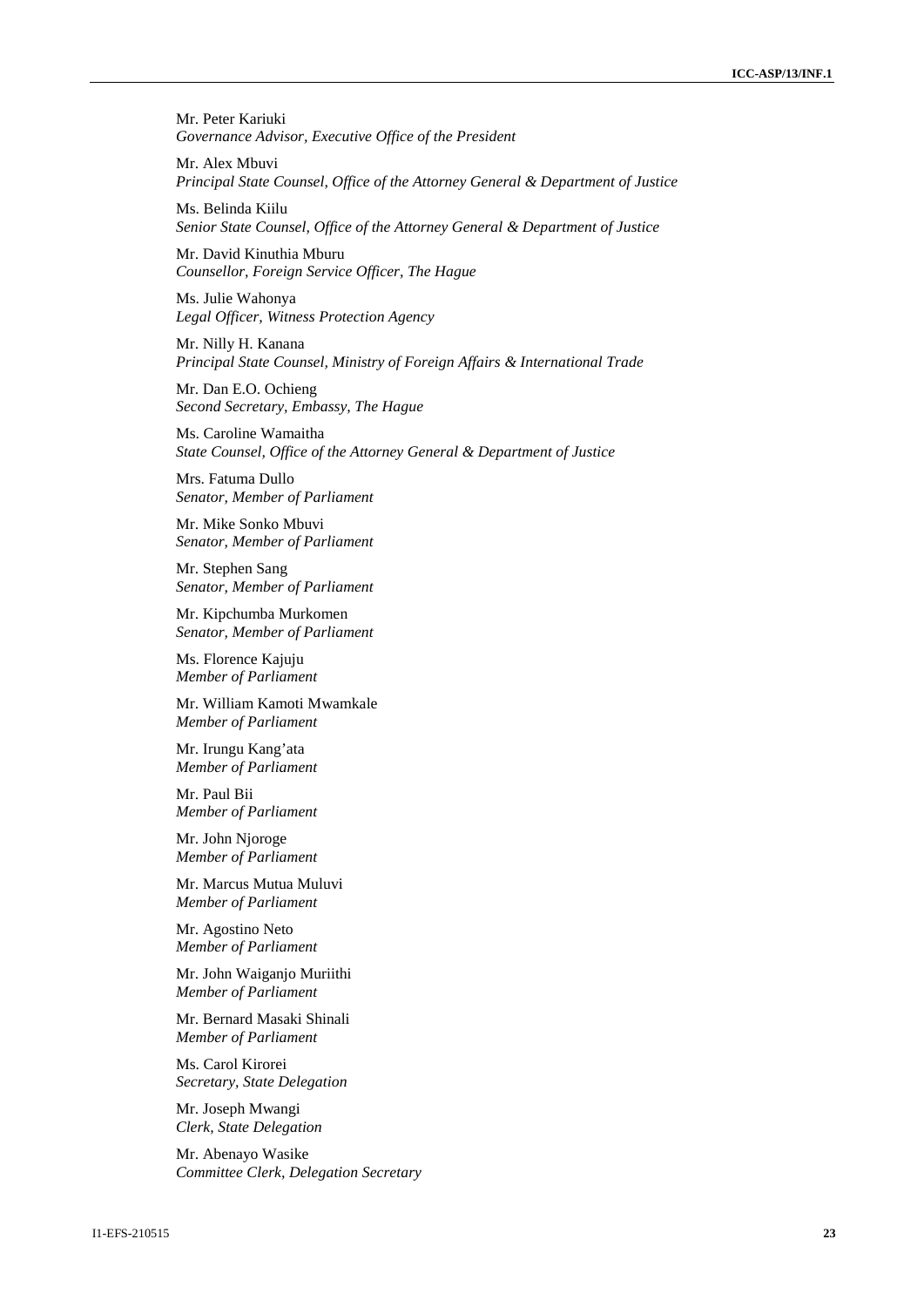Ms. Mary Luka Lemerelle *National Assembly, Delegation Secretary*

Ms. Kisame Rose Githenji *Member of County Assembly, Uasin Gishu County Assembly*

Mr. John Ayabei Seii *Vice Chair, National Elders Council*

Mr. Ngotho Githure Albert *Chair, North Rift Chapter of Kikuyu Elders for Peace Initiative*

Mr. Rirei Maritim *Reverend, National Council of Churches*

Mr. Leting David Kiptoo *Uasin Gishu Peace Commitee*

Mr. Yego Fred Kirwa *Founder, Wareng Youth Development Iniciative & Burnt Forest Peace Committee*

Mr. Philip Omondi Thigo *Media*

Ms. Esther Kangogo Cherop *Rural Women Peace Link PEV victim, Rural Women Peace Link & UG Peace Committee*

Mr. David Ole Sankok *Chair, National Council for Persons with Disability*

Mr. Ronald James Ochieng Osumba *Deputy Party Leader, National Congress & Researcher on Victims Rights*

Mr. Peter Njenga Mwangi *Advocate and Victims Rights Counsel*

Mr. Martin Deric Ngunjiri Wambugu *Director, Change Associates & Governance Analyst*

Mrs. Lydia Kwamboka Ogwoka *Advocate, High Court*

Mr. David Busienei *Director, Centre for Community Dialogue and Development*

Ms. Caroline Rutto *Convenor, Smart Citizens in Kericho and Bomet*

### **LATVIA**

Representative H.E. Mr. J nis Mažeiks *Ambassador, Permanent Representative to the United Nations, New York*

Alternate Ms. Viktorija Karamane *Second Secretary, Permanent Mission to the United Nations, New York*

Ms. Ieva Miņa *Senior Desk Officer, Permanent Mission to the United Nations, New York*

**Adviser** Ms. Inga Godmane *Legal Adviser, Criminal Law Department, Ministry of Justice*

Mr. Andris Krasti š *Second Secretary, International Law Division of the Legal Department, Ministry of Foreign Affairs*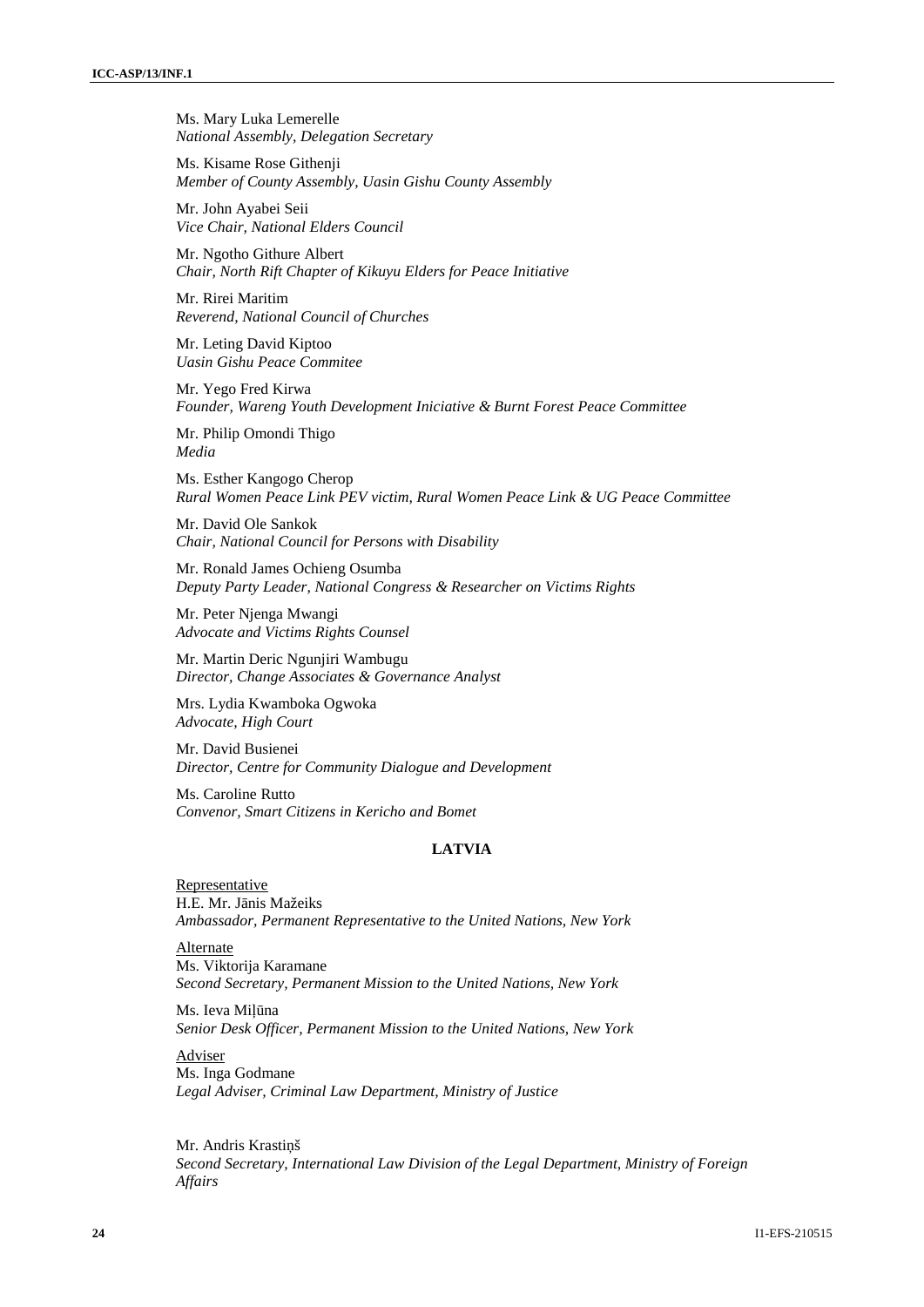#### **LESOTHO**

Representative H.E. Mr. Kelebone A. Maope *Permanent Representative to the United Nations, New York*

Alternate Mr. Teboho Mohlomi *Principal Secretary, Ministry of Justice and Corretional Service*

Adviser Mr. Tebello N. Thabane *Principal Secretary, Ministry of Law, Constitutional Affairs and Human Rights*

Ms. Ntebaleng Maseela *Parliamentary Counsel, Ministry of Law, Constitutional Affairs and Human Rights*

Mr. Lebohang Moqhali *Director of Legal Affairs, Ministry of Foreign Affairs and International Relations*

Mr. Malefetsane Moseme *Counsellor, Legal Affairs, Permanent Mission to the United Nations, New York*

Ms. Malebona Takalimane *Senior Legal Officer, Ministry of Justice and the Correctional Service*

### **LIBERIA**

Representative S.E. Ms. Marjon V. Kamara *Ambassador, Permanent Representative to the United Nations, New York*

Adviser Mr. George Patten *Minister Counsellor, Permanent Mission to the United Nations, New York*

Ms. Gail Farngalo *Counsellor, Permanent Mission to the United Nations, New York*

### **LIECHTENSTEIN**

Representative H.E. Mr. Christian Wenaweser *Ambassador, Permanent Representative to the United Nations, New York*

Alternate Mr. Stefan Barriga *Minister, Permanent Mission to the United Nations, New York*

Adviser Mr. Jörn Eiermann *Adviser, Permanent Mission to the United Nations, New York*

Mr. René Holbach *Adviser, Permanent Mission to the United Nations, New York*

### **LITHUANIA**

Representative H.E. Ms. Raimonda Murmokaité *Ambassador, Permanent Representative to the United Nations, New York*

Alternate Mr. Ridas Petkus *Deputy Director, Law & International Treaties Department, Ministry of Foreign Affairs*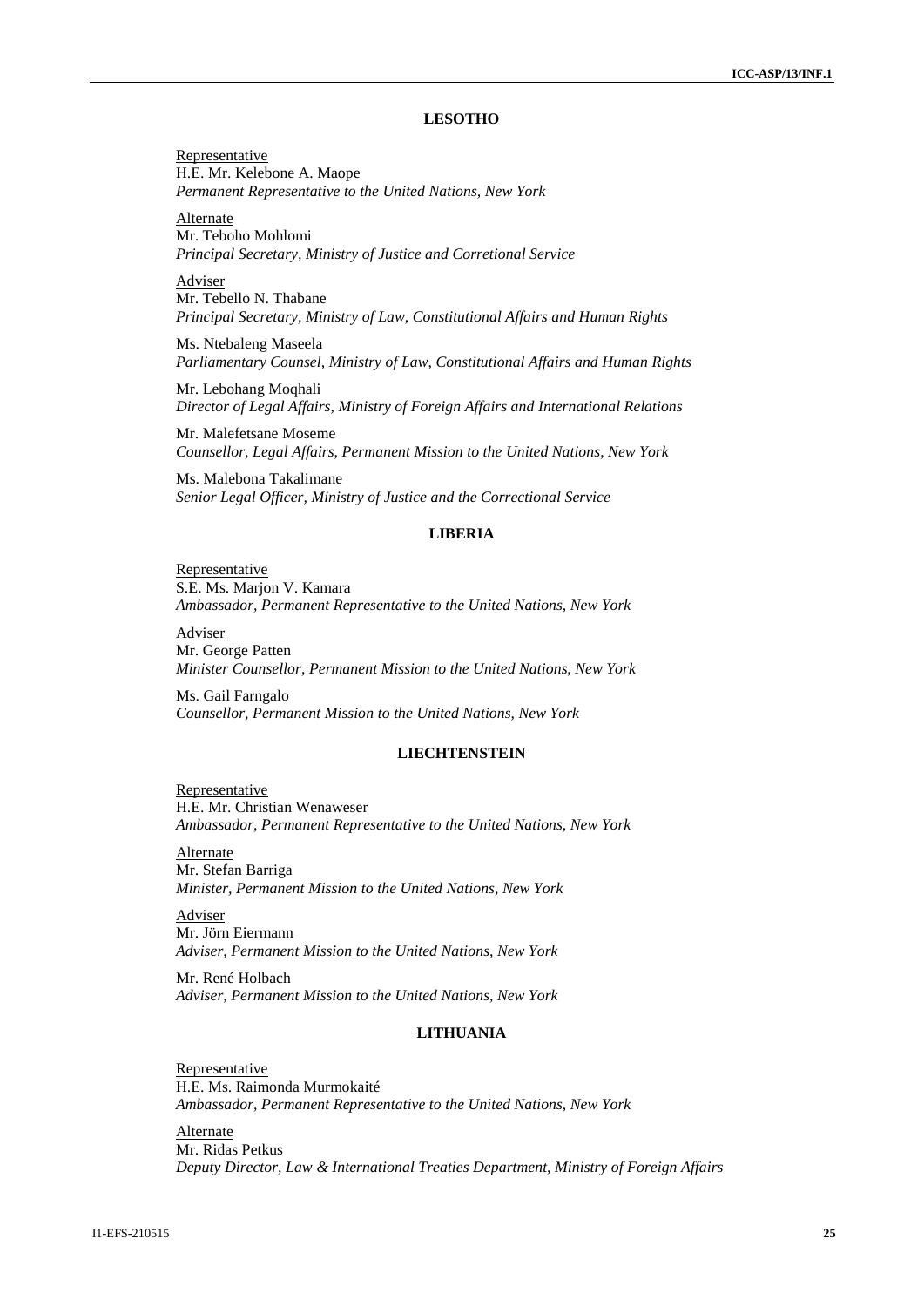# Adviser

Mrs. Monika Bimbaitė *Third Secretary, Law Division, Law & International Treaties Department, Ministry of Foreign Affairs*

Ms. Toma Birmontiené *Professor, Faculty of Law, Mykolas Romeris University, Lithuania*

Ms. Viktorija Budreckaité *Second Secretary, Permanent Mission to the United Nations, New York*

Mr. Aleksas Dambrauskas *First Secretary, Permanent Mission to the United Nations, New York*

Ms. Neringa Juodkaité-Putrimiené *Second Secretary, Permanent Mission to the United Nations, New York*

### **LUXEMBOURG**

Représentant

M. Carlo Krieger *Directeur des affaires juridiques et culturelles, Ministère des Affaires étrangères et européennes*

Suppléant

S.E. Mme. Sylvie Lucas *Ambassadeur, Représentante Permanente auprès de l'Organisation des Nations Unies, Ambassade, New York*

#### Conseiller

M. Olivier Maes *Représentante Permanente adjoint auprès de l'Organisation des Nations Unies, New York*

M. Alain Germeaux *Premier Secrétaire, Représentation Permanente auprés de l'Organisation des Nations Unies, New York*

Mme. Maité van der Vekene *Deuxième Secrétaire*, *Représentation Permanente auprés de l'Organisation des Nations Unies, New York*

Mme. Anne Dostert *Deuxième Secrétaire, Représentation Permanente auprés de l'Organisation des Nations Unies, New York*

#### **MADAGASCAR**

Représentant Mme. Noëline Ramanantenasoa *Garde des Sceaux, Ministre de la Justice*

Suppléant M. Modeste Randrianarivony *Secrétaire Général, Ministère des Affaires étrangères*

Conseiller M. Rivomanantsoa Orlando Robimanana *Directeur Général, Trésor public*

S.E. M. Zina Andrianarivelo-Razafy *Ambassadeur, Représentat Permanent auprés des Nations Unies, New York*

Mme. Hélèna Rajaonarivelo *Représentant Permanent Adjoint auprés des Nations Unies, New York*

Mme. Lydia Randrianarivony *Conseiller, Mission Permanent auprés des Nations Unies, New York*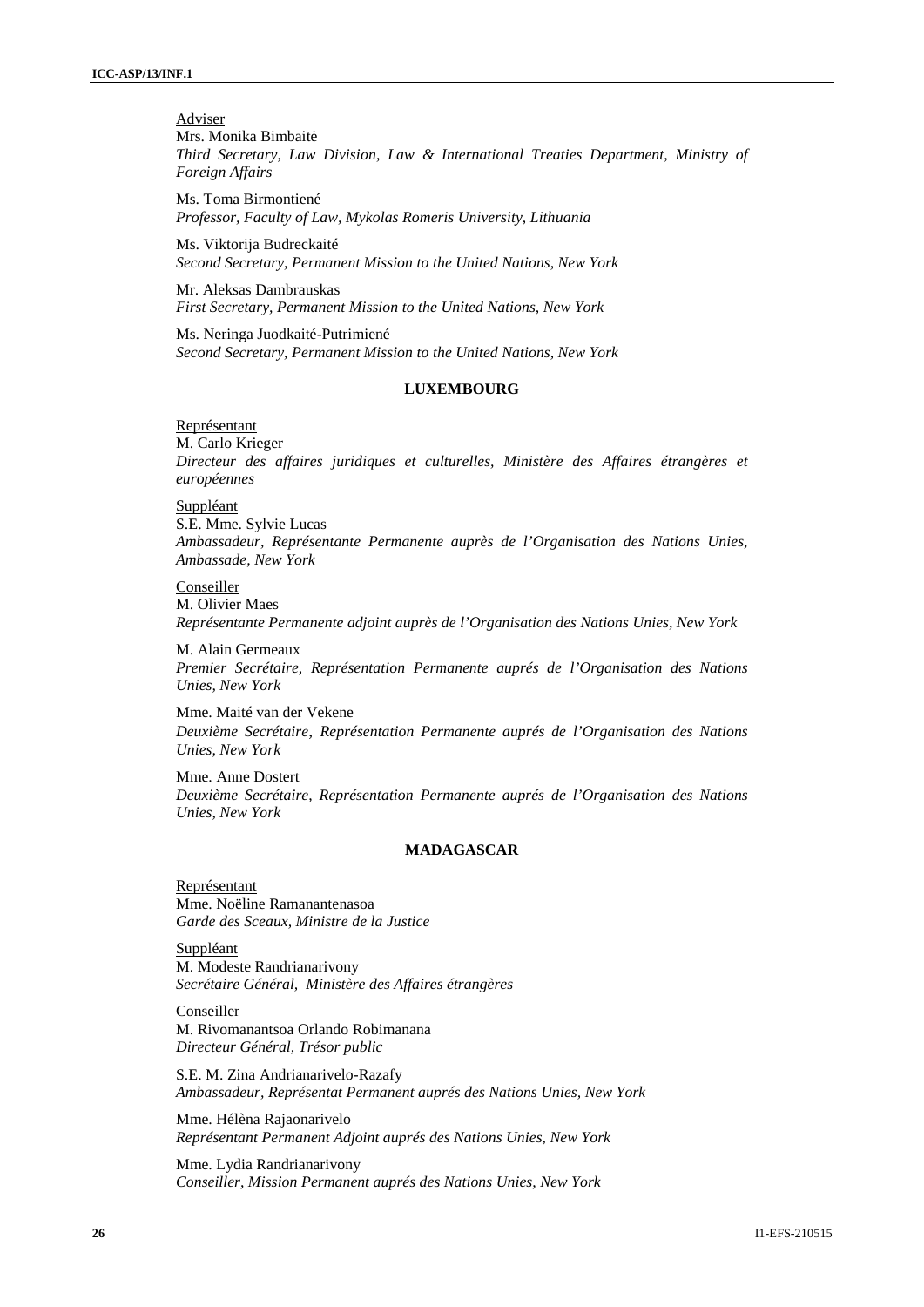Mme. Harimahefa Ratiaraisoa *Conseiller, Ministère de la Justice*

M. Benjamin Andriamitantsoa *Conseiller, Ministère de la Justice*

Mme. Fanja Harizo Rajoelison *Chef du Service d'Appui à la Promotion et à la Protection des Droits de l'Homme*

# **MALAWI**

Representative Mr. Samuel Batson Tembenu *Minister of Justice and Constitutional Affairs*

H.E, Mr. Brian Bowler *Ambassador, Permanent Representative*

Adviser Ms. Janet L. Banda *Solicitor General and Secretary for Justice*

Mr. Suzgo Lungu *Chief Legal Officer, Ministry of Foreign Affairs and International Cooperation*

Ms. Natasha Nyirongo *Senior State Advocate, Ministry of Justice and Constitutional Affairs, Malawi*

Mr. Charles Mkandawire *Counsellor*

Mrs. Janet Karim *First Secretary, Elections Officer*

Mrs. Chrissie Mahuka *First Secretary, Economic Affairs*

#### **MALDIVES**

Representative H.E. Mr. Ahmed Sareer *Ambassador, Permanent Representative to the United Nations, New York*

Adviser

Mr. Feffrey Salim Waheed *Deputy Permanent Representative to the United Nations, New York*

Ms. Shiruzimath Sameer *Director, Ministry of Foreign Affairs*

Mr. Hassan Hussain Shihab *First Secretary, Permanent Mission to the United Nations, New York*

Ms. Aishath Shahula *Senior Desk Officer, Ministry of Foreign Affairs*

Mr. Hussain Abdul Latheef *Third Secretary, Permanent Mission to the United Nations, New York*

#### **MALI**

Représentant S.E. M. Mohamed Maiga *Directeur, Affaires Juridiques, Ministère des Affaires étrangères, de l'Integration Africaine et de la Coopération Internationale*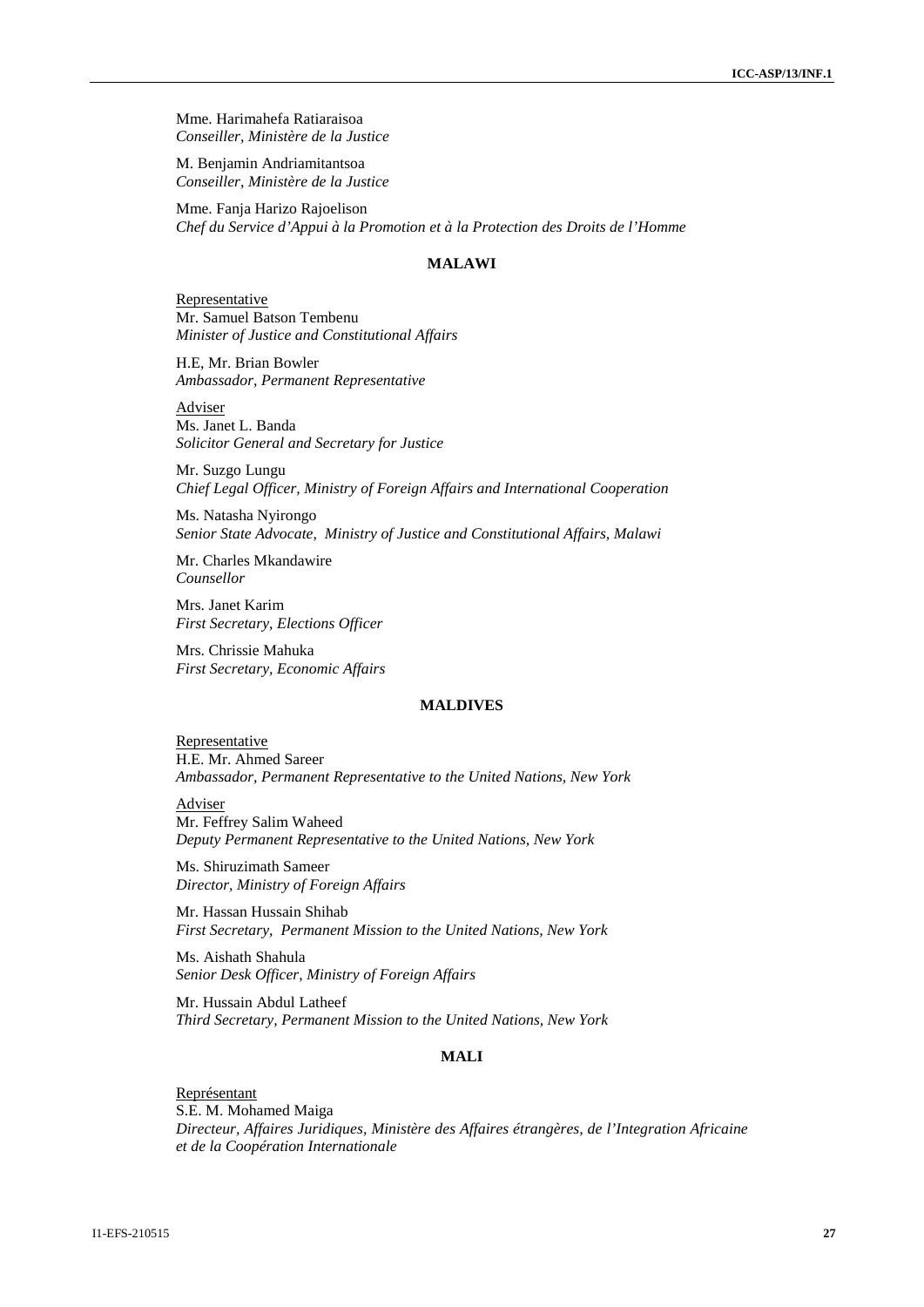*New York*

**Suppléant** S.E. M. Sékou Kasse *Ambassadeur, Représentant Permanent auprès de l'Organisation des Nations Unies, New York* M. Dianguina dit Yaya Doucoure *Ministre-Conseiller, Mission Permanente auprès de l'Organisation des Nations Unies, New York* M. El Hadji Traore *Premier Conseiller, Mission Permanente auprès de l'Organisation des Nations Unies, New York* M. Sidiky Koita *Deuxième Conseiller, Mission Permanente auprès de l'Organisation des Nations Unies,*

M. Matiné Coulibaly *Troisième Conseiller, Mission Permanente auprès de l'Organisation des Nations Unies, New York*

M. Noél Diarra *Quatrième Conseiller, Mission Permanente auprès de l'Organisation des Nations Unies, New York*

M. Bagnamé Simpara *Cinquième Conseiller, Mission Permanente auprès de l'Organisation des Nations Unies, New York*

Mme. Traore Aïssata Gaye *Direction des Affaires Juridiques au Ministère des Affaires Etrangères, de I 'Intégration Africaine et de la Coopération Internationale*

M. Samuel Saye *Direction de la Coopération Multiláterale, Ministère des Affaires étrangères, de l'Intégration Africaine et de la Coopération Internationale*

M. Balla Bagayoko *Direction des Organisations Internationales, Ministère des Affaires étrangères, de l'Intégration Africaine et de la Coopération Internationale*

#### **MALTA**

Representative H.E. Mr. Chris Grima *Ambassador, Permanent Representative, Permanent Mission to the United Nations, New York*

Adviser Ms. Natasha Meli Daudey *Counsellor, Permanent Mission to the United Nations, New York*

Mr. Alan Cordina *First Secretary, Consul, Permanent Mission to the United Nations, New York*

Mr. David Mansfield *First Secretary, Permanent Mission to the United Nations, New York*

#### **MARSHALL ISLANDS**

#### **MAURITIUS**

Representative H.E. Mr. Jaya Nyamrajsingh Meetarbhan *Permanent Representative, Mission to the United Nations, New York*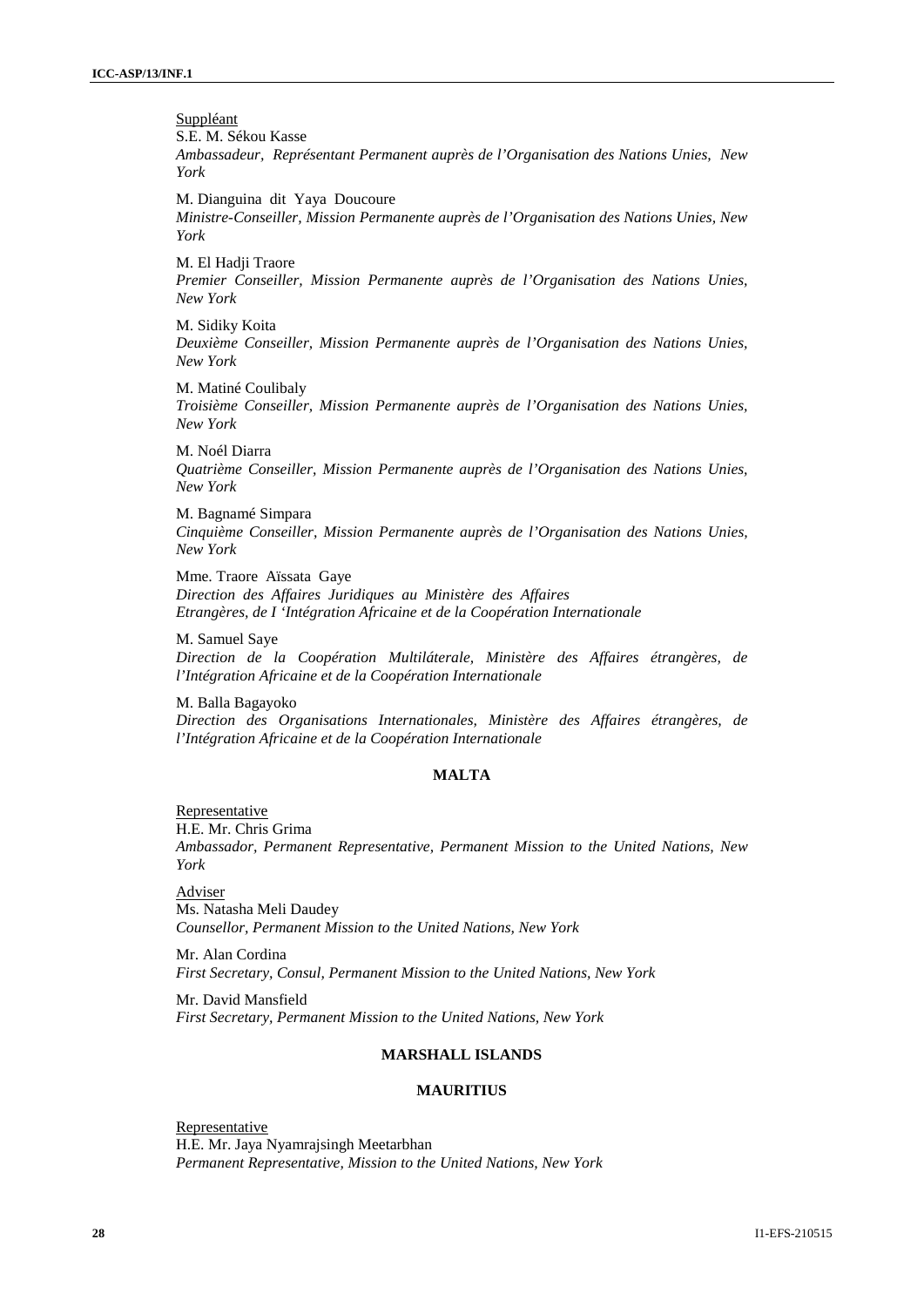**Alternate** Mr. Nundini Pertaub *First Secretary, Mission to the United Nations, New York*

Mr. Kemrajsingh Angateeah *Second Secretary, Mission to the United Nations, New York*

#### **MEXICO**

Representante S.E. Sr. Juan Manuel Gómez Robledo *Embajador, Subsecretario, Asuntos Multilaterales y Derechos Humanos, Secretaría de Relaciones Exteriores*

Suplente S.E. Sr. Jorge Montaño y Martinez *Representante Permanente ante las Naciones Unidas, Nueva York*

Sr. Max Alberto Diener Sala *Consultor Jurídico, Secretaría de Relaciones Exteriores*

S.E. Sr. Eduardo Ibarrola Nicolín *Embajador, Embajada, La Haya*

S.E. Sra. Yanerit Cristina Morgan Sotomayor *Representante Permanente Alterna ante las Naciones Unidas, Nueva York*

Consejero Sr. Alejandro Sousa Bravo *Primer Secretario, Misión Permanente ante las Naciones Unidas, Nueva York*

Sr. Alejandro León Vargas *Segundo Secretario, Embajada, La Haya*

Sra. Mariana Salazar Albornoz *Directora, Derecho Internacional Humanitario, Secretaría de Relaciones Exteriores*

### **MONGOLIA**

Representative Mr. Och Od *Permanent Representative to the United Nations, New York*

Alternate Mr. Tumur Amarsanaa *Director, Law & Treaty Department, Ministry of Foreign Affairs and Economic Affairs*

Mr. Battungalag Gankhuurai *Deputy Permanent Representative to the United Nations, New York*

**Adviser** Ms. Ulziibayar Vangansuren *Adviser, Permanent Mission to the United Nations, New York*

### **MONTENEGRO**

Representative H.E. Mr. Milorad Šepanovi *Permanent Representative to the United Nations, New York*

**Alternate** H.E. Ms. Ivana Pajevi *Deputy Permanent Representative to the United Nations, New York*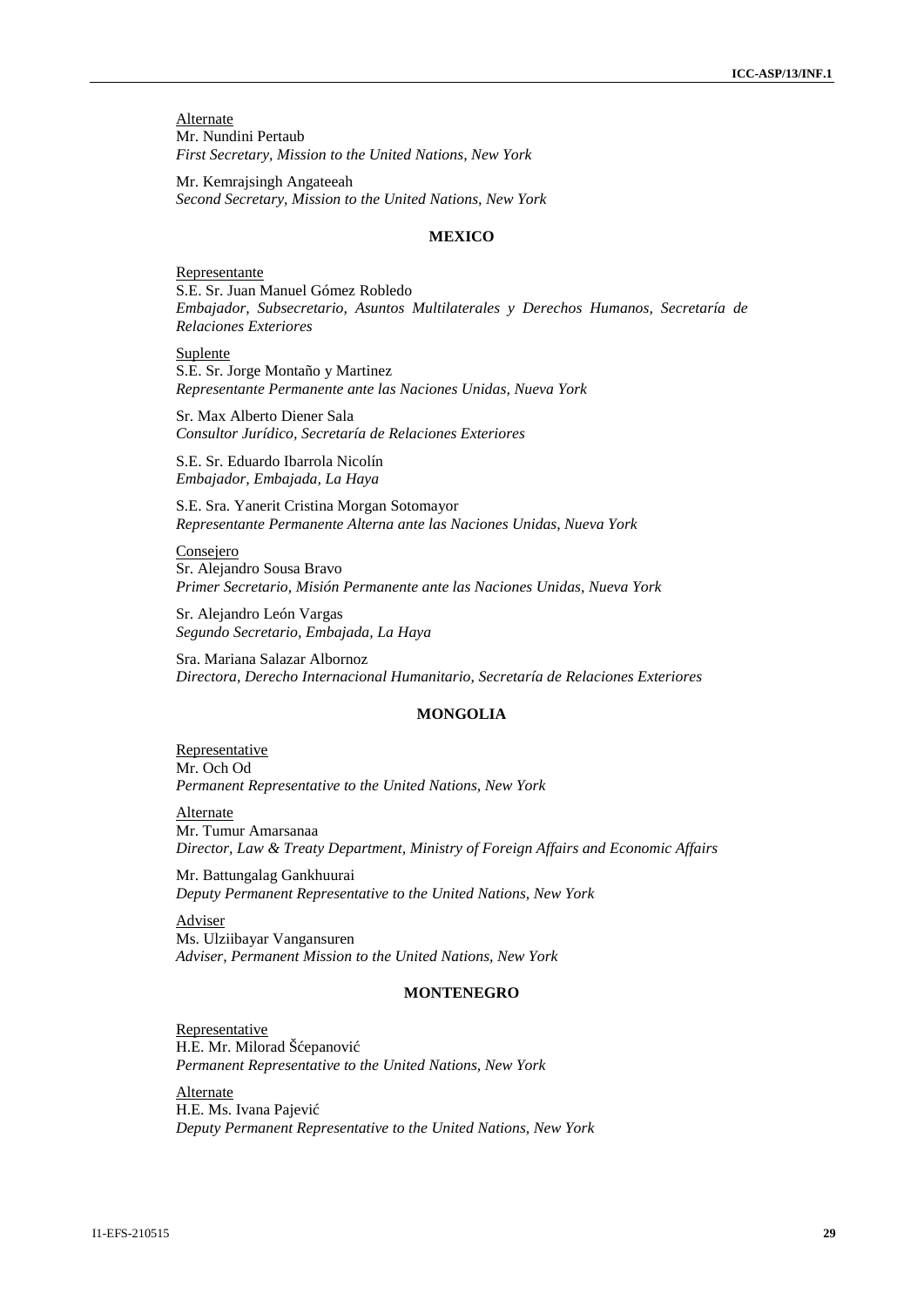Adviser Mr. Miloš Nikoli *First Secretary, Permanent Mission to the United Nations, New York*

Mr. Nikola Ivezaj *Second Secretary, Permanent Mission to the United Nations, New York*

#### **NAMIBIA**

Representative H.E. Mr. Utoni Nujoma *Minister of Justice*

Alternate H.E. Mr. Wilfried I. Emvula *Ambassador, Permanent Representative, Permanent Mission to the United Nations, New York*

Adviser Mrs. Evelyn Nawases-Taeyele *Member of Parliament, National Assembly*

Mr. Kazanambo Kazenambo *Member of Parliament, National Assembly*

Mr. Arnold Tjihuiko *Member of Parliament, National Assembly*

Mr. Issasker V.K. Ndjoze *Permanent Secretary, Ministry of Justice*

Mr. Penda Naanda *Deputy Permanent Secretary, Ministry of Justice*

Mr. Manasse C. Zeraeua *Deputy Director, National Assembly*

Mr. Vasco Sampofu *Counsellor*

Ms. Sevelina Ashipala *First Secretary*

Mr. Immanuel Hamunyela *First Secretary*

Ms. Rita R. Hengari *Senior Legal Officer, Ministry of Justice*

Mr. Phulgentius Kahambundu *Personal Assistant to the Minister*

# **NAURU**

Alternate Ms. Margo Deiye *Third Secretary, Permanent Mission to the United Nations, New York*

Adviser Ms. Nora Joan Yang *Advisor*

### **NETHERLANDS**

**Representative** H.E. Mr. Jan-Lucas van Hoorn *Permanent Representative to the International Criminal Court, Ministry of Foreign Affairs*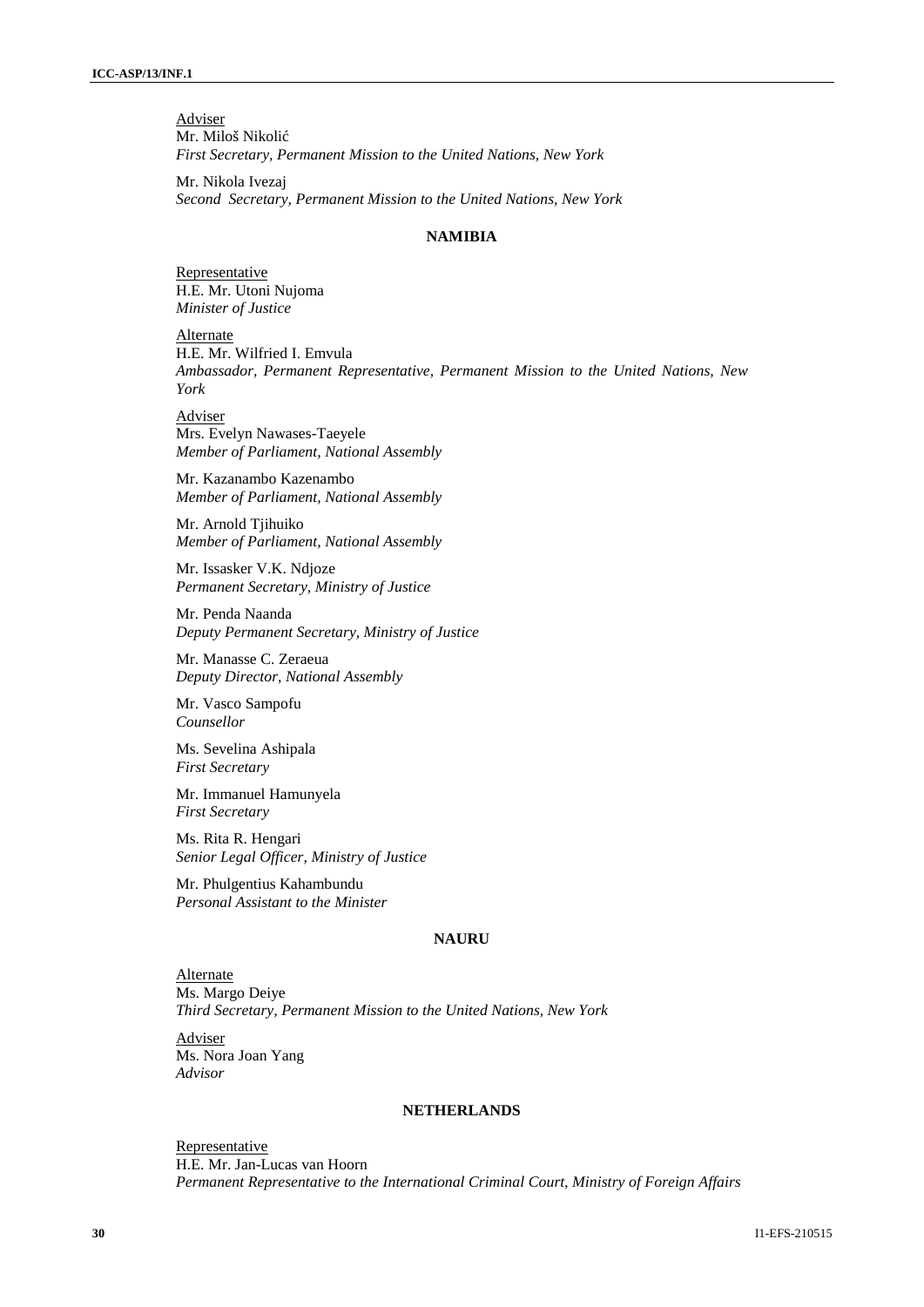**Alternate** H.E. Ms. Nora Stehouwer *Ambassador, International Organisations, Ministry of Foreign Affairs*

Mr. Marcel van den Bogaard *Legal Adviser, Permanent Mission to the United Nations, Ministry of Foreign Affairs*

Adviser

Ms. Anne-Sophie Massa *Legal Counsel, International Law Department, Directorate Legal Affairs, Ministry of Foreign Affairs*

Ms. Fiona Burger *Policy Officer, Multilateral Organisations Department, Ministry of Foreign Affairs*

Ms. Quirien van Straelen *Adviser, Legal & Operational Affairs Department, Ministry of Security & Justice*

# **NEW ZEALAND**

Representative Mrs. Penelope Ridings *International Legal Adviser, Ministry of Foreign Affairs & Trade*

Alternate Ms. Marisa Macpherson *Deputy Head Mission, Embassy, The Hague*

Ms. Natalie Pierce *Legal Adviser, Ministry of Foreign Affairs & Trade*

Ms. Kelly Mackie *Intern, Permanent Mission to the United Nations, New York*

#### **NIGER**

Représentant S.E. M. Boureima Boubacar *Ambassadeur, Représentat Permanent auprés des Nations Unies, New York*

Conseiller Mme. Saddy Halimatou *Première Conseillère, Mission Permanente auprés de l'Organisation des Nations Unies*

M. Ibrahim Seyni *Premier Secretaire, Mission Permanente auprés de l'Organisation des Nations Unies*

#### **NIGERIA**

Representative H.E. Mr. Mohammed Bello Adoke *Attorney General of the Federation, Minister of Justice*

Alternate H.E. Mr. U. Joy Ogwu *Permanent Representative to the United Nations, New York*

Adviser H.E. Mrs. Nimota N. Akanbi *Ambasador and Permanent Representative to the ICC, Embassy, The Hague*

H.E. Mr. Usman Sarki *Deputy Permanent Representative to the United Nations, New York*

H.E. Mrs. Cecilia O. Yahaya *Director, Third United Nations Division, Ministry of Foreign Affairs*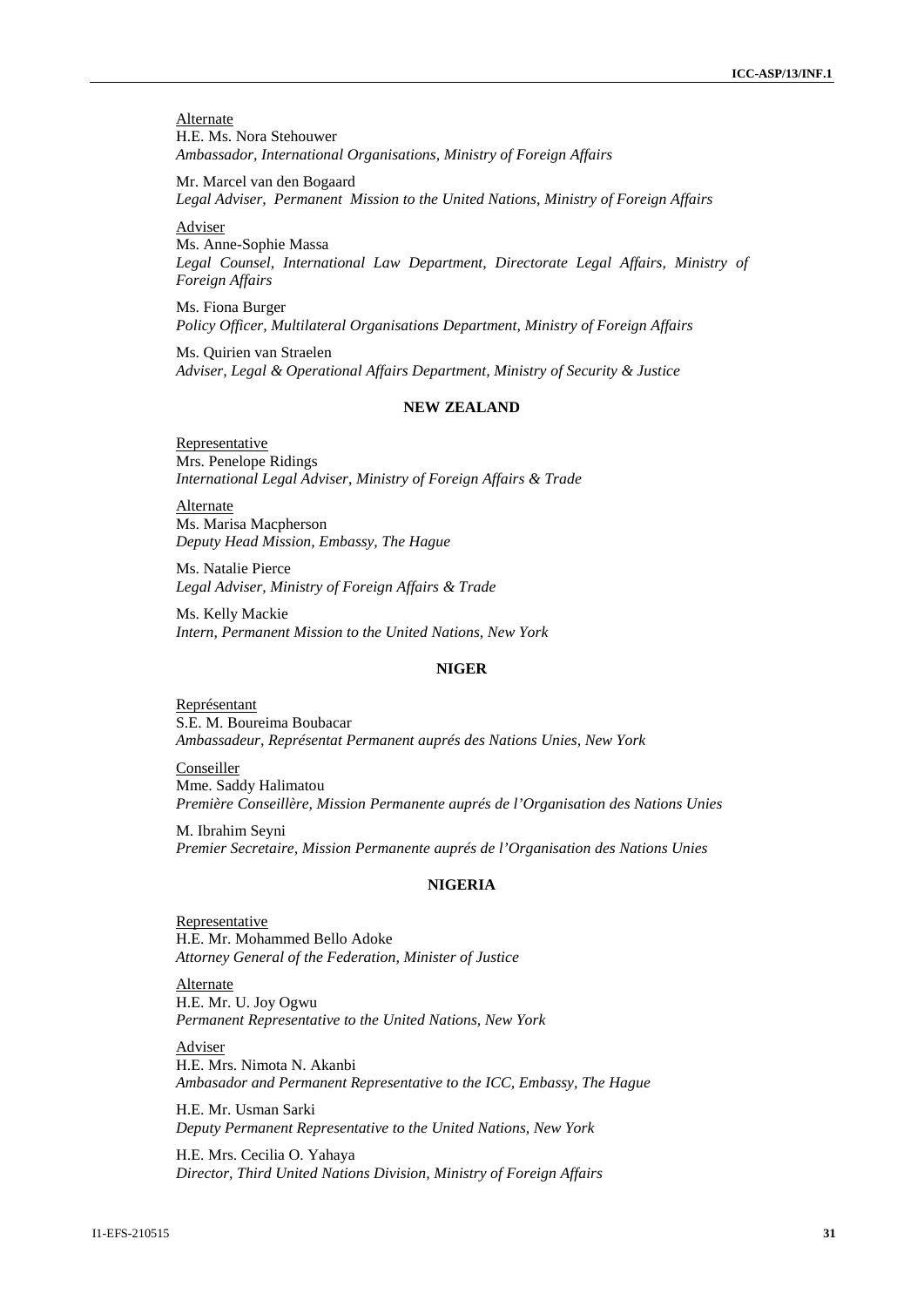Mr. Pius Imoistikeme Oteh *Ag. Director, International and Comparative Law, Department Federal Ministry of Justice*

Mr. Francis O. Oni *Assistant Director, International & Comparative Law Department, Federal Ministry of Justice*

Mr. Tope Ade Elias-Fatile *Senior Counsellor, Permanent Mission to the United Nations, New York*

Mr. Emmanuel Oguntuyi *Senior Counsellor, Permanent Mission to the United Nations, New York*

Mr. Abba Zanna K. *Senior Counsellor, Embassy, The Hague*

Mr. Ahmed Shettima *Counsellor, Embassy, The Hague*

Ms. Hauwa Ibrahim Kuchi *Principal State Counsel, Federal Ministry of Justice*

Mr. Kingsley Weinoh *First Secretary, Permanent Mission to the United Nations, New York*

Mr. Nicholas Uhomoibhi *Second Secretary, Permanent Mission to the United Nations, New York*

Mr. Peter Akper *Senior Special Assistant, Federal Ministry of Justice*

Mr. Umaru Dahiru *Senator Chairman, Senate Committee on Judiciary, Human Rights and Legal Matters, National Assembly*

Mr. Ali B. Ahmad *Chairman, House of Representatives Committee on Justice, National Assembly*

Ms. Deborah Ayis *Adviser, Permanent Mission to the United Nations, New York*

#### **NORWAY**

Representative Mr. Martin Sørby *Director, Legal Affairs Department, Ministry of Foreign Affairs*

Alternate H.E. Ms. Anniken R. Krutnes *Ambassador, Embassy, The Hague*

Adviser Mr. Torfinn Rislaa Arntsen *Minister Counsellor, Embassy, The Hague*

Ms. Maria Bergram Aas *Adviser, Legal Affairs Department, Ministry of Foreign Affairs*

Mr. Andreas Motzfeldt Kravlk *First Secretary, Permanent Mission to the United Nations, New York*

Ms. Hanne Messel *Senior Adviser, Ministry of Justice and Public Security*

Mr. Adrian Norense Idehen *Trainee, Embassy, The Hague*

Ms. Prableen Kaur *Trainee, Permanent Mission to the United Nations, New York*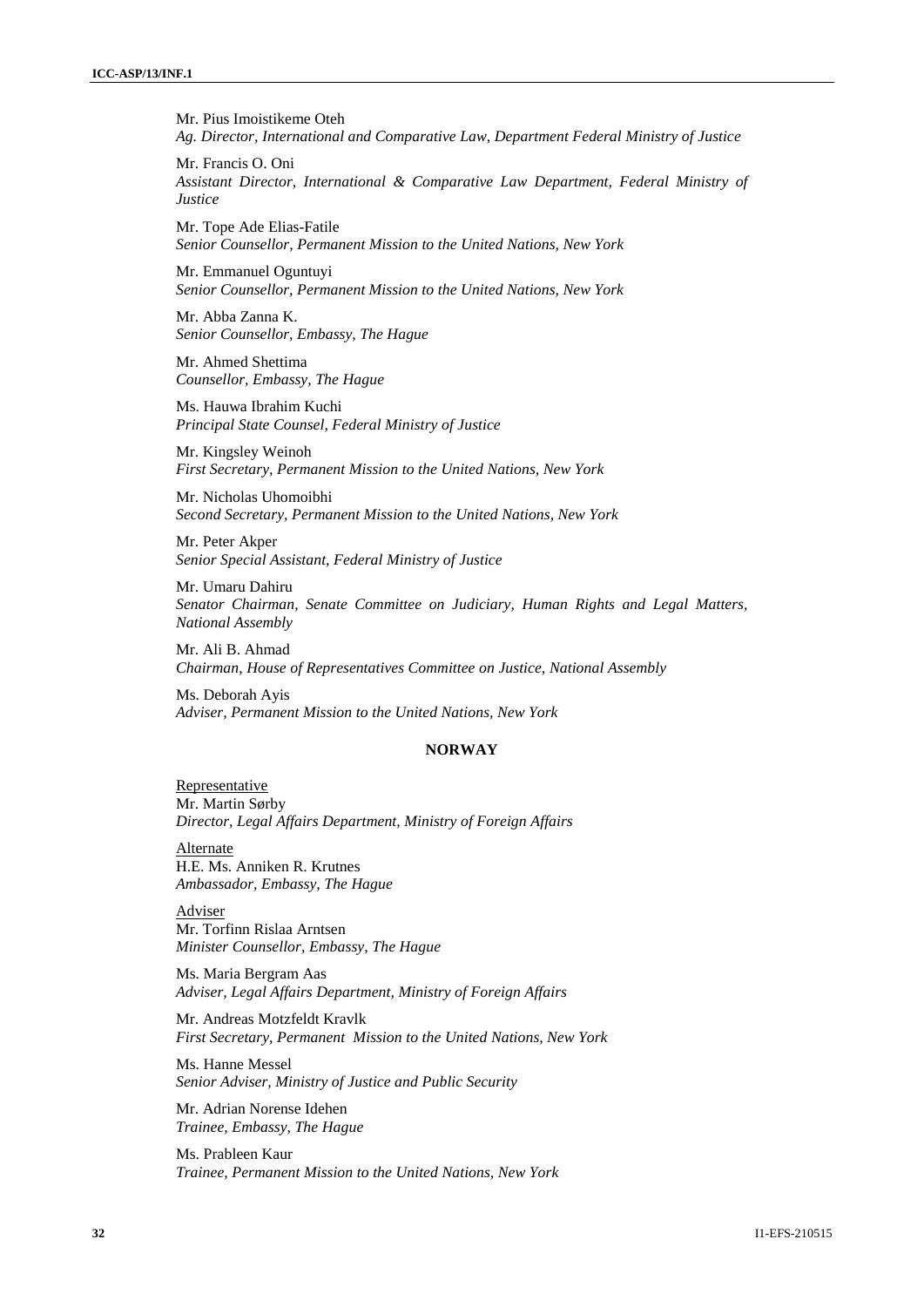Mr. Morten Bergsmo *Professor, Peking University Law School*

#### **PANAMA**

Representante S.E. Sra. Laura E. Flores H. *Embajadora, Representante Permanente ante las Naciones Unidas, Nueva York*

Suplente S.E. Sra. Paulina Franceschi *Embajadora, Representante Permanente Adjunta ante las Naciones Unidas, Nueva York*

Consejero Sra. Carmen I. Avila *Segunda Secretaria, Misión Permanente ante las Naciones Unidas, Nueva York*

Sr. Cedric Miro *Agregado Cultural, Misión Permanente ante las Naciones Unidas, Nueva York*

Sr. Jaime A. Ruiz J. *Agregado Policial, Misión Permanente ante las Naciones Unidas, Nueva York*

### **PARAGUAY**

Representante S.E. Sr. José Antonio Dos Santos *Embajador, Representante Permanente ante las Naciones Unidas, Nueva York*

Suplente Sr. Marcelo Scappini *Ministro, Representante Alterno ante las Naciones Unidas, Nueva York*

Consejero Sra. Ana E. Rolón *Segunda Secretaria, Misión Permanente ante las Naciones Unidas, Nueva York*

Sra. Alicia Gauto *Tercera Secretaria, Dirección de Organismos Internacionales, Ministerio de Relaciones Exteriores*

### **PERU**

Representante S.E. Sr. Gustavo Adolfo Meza-Cuadra Velásquez *Embajador, Representante Permanente ante las Naciones Unidas, Nueva York*

Suplente Sr. Augusto Eduardo Thornberry Naggy *Representante Permanente Alterno ante las Naciones Unidas, Nueva York*

Consejero Sr. Alfredo Fortes García *Consejero, Embajada, La Haya*

Sr. Glauco Javier Seoane Byrne *Primer Secretario, Representante Permanente ante las Naciones Unidas, Nueva York*

Sr. Eduardo Manuel López Echevarría *Segundo Secretario, Representante Permanente ante las Naciones Unidas, Nueva York*

Sr. Angel Valjean Horna Chicchón *Segundo Secretario, Representante Permanente ante las Naciones Unidas, Nueva York*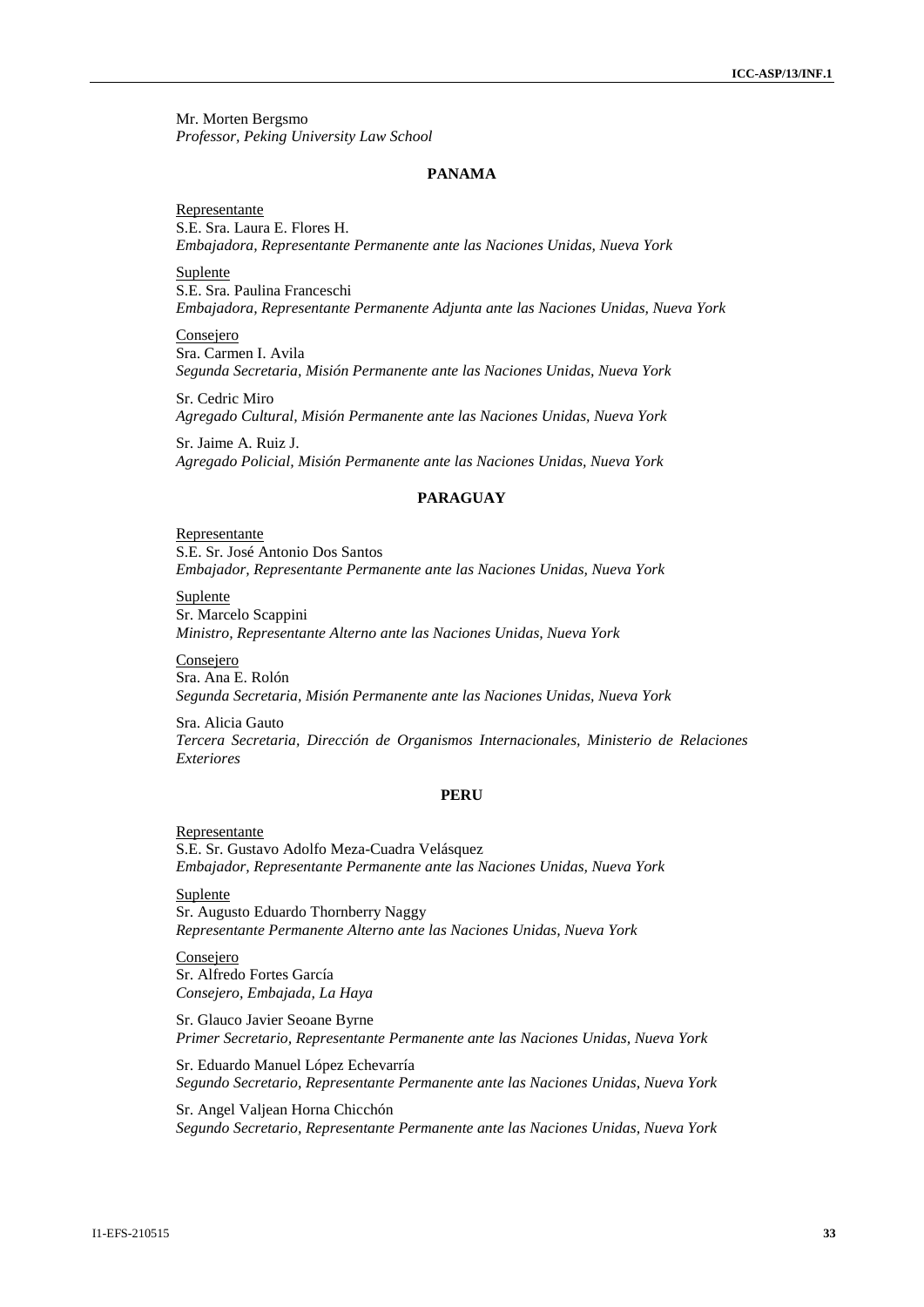#### **PHILIPPINES**

Representative H.E. Mr. Libran N. Cabactulan *Permanent Representative, Mission to the United Nations, New York*

Alternate H.E. Mr. Jaime Victor B. Ledda *Ambassador, Embassy, The Hague*

Adviser H.E. Ms. Irene Susan B. Natividad *Deputy Permanent Representative, Mission to the United Nations, New York*

Mr. Eduardo A. De Vega *Assistant Secretary, Department of Foreign Affairs*

Mr. Igor G. Bailen *Minister, Mission to the United Nations, New York*

Ms. Anita P. Brillo *Assistant, Mission to the United Nations, New York*

## **POLAND**

Representative H.E. Mr. Artur Nowak-Far *Undersecretary of State, Ministry of Foreign Affairs*

Alternate H.E. Mr. Boguslaw Winid *Ambassador, Permanent Representative to the United Nations, New York*

Mr. Janusz Sta czyk *Director*, *Department of Legal and Treaty Issues, Ministry of Foreign Affairs*

Mr. Michal W ckowicz *First Counsellor, Department of Legal and Treaty Issues, Ministry of Foreign Affairs*

Ms. Ewa Małys *First Secretary*, *Permanent Mission to the United Nations, New York*

Adviser Mr. Piotr Hofma ski *Professor of Law, Jagiellonian University, Judge (Arbiter) of the Supreme Court*

# **PORTUGAL**

Representative H.E. Mr. Álvaro Mendonça e Moura *Ambassador, Embassy*

Ms. Rita Faden *Legal Adviser, Ministry of Foreign Affairs*

Alternate Ms. Cristina Pucarinho *Deputy Permanent Representative, Permanent Mission to the United Nations, New York*

Mr. João Madureira *Minister Counsellor, Permanent Mission to the United Nations, New York*

Ms. Elisabete Cortes Palma *First Secretary, Permanent Mission to the United Nations, New York*

Ms. Inês Matos *Legal Counsellor, Department of Legal Affairs, Ministry of Foreign Affairs*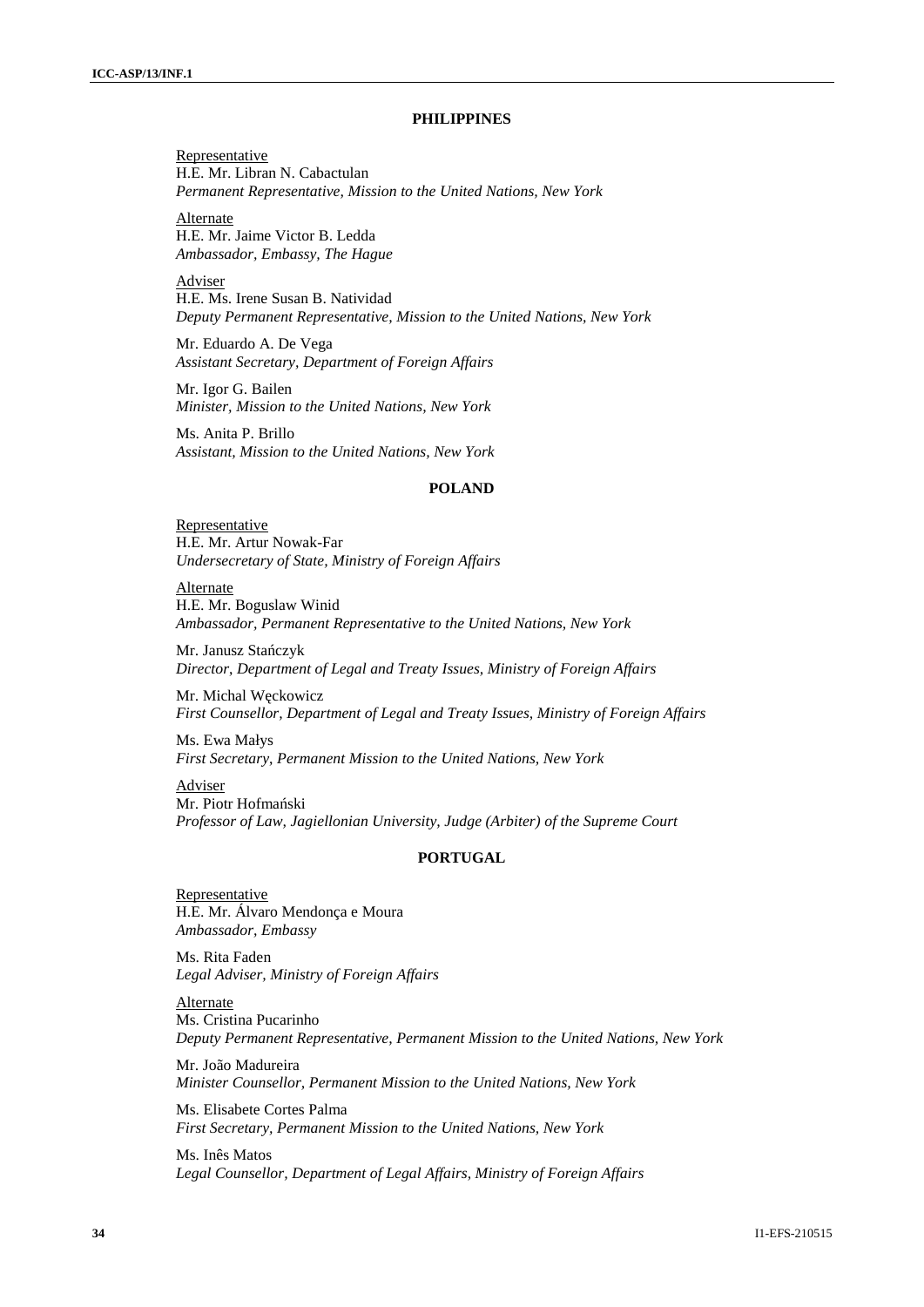#### **REPUBLIC OF KOREA**

Representative H.E. Mr. Oh Joon *Ambassador, Permanent Mission to the United Nations, New York*

Alternate Mr. Park Chull-joo *Deputy Director General, International Legal Affairs Bureau, Ministry of Foreign Affairs*

Mr. Lee Moon-hee *Counsellor, Permanent Mission to the United Nations, New York*

Mr. Choi Yong-hoon *Counsellor, Permanent Mission to the United Nations, New York*

Mr. Won Ho-shin *Counsellor, Permanent Mission to the United Nations, New York*

Mr. Rhie Jung-hwan *Counsellor, Embassy, The Hague*

Ms. Hong Yu-jin *Second Secretary, Permanent Mission to the United Nations, New York*

Ms. Kim Ji-yeon *Second Secretary, United Nations Division, Ministry of Foreign Affairs*

Ms. Song Mi-young *Second Secretary, Treaties Division, Ministry of Foreign Affairs*

Ms. Moon Ji-hye *Third Secretary, Treaties Division, Ministry of Foreign Affairs*

Mr. Lee Sung-kyu *Director, International Criminal Affairs Division, Ministry of Justice*

Mr. Kim Tai-hyung *Prosecutor, International Criminal Affairs Division, Ministry of Justice*

Mr. Kim Young-sok *Professor of International Law, College of Law, Ewha Womans University*

#### **REPUBLIC OF MOLDOVA**

*Representative* Mr. Vladimir Grosu *Deputy Minister of Justice*

Alternate H.E. Mr. Emilian Brenici *Ambassador, Embassy, The Hague*

H.E. Mr. Vlad Lupan *Ambassador, Permanent Representative to the United Nations, New York*

Adviser Ms. Larisa Miculet *Counselor, Deputy Permanent Representative to the United Nations, New York*

Ms. Carolina Podoroghin *Second Secretary, Permanet Mission to the United Nations, New York*

#### **ROMANIA**

Representative H.E. Ms. Simona-Mirela Miculescu *Ambassador, Permanent Mission to the United Nations, New York*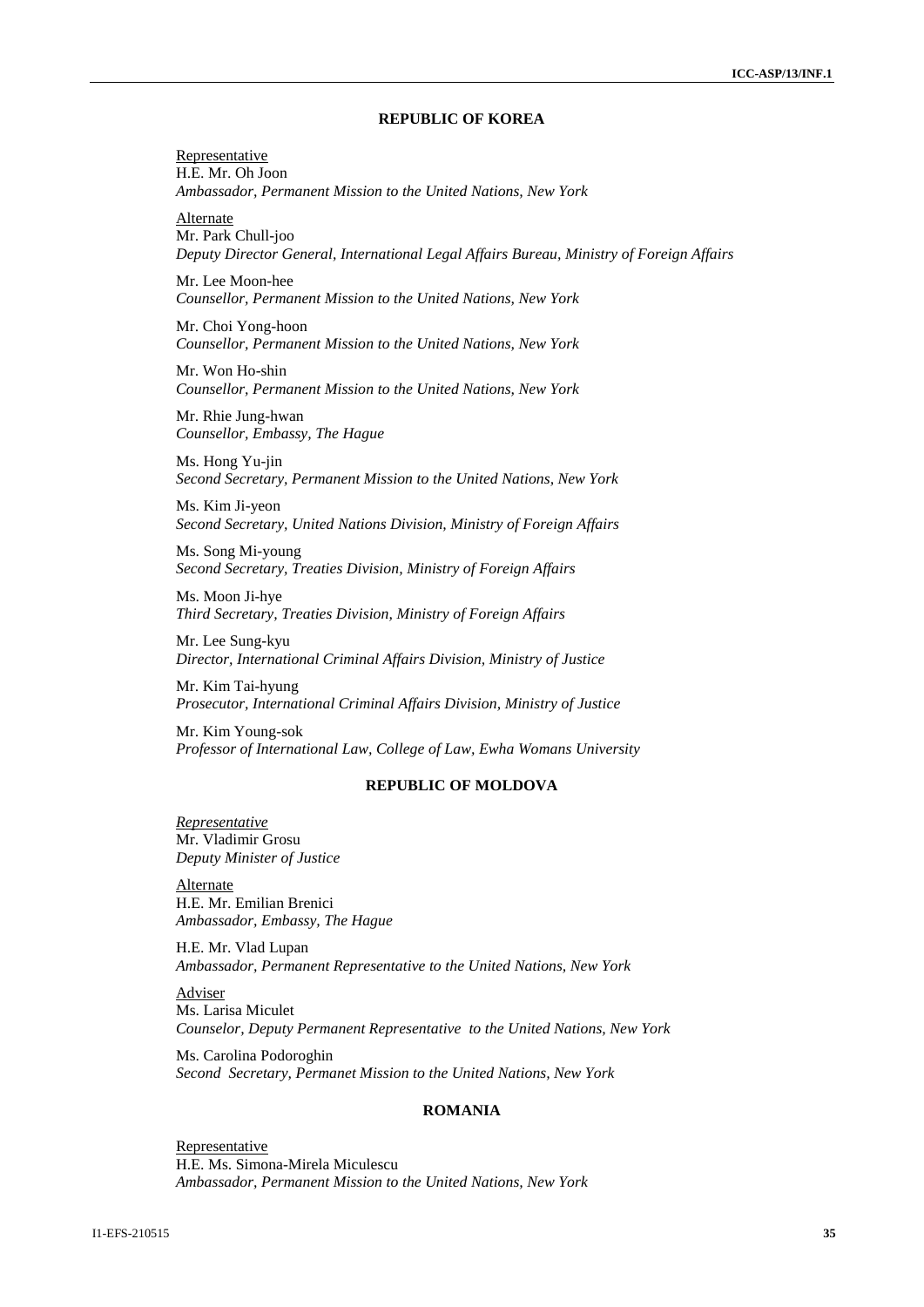**Alternate** Ms. Raluca Tig u *First Secretary, Directorate for International Law and Treaties, Ministry of Foreign Affairs*

Mr. Matei Cristea *Second Secretary, Directorate for International Law and Treaties, Ministry of Foreign Affairs*

Ms. Corina Badea *Second Secretary, Permanent Mission to the United Nations, New York*

# **SAINT KITTS AND NEVIS**

Representative Mr. Delano Bart *Permanent Representative*

**Alternate** Mr. Samuel Berridge *Counsellor*

Mrs. Ghislaine Williams-Clarke *First Secretary*

### **SAINT LUCIA**

**Representative** H.E. Mrs. Menissa Rambally *Permanent Representative*

**Alternate** Mrs. Michelle Joseph *Advisor*

# **SAINT VINCENT AND THE GRENADINES**

Representative H.E. Ms. Inga Rhonda King *Ambassador, Permanent Representative to the United Nations, New York*

Alternate Ms. Nedra Miguel *Deputy Permanent Representative to the United Nations, New York*

Ms. Isma Richards *Counsellor, Permanent Mission to the United Nations, New York*

### **SAMOA**

Representative H.E. Mr. Ali'ioaiga Feturi Elisaia *Ambassador, Permanent Representative, Permanent Mission to the United Nations, New York*

Alternate Ms. Muriel Lui *Assitant Attorney General, Office of the Attorney General*

Mrs. Maureen Francella Strickland-Simonet *Counsellor, Deputy Permanent Representative, Permanent Mission to the United Nations, New York*

Ms. Ida-Tifitifi Fuimaono *First Secretary, Permanent Mission to the United Nations, New York*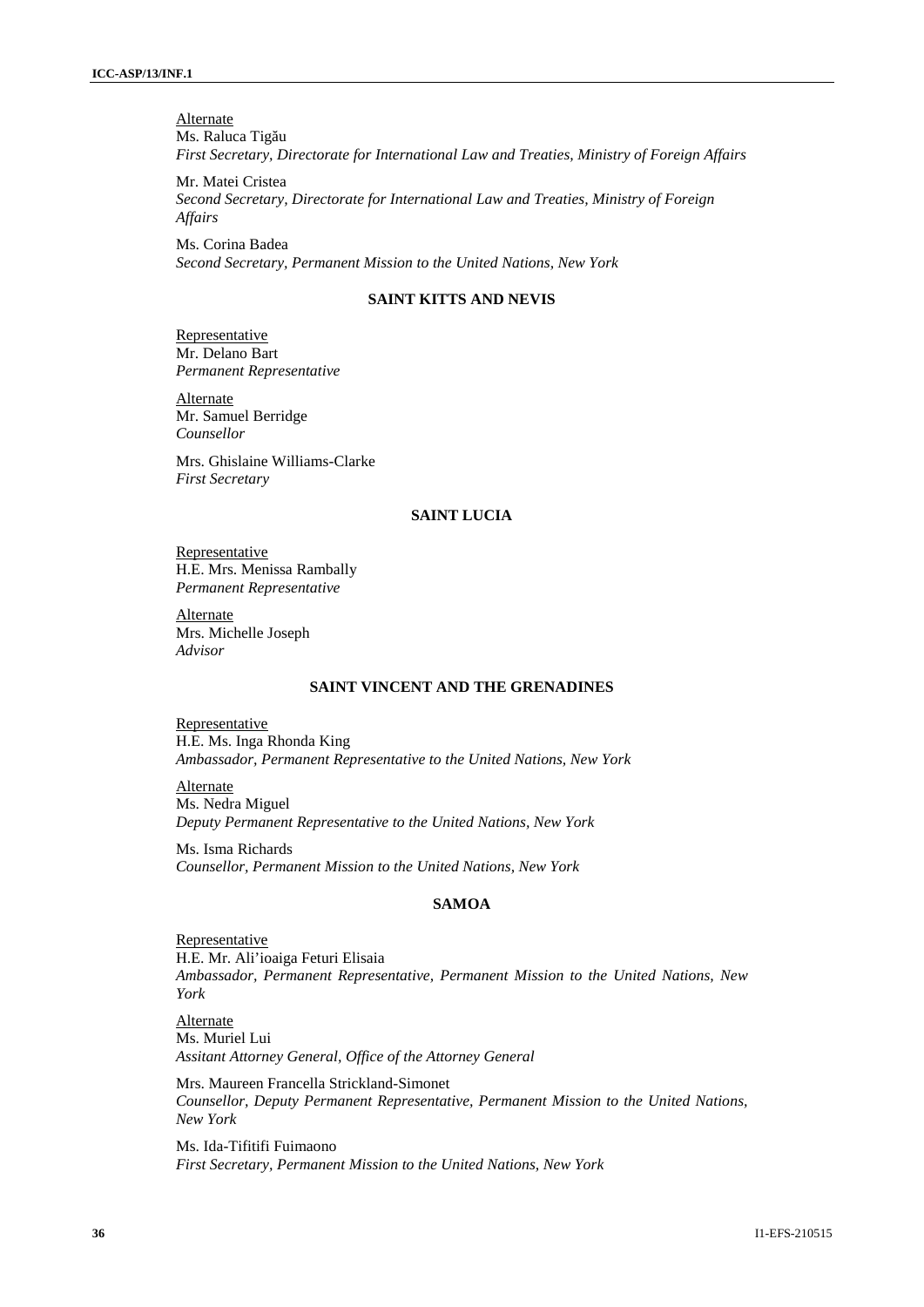Mrs. Pierina Katoanga *Second Secretary, Permanent Mission to the United Nations, New York*

Mr. Roger Clark *Professor*

Ms. Ceara Rooney

# **SAN MARINO**

Representative H.E. Mr. Daniele D. Bodini *Ambassador, Permanent Representative to the United Nations, New York*

**Alternate** Mr. Damiano Beleffi *Counsellor, Deputy Permanent Representative to the United Nations, New York*

Ms. Natascia Bartolini *First Secretary, Permanent Representative to the United Nations, New York*

#### **SENEGAL**

Représentant M. Mankeur Ndiaye *Ministre des Affaires étrangères et des sénégalais de l'exterieur*

M. Sidiki Kaba *President Elect of the Assembly of States Parties to the ICC, Garde des Sceaux, Ministre de la Justice*

Suppléant S.E. M. Fodé Seck *Ambassadeur, Représentant Permanent auprès de l'Organisation des Nations Unies, New York*

H.E. Mme. Maymouna Diop Sy *Ambassadeur, Ambassade, La Haye*

M. Ibrahima Sory Sylla *Ambassadeur, Ambassade, Émirats Arabes Unis*

M. El Mansour Tall *Secretaire General, Ministère de la Justice*

M. Malick Lamotte *Directeur de Cabinet, Ministère de la Justice*

M. Ibrahima Ndiaye *Directeur de l'Administration Générale et de l'Équipement, Ministère de la Justice*

Mme. Aminata Fall Cisse *Conseiller Technique, Ministère de la Justice*

M. Soro Samba Diop *Conseiller en Communication, Ministère de la Justice*

M. Ndongo Dieng *Chef de la Division des Droits Humains, du Contentieux et de la Consultation, Ministère des Affaires étrangères et des sénégalais de l'exterieur*

**Conseiller** Mme. Fatou Gaye Diagne *Premier Conseiller, Representantion Permanent auprès de l'Organisation des Nations Unies, New York*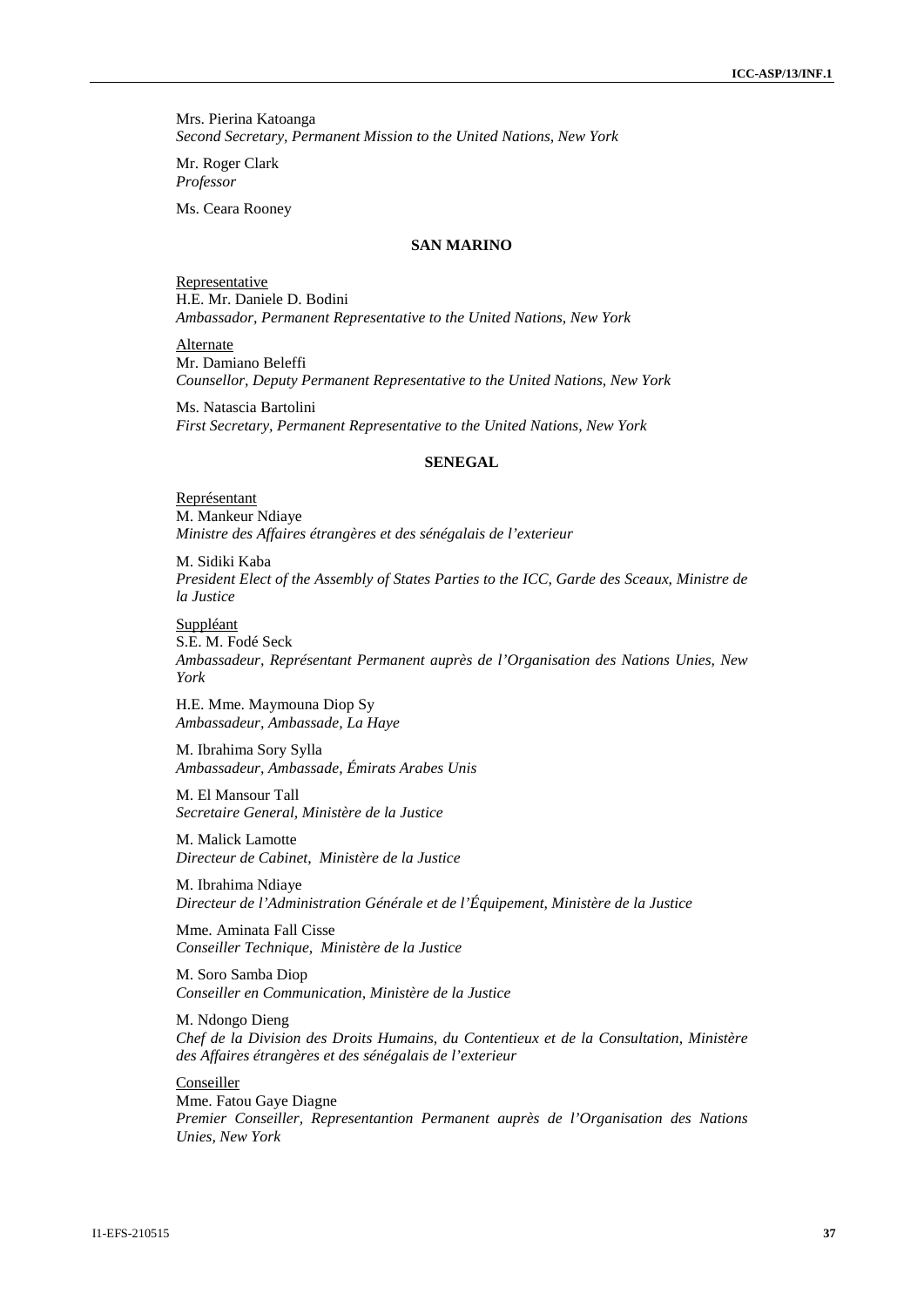M. Mamadou Mbodj *Premier Conseiller, Representantion Permanent auprès de l'Organisation des Nations Unies, New York*

M. Mame Oumar Thiaw *Premier Conseiller, Representantion Permanent auprès de l'Organisation des Nations Unies, New York*

M. Isidor Marcel Sene *Premier Conseiller, Representantion Permanent auprès de l'Organisation des Nations Unies, New York*

M. Pierre Faye *Premier Conseiller, Representantion Permanent auprès de l'Organisation des Nations Unies, New York*

M. Papa Baba Guisse *Agent, Representantion Permanent auprès de l'Organisation des Nations Unies, New York*

#### **SERBIA**

Representative H.E. Mr. Milan Milanovi *Ambassador, Permanent Representative, Permanent Mission to the United Nations, New York*

Adviser Mr. Boris Holovka *Minister Counsellor, Permanent Mission to the United Nations, New York*

Ms. Marija Periši *First Secretary, Permanent Mission to the United Nations, New York*

Mr. Vladimir Davidovi *Assistant Minister, Ministry of Justice*

### **SEYCHELLES**

Representative Ms. Wendy Isnard *Second Secretary*

Alternate Ms. Melanie Scharpf *Second Secretary*

### **SIERRA LEONE**

Representative H.E. Mr. Vandi Chidi Minah *Ambassador, Permanent Representative, Permanent Mission to the United Nations, New York*

Alternate H.E. Mr. Amadu Koroma *Deputy Permanent Representative, Permanent Mission to the United Nations, New York*

Adviser Mr. Sulaiman Ahmad Bah *Acting Director of Public Prosecution Office, Attorney General and Ministry of Justice, Ministry of Justice*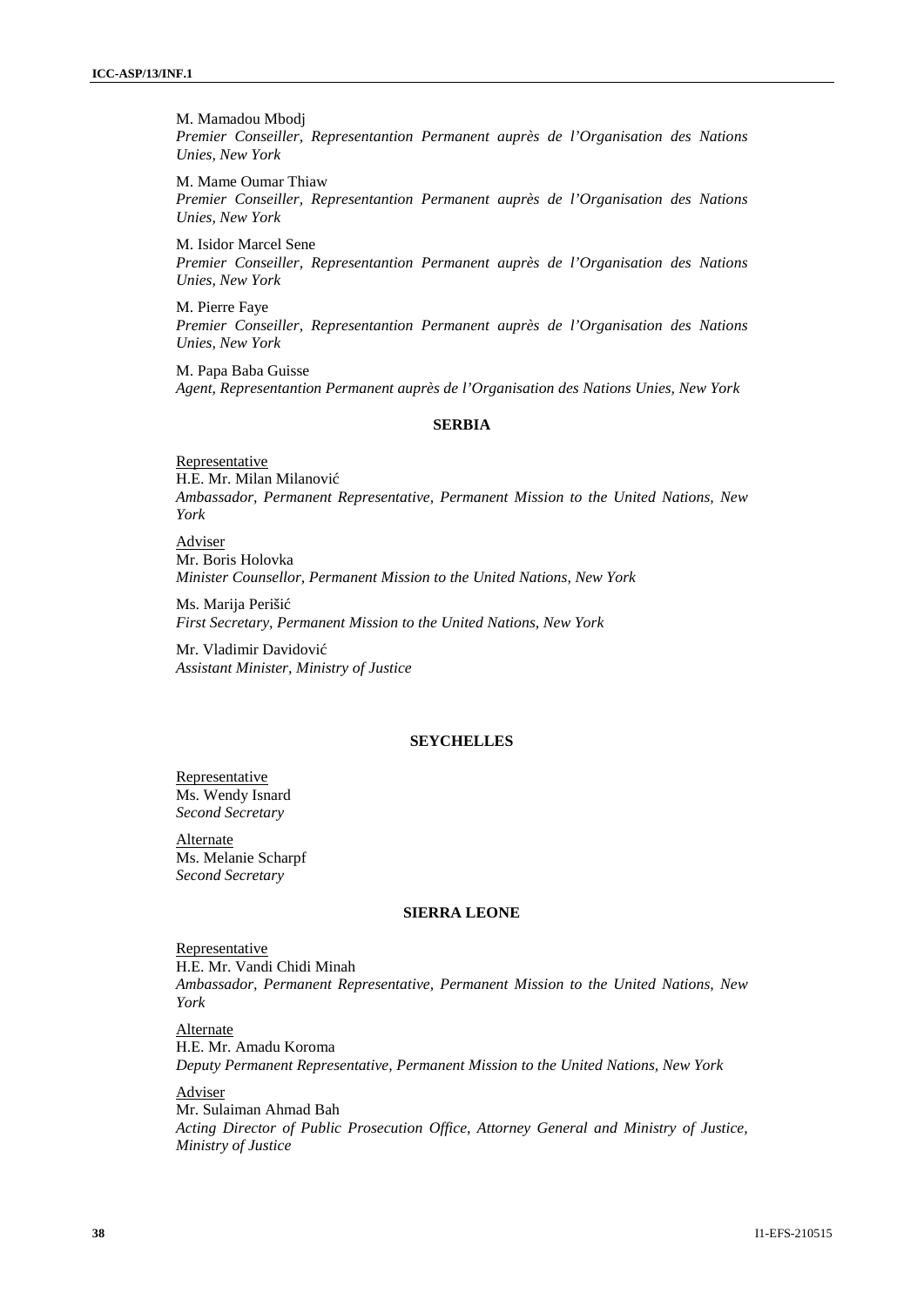Mr. Franklyn Fawundu *Counselor, Permanent Representative, Permanent Mission to the United Nations, New York*

#### **SLOVAKIA**

Representative H.E. Mr. František Ruži ka *Ambassador, Permanent Representative to the United Nations, New York*

**Alternate** Mr. Igor Vencel *Counsellor, Deputy Permanent Representative to the United Nations, New York*

Mr. Peter Klanduch *Head of Public International Law Unit, Ministry of Foreign and European Affairs*

Mr. Slavomír Kantor *Third Secretary, Permanent Mission to the United Nations, New York*

Adviser Ms. Lenka Al-Shafe'i *Head of International Law Unit, Ministry of Defence*

Ms. Jarmila Kostková *International Law Unit, Ministry of Defence*

### **SLOVENIA**

Representative H.E. Mr. Bogdan Benko *Secretary of State, Ministry of Foreign Affairs*

Alternate H.E. Mr. Andrej Logar *Permanent Representative to the United Nations, New York*

Adviser Mr. Matej Marn *Deputy Permanent Representative to the United Nations, New York*

Mr. Mihael Zupan i *Minister, Ministry of Foreign Affairs*

Ms. Simona Leskovar *Minister, Ministry of Foreign Affairs*

Ms. Barbara Kremžar *Minister Counselor, Permanent Mission to the United Nations, New York*

Ms. Danijela Horvat *First Secretary, Ministry of Foreign Affairs*

# **SOUTH AFRICA**

Representative Mr. Tshililo Michael Masutha *Minister of Justice and Correctional Services*

Alternate Mr. Jeremiah Nyamane Kingsley Mamabolo *Permanent Representative to the United Nations, New York*

Adviser Mr. Pieter Andreas Stemmet *Senior State Law Adviser, Department of International Relations and Cooperation*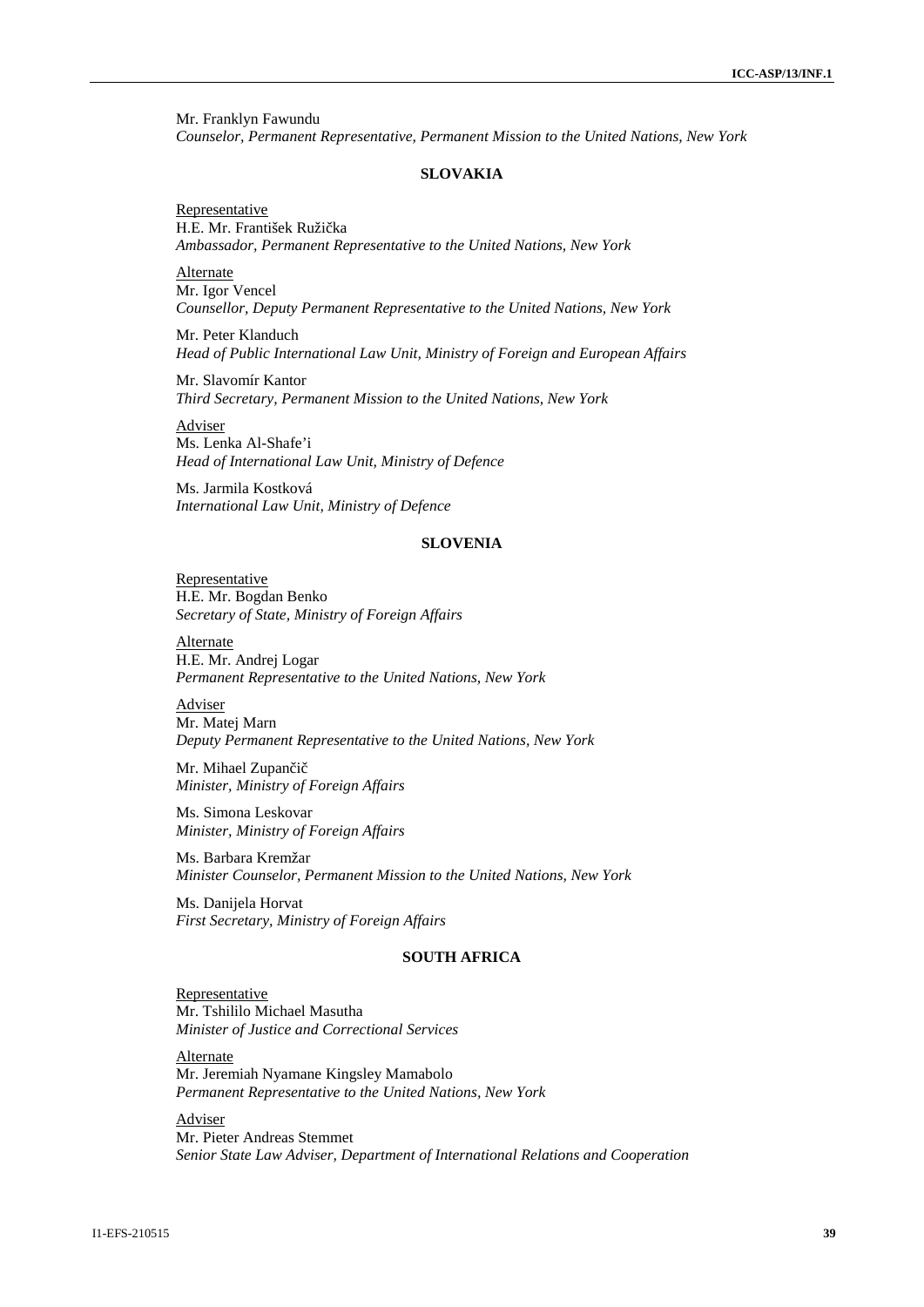Mr. Ndaba John Makhubele *Chief Director, International Legal Relations, Department of Justice and Constitutional Development*

Ms. Vusumusi Prince Maluleke *Chief Director, Department of Justice and Constitutional Development*

Mr. Thembile Elphus Joyini *Legal Counsellor, Permanent Mission to the United Nations, New York*

Ms. Thanisa Naidu-Lewin *Legal Counsellor, Embassy, The Hague*

Mr. Abram Mandla Lingwati *State Law Adviser, Department of Justice and Constitutional Development*

Mr. Shoneez Fazeela Africa *Deputy Director, Department of Justice and Constitutional Development*

### **SPAIN**

#### Representante

S.E. Sr. Román Oyarzun Marchesi *Embajador, Representante Permanente ante las Naciones Unidas, Nueva York*

Suplente

S.E. Sr. Juan Manuel González de Linares *Embajador, Representante Adjunto ante las Naciones Unidas, Nueva York*

# Consejero

Sr. José Martín Pérez de Nanclares *Jefe de la Asesoría Jurídica Internacional, Ministerio de Asuntos Exteriores y de Cooperación*

Sra. María Cruz-Guzmán Flores *Jefa Adjunta de la Asesoría Jurídica Internacional, Ministerio de Asuntos Exteriores y de Cooperación*

Sr. Jesús Miranda Hita *Inspector y Auditor, Ministerio de Hacienda y Administraciones Públicas*

Sr. José Javier Gutiérrez Blanco-Navarrete *Consejero, Representación Permanente ante Naciones Unidas, Nueva York*

Sra. Marta Navarro *Consejera, Representación Permanente ante las Naciones Unidas, Nueva York*

Sr. Nicolás Cimarra Etchenique *Secretario, Representación Permanente ante las Naciones Unidas, Nueva York*

Sra. Carlota Maldonado *Asesora, Representación Permanente ante las Naciones Unidas, Nueva York*

### **SURINAME**

Representative S.E. Mr. Henry Mac Donald *Permanent Representative to the United Nations, New York*

**Alternate** Ms. Miriam Mac-Intosh *First Secretary, Permanent Mission to the United Nations, New York*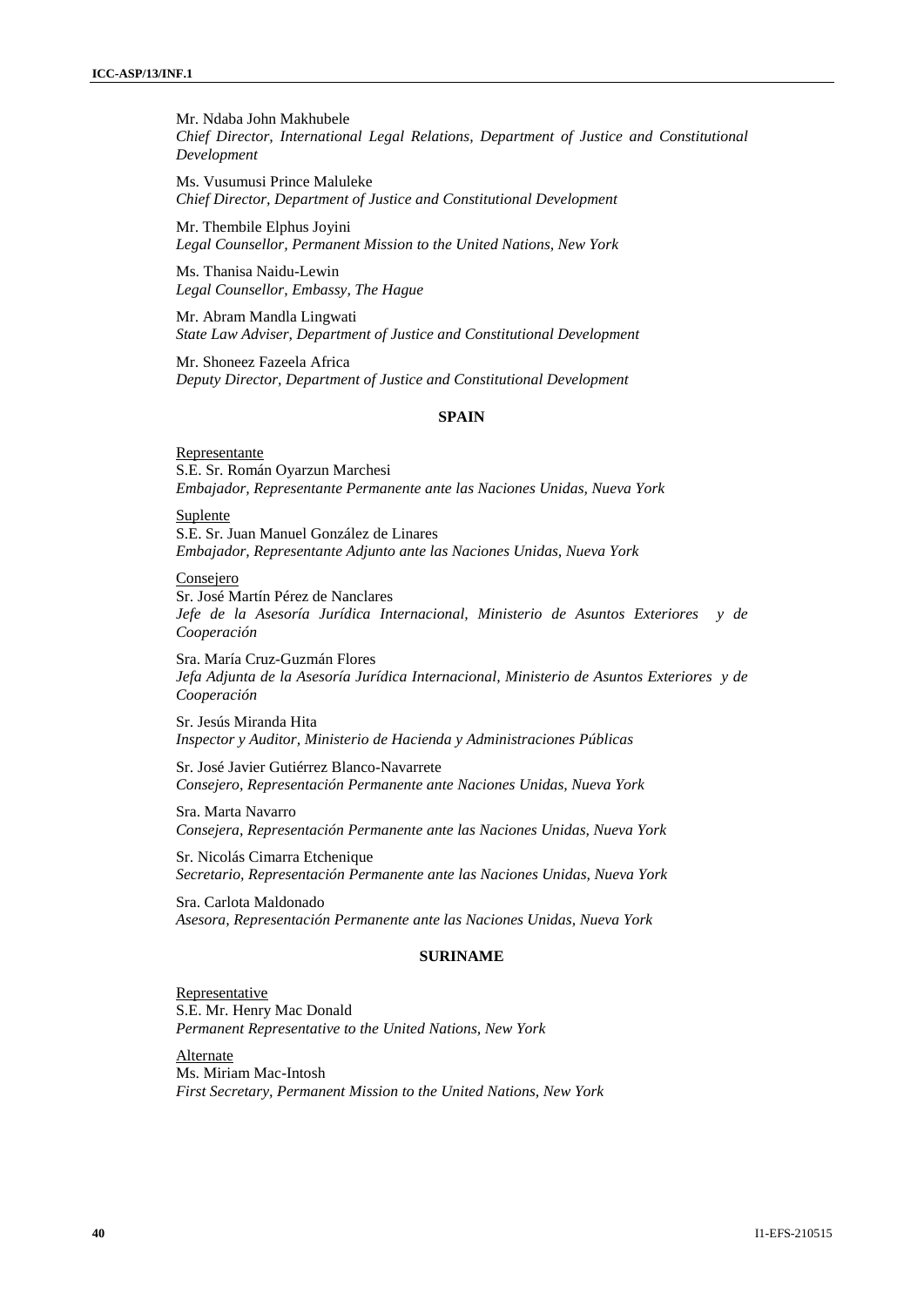#### **SWEDEN**

Representative Mr. Anders Rönquist *Director General, Ministry for Foreign Affairs*

Alternate Mr. Anders Nyström *Director, Ministry for Foreign Affairs*

H.E. Mr. Per Thöresson *Deputy Director, Permanent Representative to the United Nations, New York*

H.E. Mr. Håkan Emsgård *Ambassador, Embassy, The Hague*

Adviser Mr. Per Bergling *Principal Advisor, International Law, Ministry of Foreign Affairs*

Mr. Jon Eklund *Deputy Director, Ministry for Foreign Affairs*

Ms. Gerd Johnsson-Latham *Deputy Director, Ministry for Foreign Affairs*

Ms. Pernilla Nilsson *Counsellor, Permanent Mission to the United Nations, New York*

Ms. Johanna Nilsson *Second Secretary, Permanent Mission to the United Nations, New York*

Mr. Emil Johansson *Desk Officer, Ministry for Foreign Affairs*

Mr. Petter Lycke *Second Secretary, Embassy, The Hague*

Mr. Kaj Lövstedt *Administrative Officer, Ministry for Foreign Affairs*

Mr. Krister Thelin *Chief Justice of Appeal, Court of Appeal of Skåne and Blekinge*

Ms. Nathalie Lihuvud *Permanent Mission to the United Nations, New York*

#### **SWITZERLAND**

Représentant S.E. M. Jürg Lindenmann *Ambassadeur, Directeur suppléant de la Direction du droit international public, Département fédéral des affaires étrangères*

Suppléant S.E. M. Markus Börlin *Ambassadeur, Représentant Permanent, Conseil de l'Europe*

S.E. M. Paul Seger *Ambassadeur, Représentant Permanent auprès de l'Organisation des Nations Unies, New York*

Conseiller M. Philippe Brandt *Ministre, Ambassade, La Haye*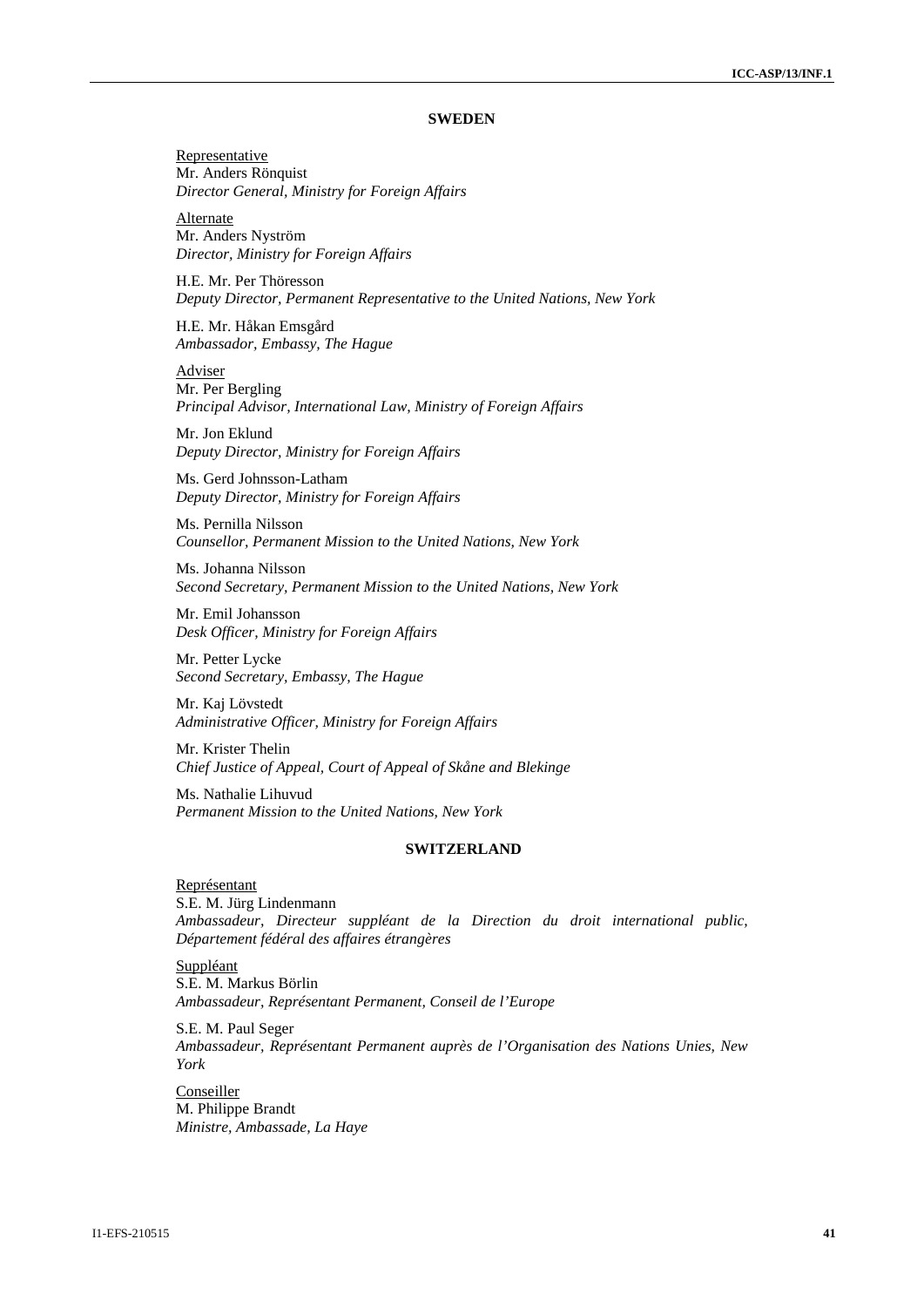Mme. Damaris Carnal *Première Secrétaire, Mission permanente auprès de l'Organisation des Nations Unies, New York*

M. Matthias Lanz *Chef suppléant de section, Direction du droit international public, Département fédéral des affaires étrangères*

M. Jan Skalski *Attaché juridique, Ambassade, La Haye*

#### **TAJIKISTAN**

Representative Mr. Mahmadamin Mahmadaminov *Permanent Representative to the United Nations, New York*

Adviser Mr. Isomatov Lukmon *Counsellor*

Mr. Bobojon Bilol *Election officer*

### **THE FORMER YUGOSLAV REPUBLIC OF MACEDONIA**

Representative H.E. Mr. Vasile Andonoski *Ambassador, Permanent Representative to the United Nations, New York*

#### **TIMOR-LESTE**

Representative H.E. Mrs. Sofia Borges *Ambassador, Permanent Representative to the United Nations, New York*

Alternate Mr. Licinio Miranda Branco *National Director, United Nations Organization, New York*

Mr. Almerio do Carmo Vieira *Second Secretary, Permanent Mission to the United Nations, New York*

Adviser Ms. Kavita Desai *Adviser, Permanent Mission to the United Nations, New York*

Mr. Carlos Alexandre de Jesus *Adviser, Permanent Mission to the United Nations, New York*

### **TRINIDAD AND TOBAGO**

Representative H.E. Mr. Gerald Thompson *Ambassador, Director, Treaties, International Agreements & Legal Division, Ministry of Foreign Affairs*

Alternate H.E. Mr. Eden Charles *Ambassador, Chargé d'Affaires, Permanent Mission to the United Nations, New York*

Mrs. Melissa Boissiere *Second Secretary, Permanent Mission to the United Nations, New York*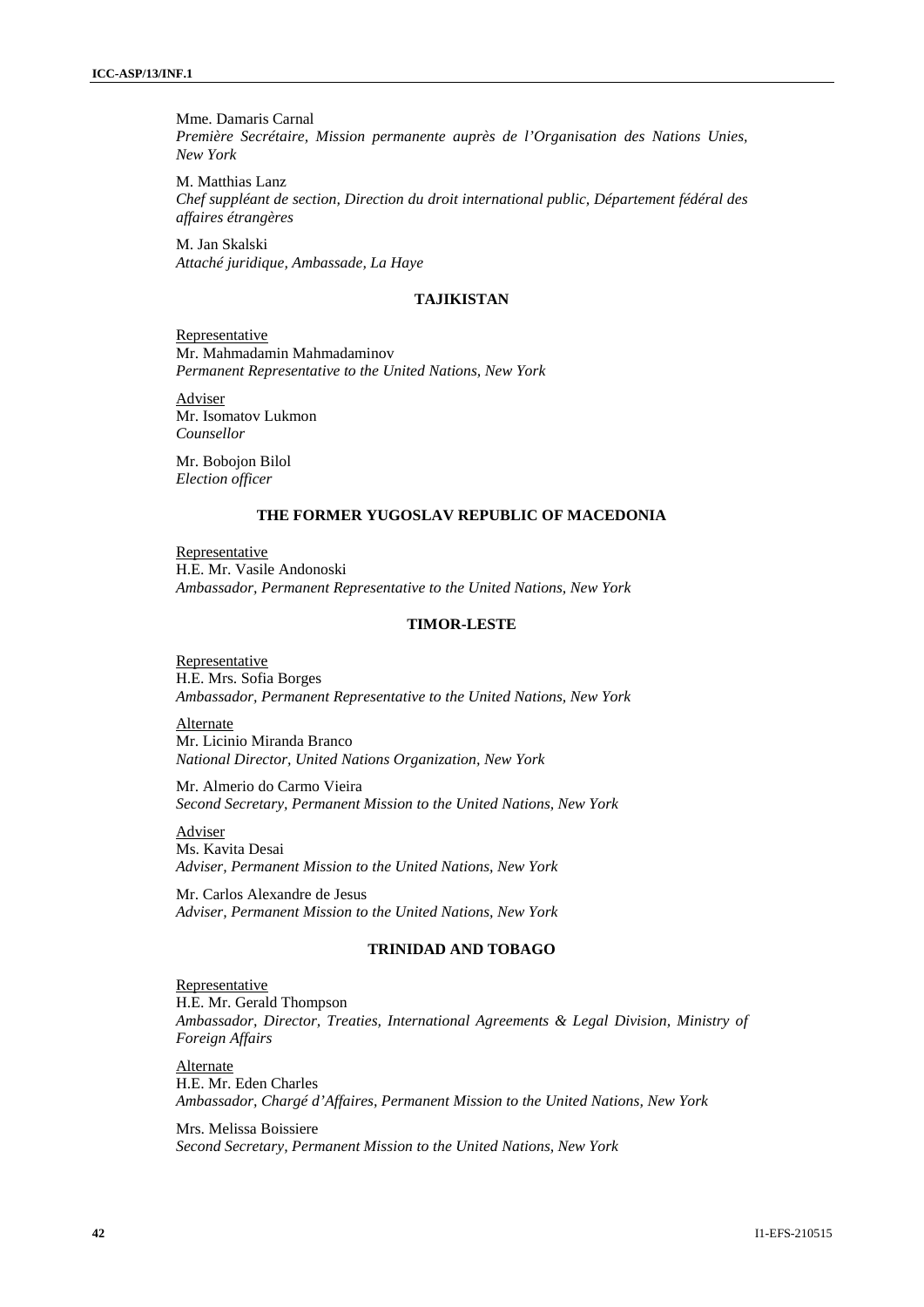Ms. Charlene Roopnarine *Second Secretary, Permanent Mission to the United Nations, New York*

Mr. Ormal Barman *International Relations Officer*

#### **TUNISIA**

Représentant S.E. M. Mohamed Karim Ben Becher *Ambassadeur, Ambassade, La Haye*

Conseiller Mme. Ines Maatar *Chargée de Mission, Cabinet du Ministre de la Justice, des Droits de l'Homme et de la Justice Transitionnelle*

M. Riadh Ben Slimane *Ministre Plénipotentiaire, Mission Permanente auprés des Nations Unies, New York*

Mme. Nour Zarrouk Boumiza *Secrétaire des Affaires étrangères, Mission Permanente auprés des Nations Unies, New York*

# **UGANDA**

Representative H.E. Mr. Freddie Ruhindi *Deputy Attorney General & Minister, State of Justice & Constitutional Affairs*

Alternate Mr. Francis Atoke *Solicitor General*

H.E. Mrs. Mirjam Blaak Sow *Ambassador, Head of Mission Embassy, Brussels*

Mr. Nyago Kintu *Ambassador, CDA ai*

Adviser H.E. Mr. Duncan Muhumuza Laki *Ambassador, Legal Advisor*

Mr. Christopher Gashirabake *Director, Legal Advisory Services*

#### **UNITED KINGDOM OF GREAT BRITAIN AND NORTHERN IRELAND**

Representative Baroness Anelay of St Johns DBE *Minister of State, Foreign & Commonwealth Office*

Alternate Ms. Catherine Adams *Legal Director, Foreign & Commonwealth Office*

Mr. Mark Lyall-Grant *Permanent Representative to the United Nations, New York*

Mr. Peter Wilson *Deputy Permanent Representative to the United Nations, New York*

Ms. Helen Mulvein *Legal Counsellor, Mission to the United Nations, New York*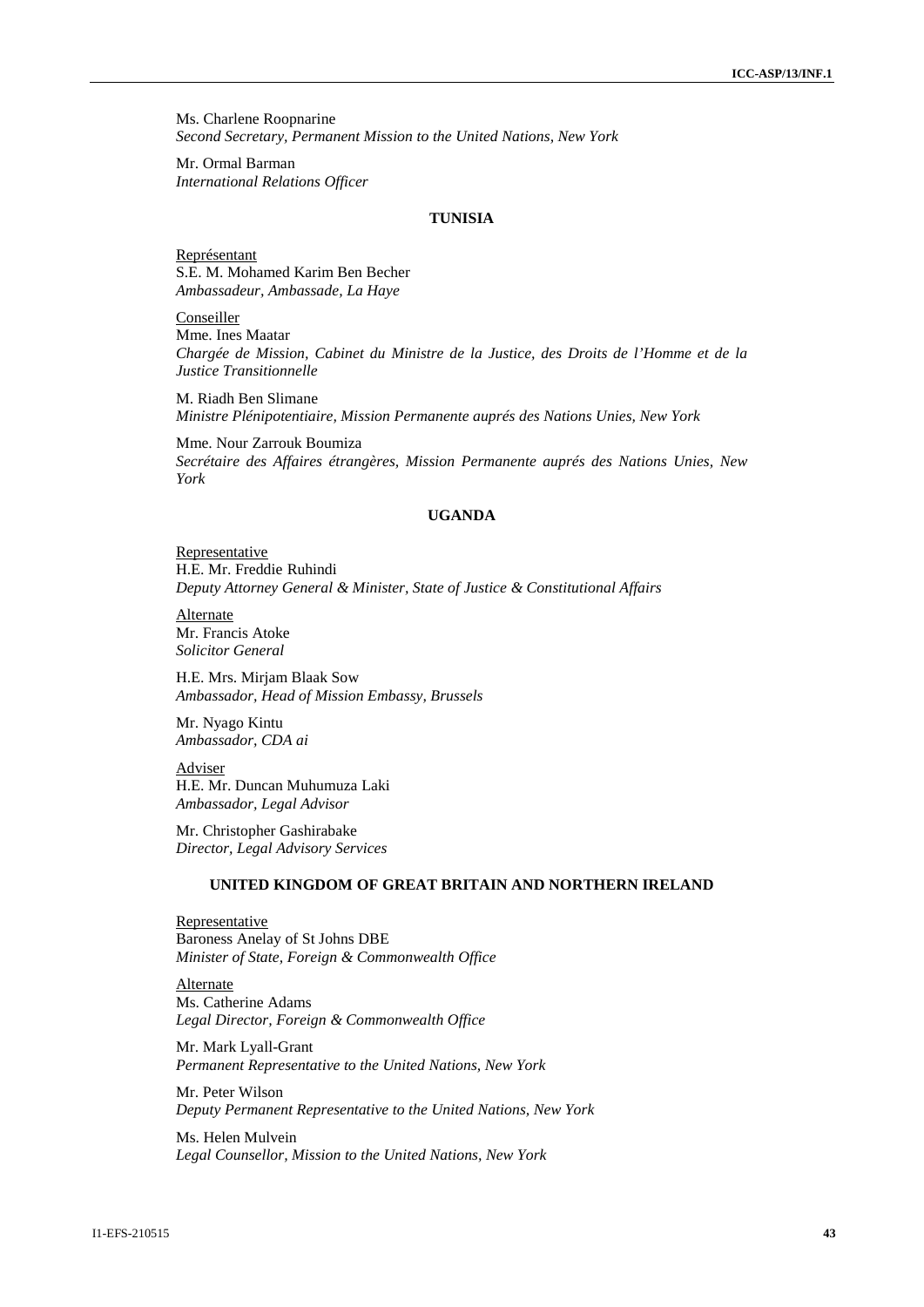Mr. Jesse Clarke *First Secretary (Legal), Mission to the United Nations, New York*

Mr. Shehzad Charania *Legal Adviser, Embassy, The Hague*

Adviser Ms. Claire Demaret *Head of War Crimes Section, Foreign & Commonwealth Office*

Mr. Robert Harrison *Deputy Head of War Crimes Section, Foreign & Commonwealth Office*

Ms. Rebecca Bell *Africa Directorate, Foreign & Commonwealth Office*

Ms. Nina Milne *Assistant and Private Secretary to the Minister of State, Foreign & Commonwealth Office*

# **UNITED REPUBLIC OF TANZANIA**

Representative H.E. Mr. Ramadhan M. Mwinyl *Deputy Permanent Representative, Permanent Mission to the United Nations, New York*

Alternate H.E. Ms. Irene M. Kasyanju *Head, Legal Affairs Unit, Ministry of Foreign Affairs and International Cooperation*

Adviser Ms. Tully M. Mwaipopo *First Secretary, Permanent Mission to the United Nations, New York*

### **URUGUAY**

Representante S.E. Sr. Gonzalo Koncke *Embajador, Representante Permanente ante las Naciones Unidas, Nueva York*

**Suplente** S.E. Sr. Alvaro Moerzinger *Embajador, Embajada, La Haya*

Sr. Carlos Mata *Director de Asuntos de Derecho Internacional, Ministerio de Relaciones Exteriores*

Consejero Sr. Álvaro Ceriani *Ministro Consejero, Misión Permanente ante las Naciones Unidas, Nueva York*

Sra. Imelda Smol i *Ministro Consejero, Misión Permanente ante las Naciones Unidas, Nueva York*

Sr. Laureano Bentancur *Secretario, Dirección de Asuntos de Derecho Internacional*

# **VANUATU**

Representative H.E. Mr. Odo Tevi *Ambassador, Permanent Representative, Permanent Mission to the United Nations, New York*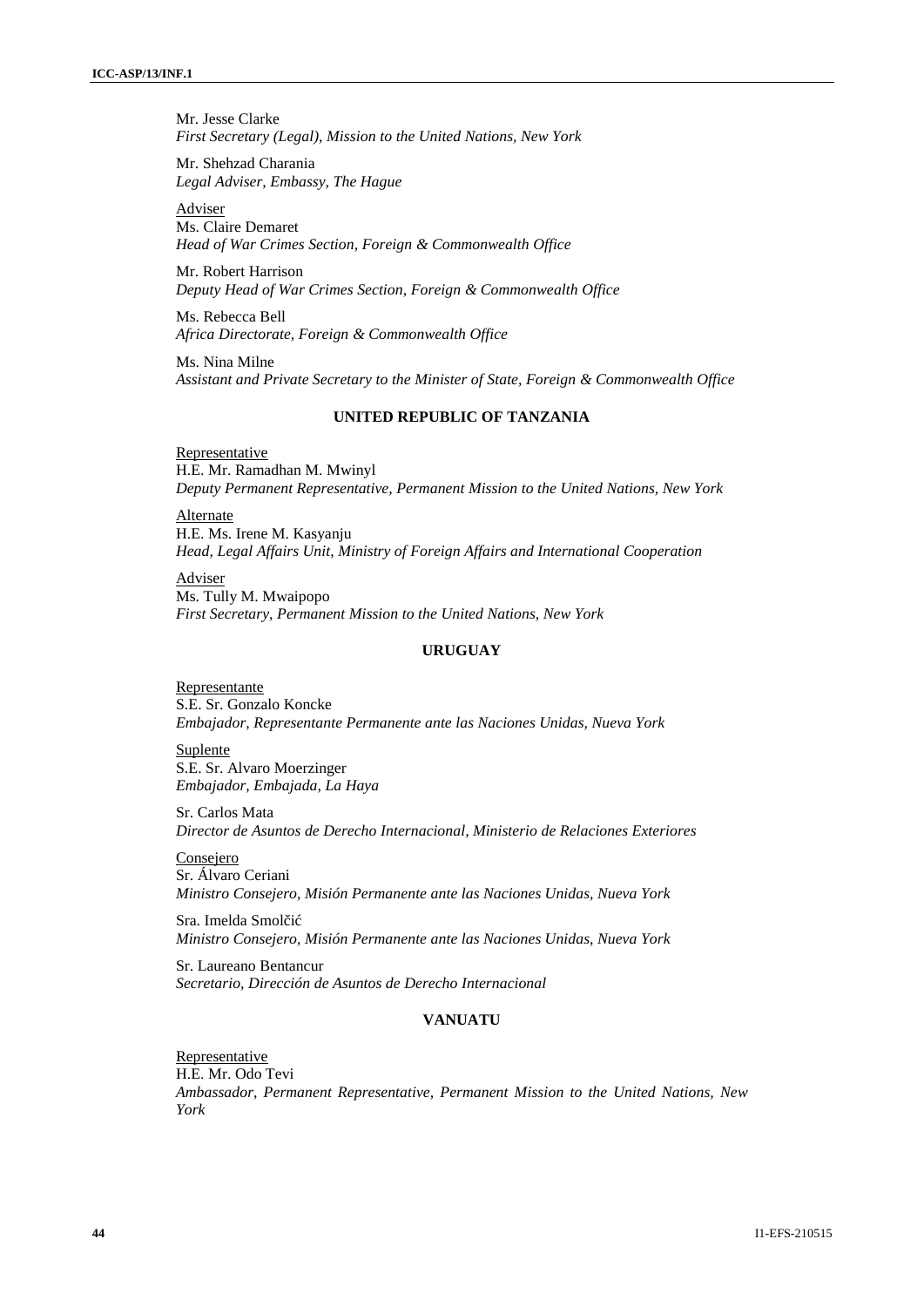Alternate Mr. Eric Belieay Kalotiti *Deputy Permanent Representative and Minister Counsellor, Permanent Mission to the United Nations, New York*

Ms. Jenny Tevi *Senior Desk Officer, Treaties and Conventions Division, Department of Foreign Affairs and International Cooperation*

#### **VENEZUELA (BOLIVARIAN REPUBLIC OF)**

Representante Sr. Samuel Moncada *Representante Permanente ante las Naciones Unidas, Nueva York*

Consejero Sra. Glenna Cabello de Daboin *Consejera, Representante Permanente ante las Naciones Unidas, Nueva York*

Sra. Liliana Matos *Segunda Secretaria, Representante Permanente ante las Naciones Unidas, Nueva York*

Sr. Joaquín Pérez *Segundo Secretario, Representante Permanente ante las Naciones Unidas, Nueva York*

Sr. John Guerra *Segundo Secretario, Representante Permanente ante las Naciones Unidas, Nueva York*

### **ZAMBIA**

Representative

H.E. Mrs. Mwaba P. Kasese-Bota *Ambassador, Permanent Representative, Permanent Mission to the United Nations, New York*

Alternate Ms. Christine Kalamwina *Deputy Permanent Representative, Permanent Mission to the United Nations, New York*

Mr. Kaswamu Katota *First Secretary (Legal), Permanent Mission to the United Nations, New York*

Ms. Mutinta Stella Mushabati *State Advocate, Ministry of Justice*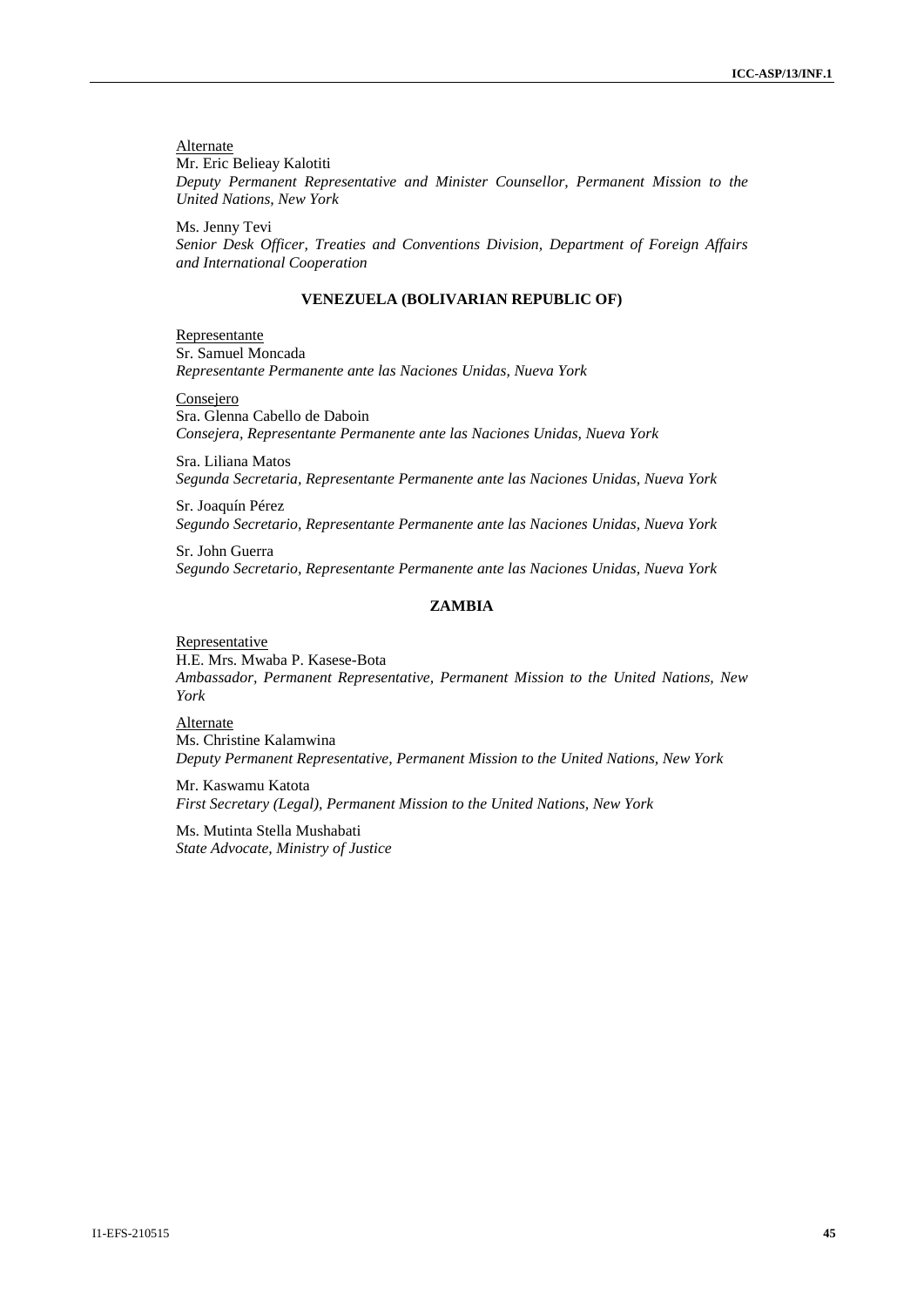# **II. Observer States/ États observateurs/ Estados observadores**

# **ALGERIA**

# **ARMENIA**

# **AZERBAIJAN**

# **BAHAMAS**

# **BAHRAIN**

### **BELARUS**

### **BRUNEI DARUSSALAM**

# **CAMEROON**

Représentant S.E. Mme. Odette Melono *Ambassadeur, Ambassade, La Haye*

**Conseiller** M. Mamoudou Mana *Premier Conseiller*

Mme. Cécile Mballa Eyenga *Premier Secrétaire*

### **CHINA**

**Representative** Mr. Ma Xinmin *Deputy Director General, Department of Treaty & Law, Ministry of Foreign Affairs*

Adviser Mr. Li Yongsheng *Counsellor and Legal Adviser, Permanent Mission to the United Nations, New York*

Mr. Shen Qinmin *Deputy Director, Department of Treaty & Law, Ministry of Foreign Affairs*

Mr. Xiang Xin *First Secretary, Permanent Mission to the United Nations, New York*

Ms. Ji Xiaoxue *Attaché, Department of Treaty & Law, Ministry of Foreign Affairs*

# **CUBA**

# **EGYPT**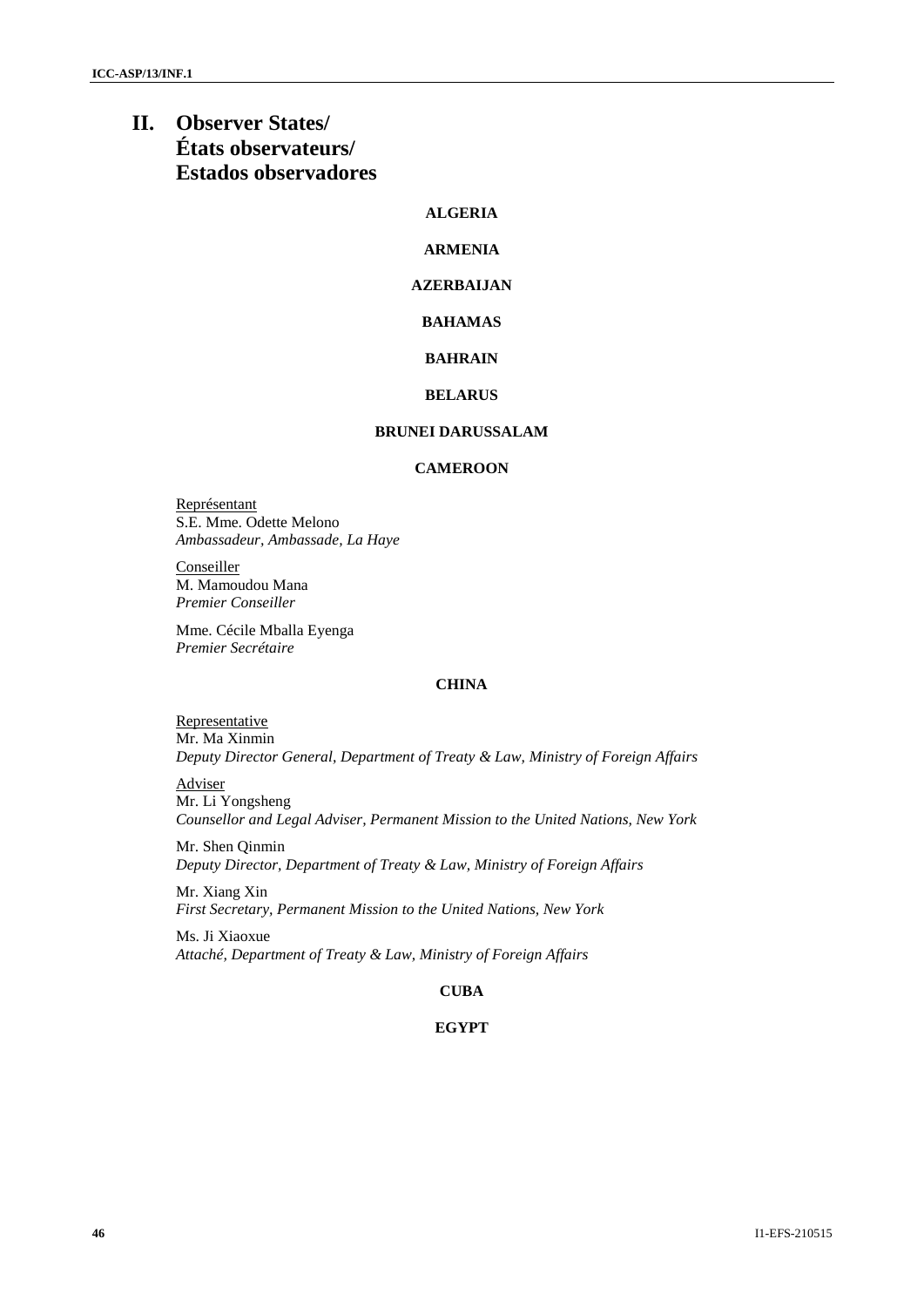### **EL SALVADOR**

### **ERITREA**

# **ETHIOPIA**

# **GUINEA-BISSAU**

# **HAITI**

# **HOLY SEE**

Représentant H.E. M. Bernardito Auza *Permanent Observer*

Suppléant M. Janusz Urba czyk *Monseigneur*

**Conseiller** M. Ronald Rychlak *Expert*

S.E. M. Zina Andrianarivelo-Razafy *Expert*

#### **INDIA**

#### **INDONESIA**

#### **IRAN (ISLAMIC REPUBLIC OF)**

Representative H.E. Mr. Gholamhossein Dehghani *Ambassador, Charge d'Affairs, Permanent Mission to the United Nations, New York*

Adviser

Mr. Hossein Gharibi *Second Counsellor, Permanent Mission to the United Nations, New York*

# **IRAQ**

# **ISRAEL**

Representative H.E. Mr. Ron Prosor *Ambassador, Permanent Mission to the United Nations, New York*

Alternate Mr. Roy Schöndorf *Deputy Attorney General, International Law, Ministry of Justice*

Adviser Mr. Gilead Noam *Senior Deputy to the State Attorney, Department of Special International Affairs, Ministry of Justice* Ms. Meital Nir-Tal

*Assistant Legal Adviser, Ministry of Foreign Affairs*

Mr. Amit Heumann *Legal Adviser, Permanent Mission to the United Nations, New York*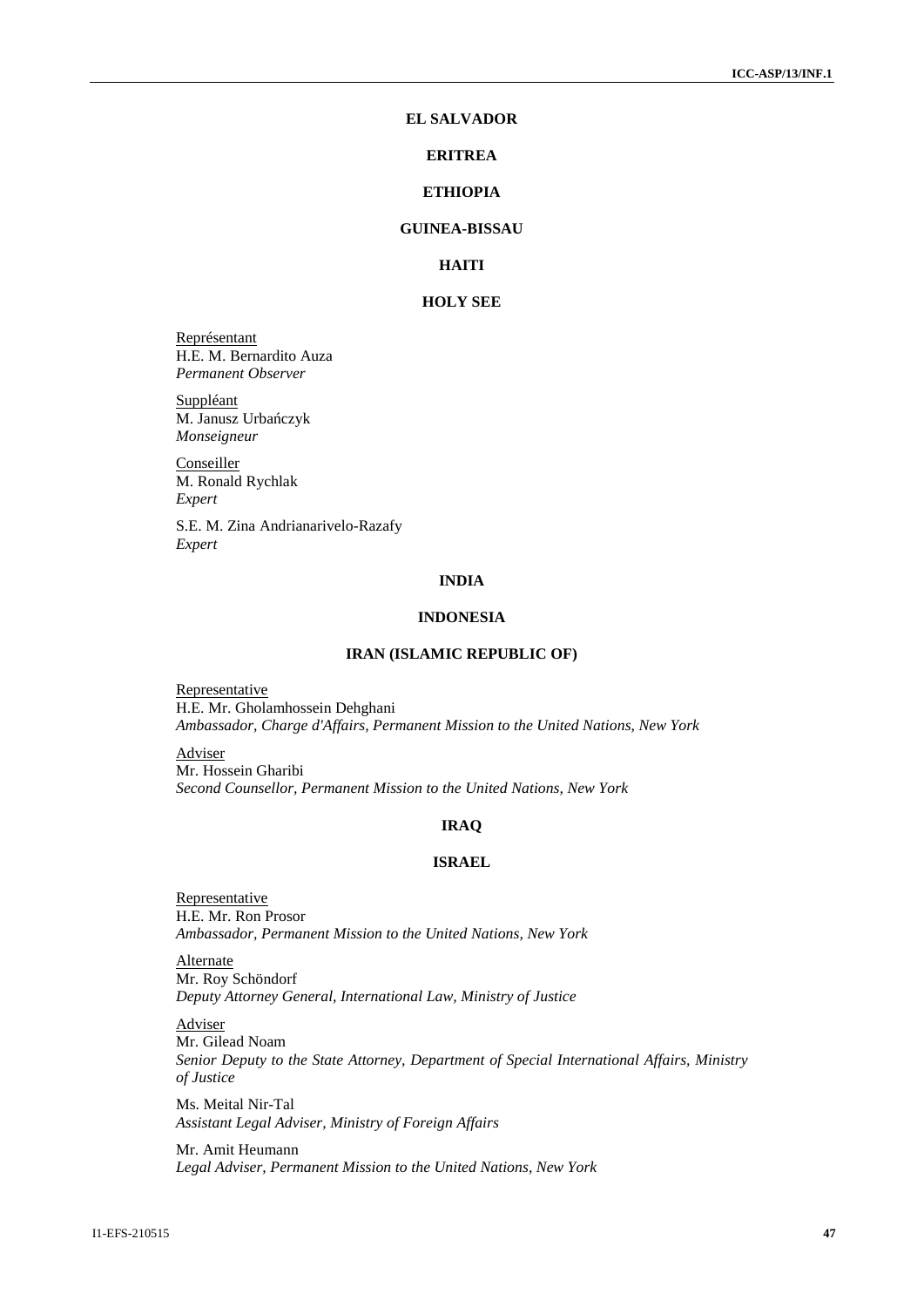Mr. Jonathan Nissenhaus *Legal Assistant, Permanent Mission to the United Nations, New York*

#### **JAMAICA**

### **KAZAKHSTAN**

# **KUWAIT**

# **KYRGYZSTAN**

# **LIBYA**

# **MALAYSIA**

# **MONACO**

# **MOROCCO**

# **MOZAMBIQUE**

# **NEPAL**

# **NICARAGUA**

# **OMAN**

**Representative** Mr. Ahmed bin Saeed Al-Shakili *Assitant Attorney General, Ministry of Legal Affairs*

Alternate Mr. Khalifa bin Hamid Al-Farii *Major, Royal Police*

Mr. Ahmed bin Khalifa Al-Hosni *Counsellor, First Assistant, Ministry of Legal Affairs*

# **PAKISTAN**

# **QATAR**

# **RUSSIAN FEDERATION**

**Representative** Mr. Evgeny Zagaynov *Deputy Permanent Representative to the United Nations, New York*

Alternate Mr. Maxim Musikhin *Legal Adviser, Permanent Mission to the United Nations, New York*

Ms. Diana Eloeva *First Secretary, Legal Department, Ministry of Foreign Affairs*

Mr. Sergey Leonidchenko *Second Secretary, Permanent Mission to the United Nations, New York*

Ms. Elena Melikbekyan *Third Secretary, Permanent Mission to the United Nations, New York*

# **SAO TOME AND PRINCIPE**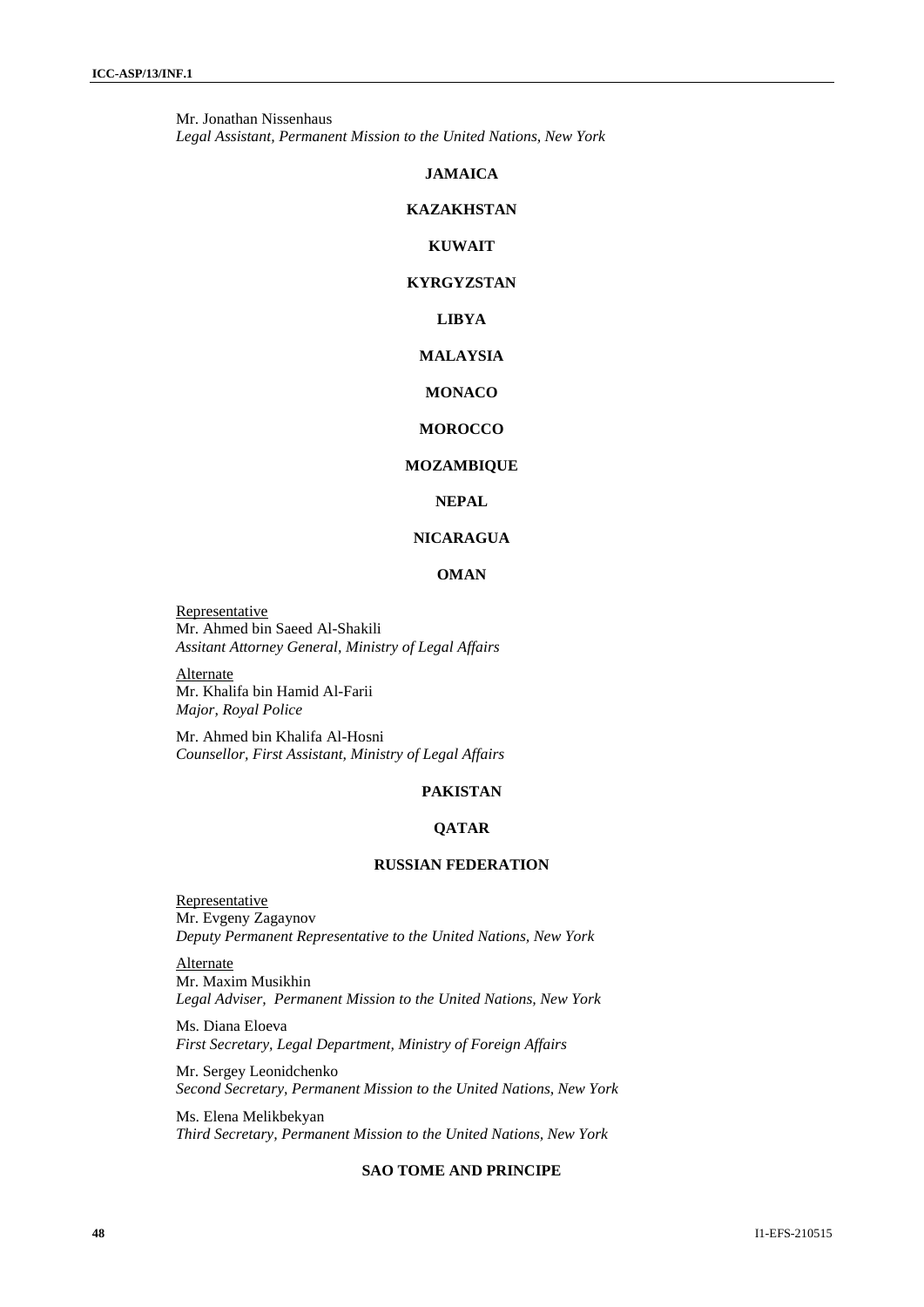# **SAUDI ARABIA**

Representative H.E. Mr. Ali Mohamad Alturki *Ambassador*

Alternate Mr. Abdulelah Ibrahim Alarwan *Assitant Chief, General Court*

Adviser Mr. Ahmed Salem Alblawi

Mr. Fahad Rabeh Alsolami

Mr. Mohsen Obeid Alhazmi

Mr. Adeb Ali Alali

Mr. Fahad Mohamad Alhumedani *Sheikh, Head of Specialized Criminal Court*

Mr. Omar Abdulaziz Alhosain *Sheikh*

Mr. Mohamad Abdullah Almuslam *Sheikh*

Mr. Sultan Bin Bas

#### **SINGAPORE**

#### **SOLOMON ISLANDS**

#### **SRI LANKA**

#### **SUDAN**

# **SYRIAN ARAB REPUBLIC**

### **THAILAND**

Representative H.E. Mr. Norachit Sinhaseni *Ambassador, Permanent Representative to the United Nations, New York*

Alternate H.E. Mr. Chayapan Bamrungpong *Ambassador and Deputy Permanent Representative to the United Nations, New York*

Ms. Jirusaya Birananda *Minister Counsellor, Permanent Mission to the United Nations, New York*

Mr. Akrapong Chalermnon *Counsellor, Department of Treaties and Legal Affairs, Ministry of Foreign Affairs*

Ms. Pimpida Ravirat Thanarat *First Secretary, Permanent Mission to the United Nations, New York*

# **TOGO**

### **TURKEY**

Representative Mr. Sait Yalazay *First Legal Adviser, Ministry of Foreign Affairs*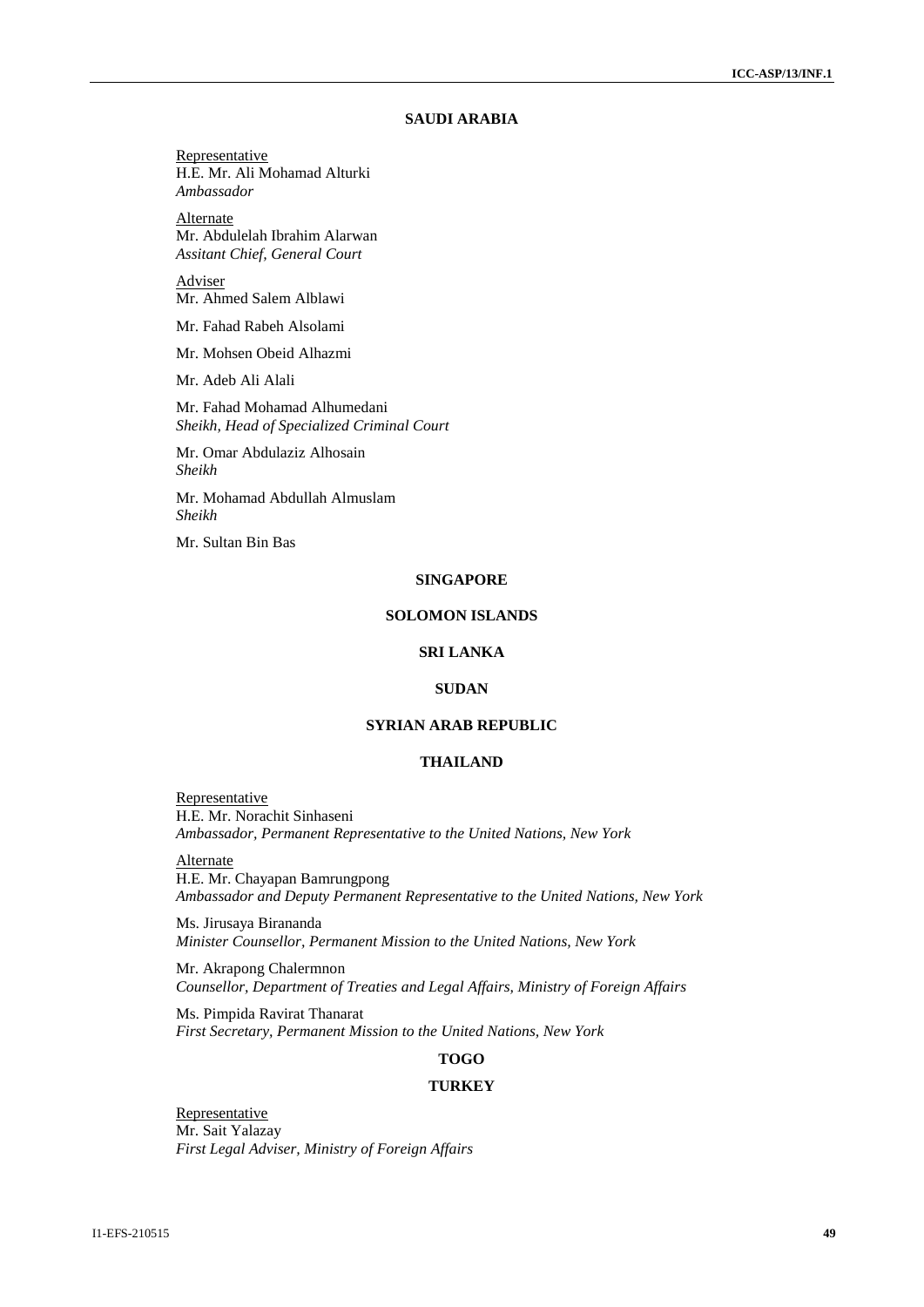Adviser Mr. Erkan A it

*Major, General Staff, North Atlantic Treaty Organization and International Law Department*

Mr. Mehmet Tezcan *Major, General Staff, North Atlantic Treaty Organization and International Law Department*

Ms. Ipek Zeytino lu Özkan *Counsellor, Permanent Mission, New York*

Mr. Sedar Özaydin *First Secretary, Permanent Mission, New York*

Mr. Fatih Onuk *Third Secretary, Ministry of Foreign Affairs*

# **UKRAINE**

#### **UNITED ARAB EMIRATES**

#### **UNITED STATES OF AMERICA**

**Representatives** H.E. Mr. Stephen J. Rapp *Ambassador-at-Large for War Crimes Issues, Office of Global Criminal Justice, Department of State*

Ms. Mary McLeod *Acting Legal Advisor, Office of the Legal Advisor, Department of State*

#### Alternate

Ms. Jane Stromseth *Deputy to the Ambassador-at-Large for War Crimes Issues, Office of Global Criminal Justice, Department of State*

Mr. Todd Buchwald *Assistant Legal Advisor, United Nations Affairs, Office of Legal Advisor Department of State*

## Adviser

Mr. Aaron Casavant *Deputy Legal Counsel to the Jount Chiefs of Staff, Office of the General Counsel, Department of Defense*

Mr. Karl Chang *Associate General Counsel, Office of General Counsel, Department of Defence*

Mr. John Crosby *Deputy Director, Office of Global Criminal Justice, Department of State*

Ms. Anna Katherine Drake *Associate General Counsel, Office of General Counsel, Department of Defence*

Mr. Dennis Hager *Deputy Legal Counsel to the Jount Chiefs of Staff, Office of the General Counsel, Department of Defense*

Mr. Adam E. Keith *Principal Policy Advisor, Office of Global Criminal Justice, Department of State*

Ms. Christine Ku *Attorney Advisor, Office of the Legal Advisor, Department of State*

Ms. Tara Jones *Director, Rule of Law, Office of the Secretary of Defense, Department of Defense*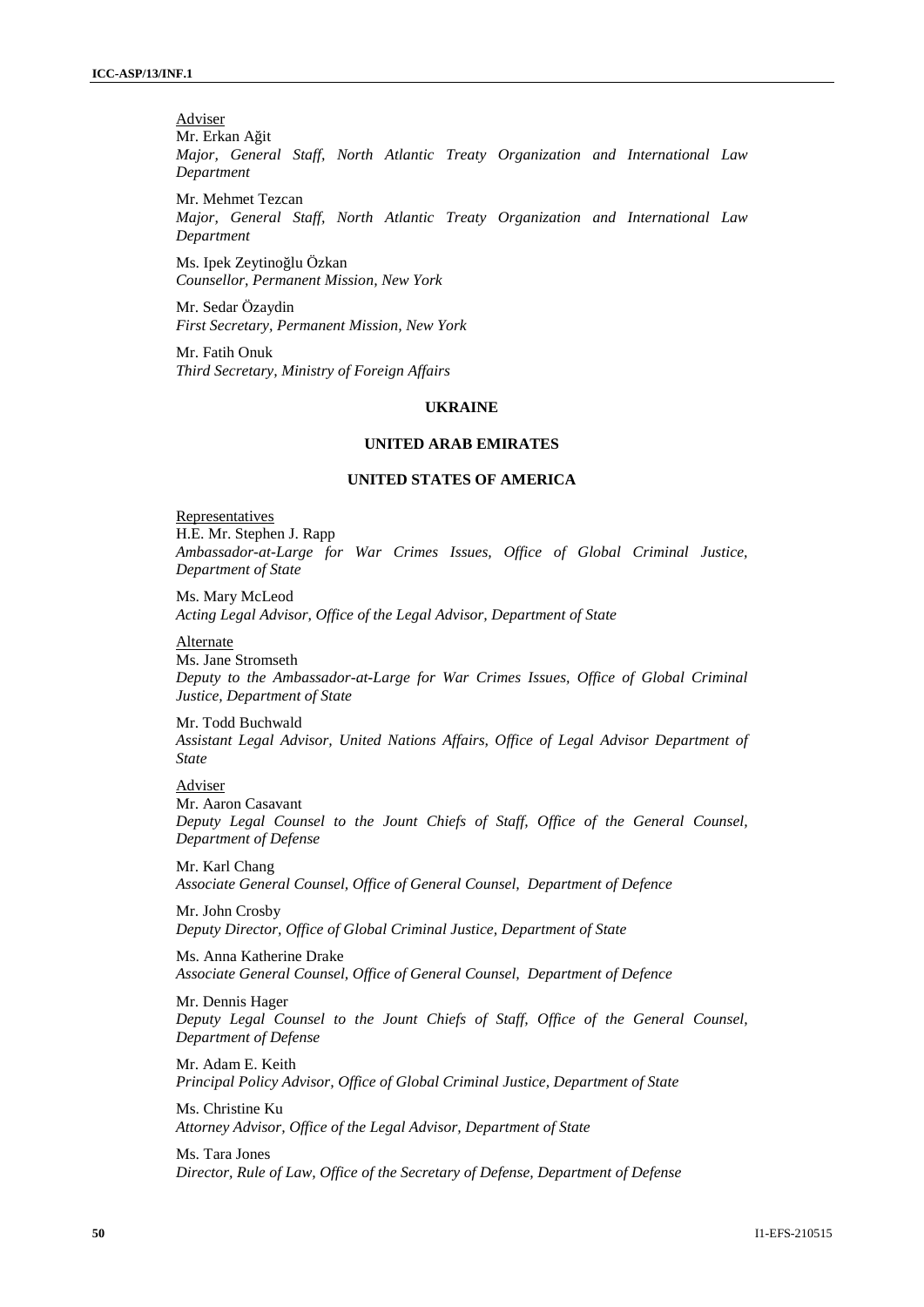Ms. Jana Ramsey *Senior Policy Advisor, Office of Global Criminal Justice, Department of State*

Mr. Mark Simonoff *Minister Counsellor, Legal Affairs, Permanent Mission to the United Nations, New York*

Mr. Stephen Townley *Counsellor, Legal Affairs, Permanent Mission to the United Nations, New York*

# **UZBEKISTAN**

# **VIETNAM**

# **YEMEN**

# **ZIMBABWE**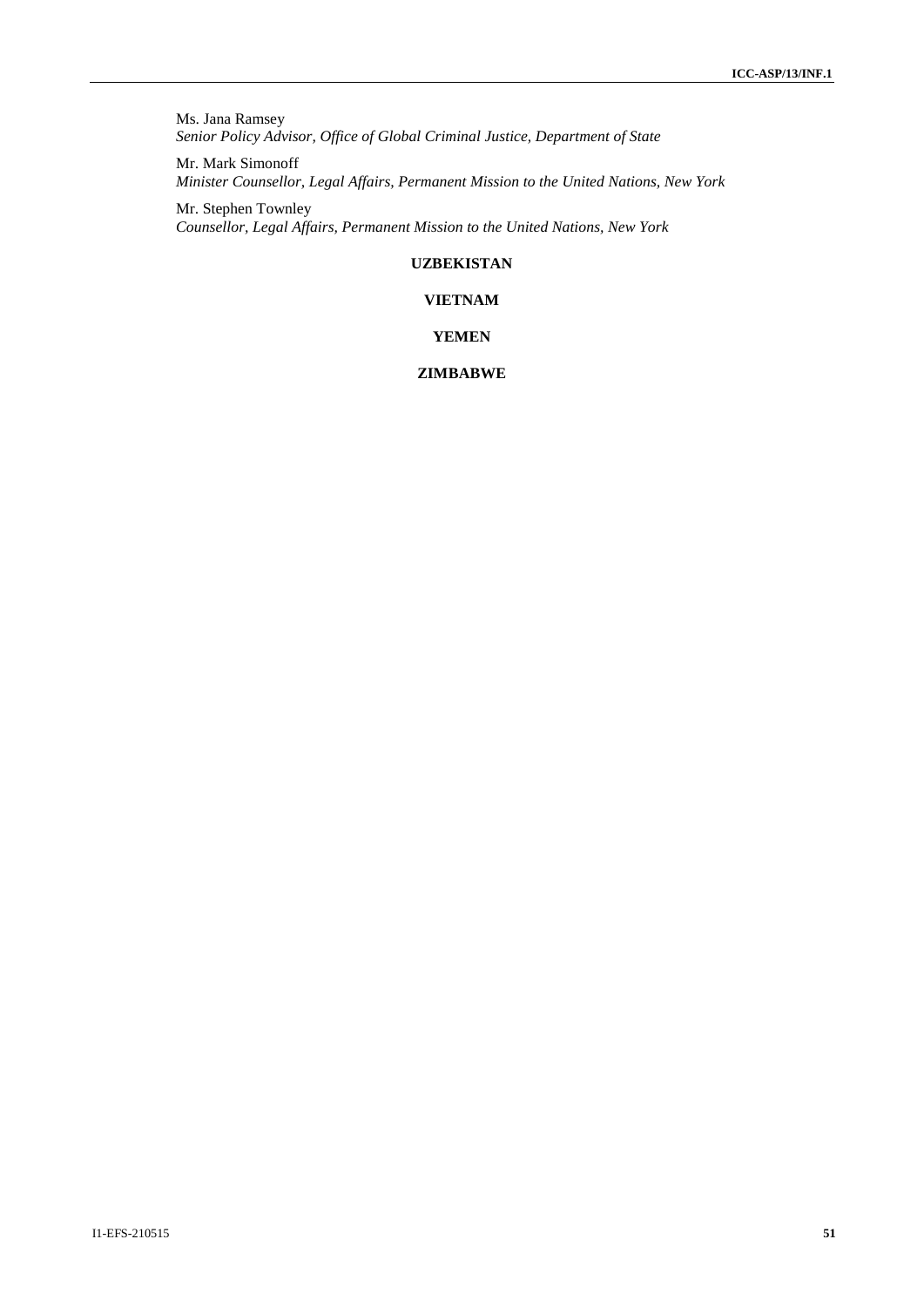# **III. States invited to be present during the work of the Assembly/ Les États invités à se faire représenter aux travaux de l'Assemblée/ Los Estados invitados a que asistieran a los trabajos de la Asamblea**

# **BHUTAN**

# **DEMOCRATIC PEOPLE'S REPUBLIC OF KOREA**

# **EQUATORIAL GUINEA**

### **LAO PEOPLE'S DEMOCRATIC REPUBLIC**

Representative Mr. Douangmany Gnotsyoudom *Director, Multilateral Treaties Division, Department of Treaties & Law, Ministry of Foreign Affairs*

Adviser

Mr. Vassana Mounsaveng *Third Secretary, Permanent Mission to the United Nations, New York*

#### **LEBANON**

#### **MAURITANIA**

# **MICRONESIA (FEDERATED STATES OF)**

# **MYANMAR**

# **NIUE**

# **PALAU**

# **PAPUA NEW GUINEA**

# **RWANDA**

# **SOMALIA**

# **SOUTH SUDAN**

### **STATE OF PALESTINE**

Representative H.E. Mr. Riyad H. Mansour *Ambassador Permanent Observer Mission to the United Nations, New York*

Adviser Ms. Reem Julia Mansour *Legal Adviser, Permanent Observer Mission to the United Nations, New York*

# **SWAZILAND**

#### **TONGA**

# **TURKMENISTAN**

#### **TUVALU**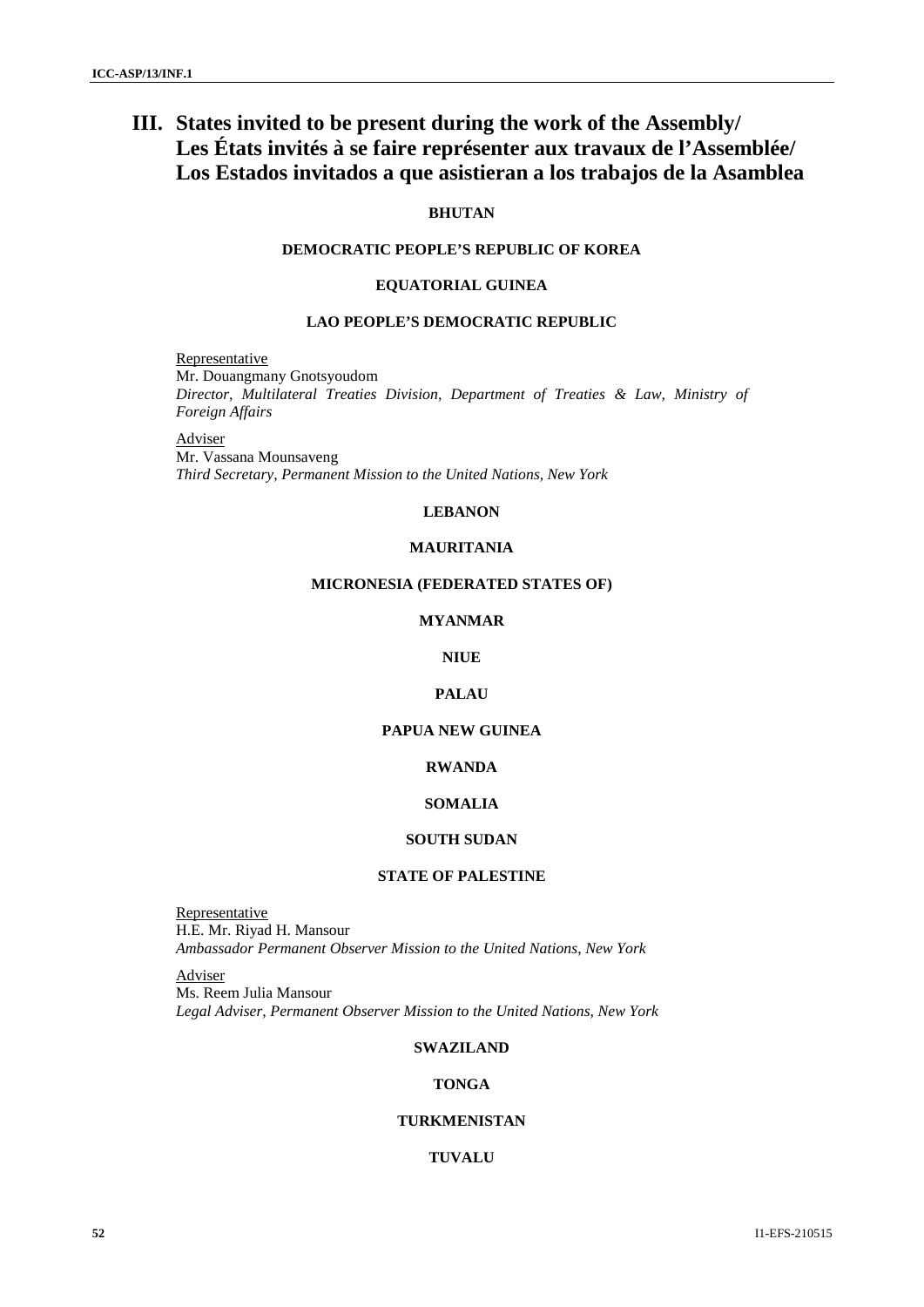# **IV. Entities, intergovernmental organizations and other entities/ Entités, organisations intergouvernementales et autres entités/ Entidades, organizaciones intergubernamentales y otras entidades**

#### **African, Caribbean and Pacific Group of States**

#### **African Union**

Mr. Vincent O. Nmehielle *Legal Counsel, Director, Office of Legal Counsel*

#### **Commonwealth**

Ms. Katalaina Sapolu *Director, Rule of Law Division*

### **Council of Europe**

Ms. Marta Requena *Head of Public International Law, Division and Treaty office, Legal Advice and Public International Law*

#### **European Commission**

### **European Union**

Mr. Christian Behrmann *European External Action Service*

Mr. Gilles Marhic *European Union Delegation to the United Nations, New York*

Ms. Eglantine Cujo *European Union Delegation to the United Nations, New York*

Ms. Cristina Mezdrea *European Union Delegation to the United Nations, New York*

Ms. Audrey Ducoup *European Union Delegation to the United Nations, New York*

### **Genocide Network Secretariat**

Mr. Matevž Pezdirc *Head*

#### **International Committee of the Red Cross**

Ms. Joy Elyahou *Permanent Observer, Delegation to the United Nations, New York*

Ms. Kelly Geoghegan *Legal Attaché, Delegation to the United Nations, New York*

Mr. Charles Sabga *Legal Adviser, Advisory Service on International Humanitarian Law, in the Integration and promotion of Law Division, Geneva*

Mr. Benjamin Charlier *Legal Adviser, Operations Unit in the Legal Division, Geneva*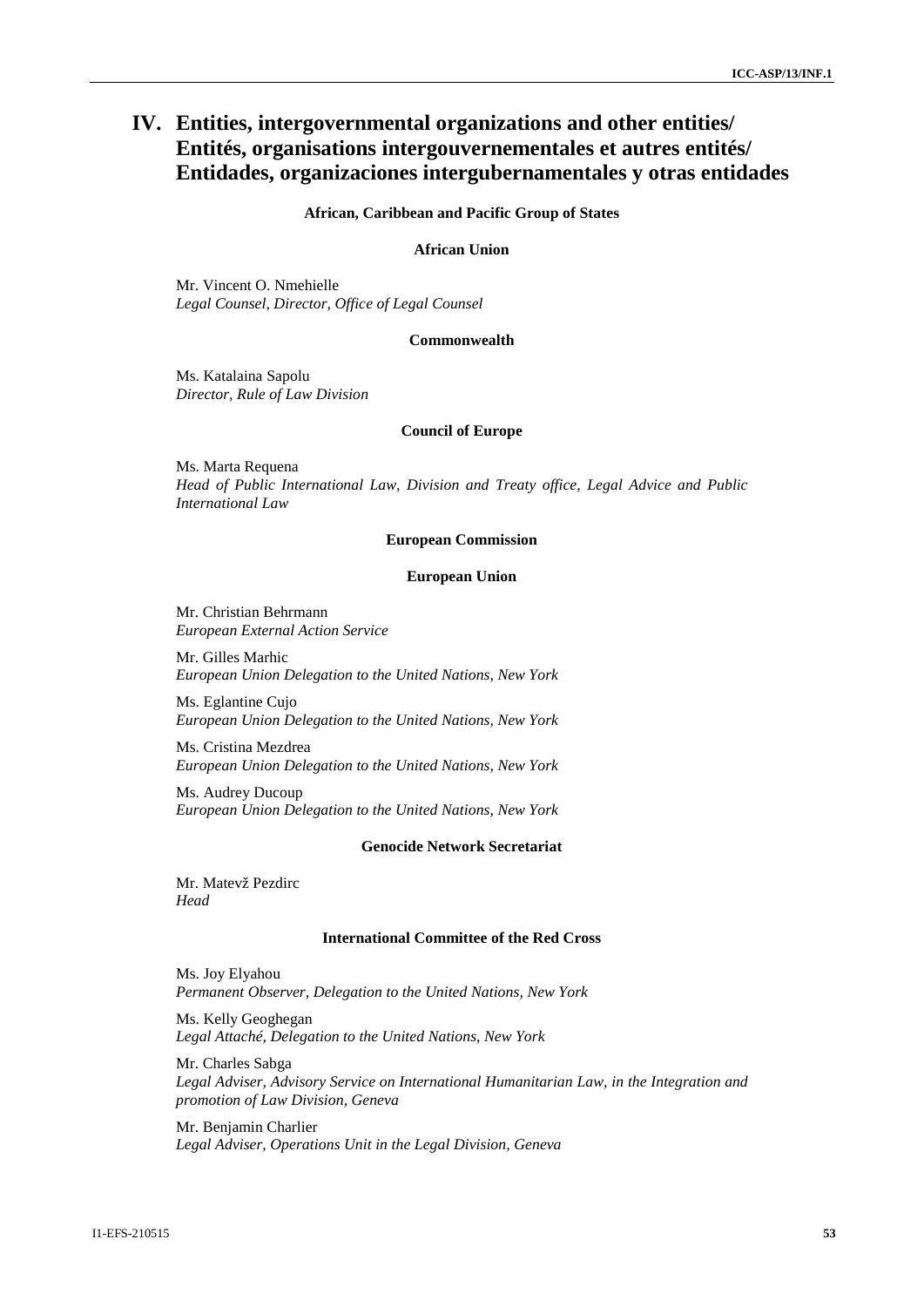#### **International Criminal Police Organization**

Ms. Rowena Lambert *Policy analyst, New York*

#### **International Criminal Tribunal for Rwanda**

Mr. Vagn Joensen *President*

#### **International Criminal Tribunal for the former Yugoslavia**

Mr. Serge Brammertz *Prosecutor*

Mr. Theodor Meron *President*

Ms. Gabrielle Mcintyre *Chef de Cabinet*

Mr. Alexandros Zervos *Legal Officer, Arusha*

#### **International Development Law Organization**

#### **International Organization of la Francophonie**

H.E. M. Paul Robert Tiendrébéogo *Ambassadeur, Représentant Permanent auprès de l'Organisation des Nations Unies, New York*

Mme. Martine Anstett *Sous-Directrice chargée des droits de l'Homme, de la démocratie et de l'État de droit*

M. Michel Carrié *Chargé de la coopération juridique et judiciaire à la Direction de la paix*

# **International Tribunal for the Law of the Sea**

### **Inter-Parliamentary Union**

Mr. Paddy Torsney *Permanent Observer to the United Nations*

#### **League of Arab States**

### **Office of the United Nations High Commissioner for Refugees**

#### **Organization of American States**

Mr. Luis Toro *Senior Legal Officer, Department of International Law, Secretariat for Legal Affairs*

### **Permanent Court of Arbitration**

#### **Special Tribunal for Lebanon**

Ms. Lisa Hartevelt *Liasion officer, New York*

# **United Nations**